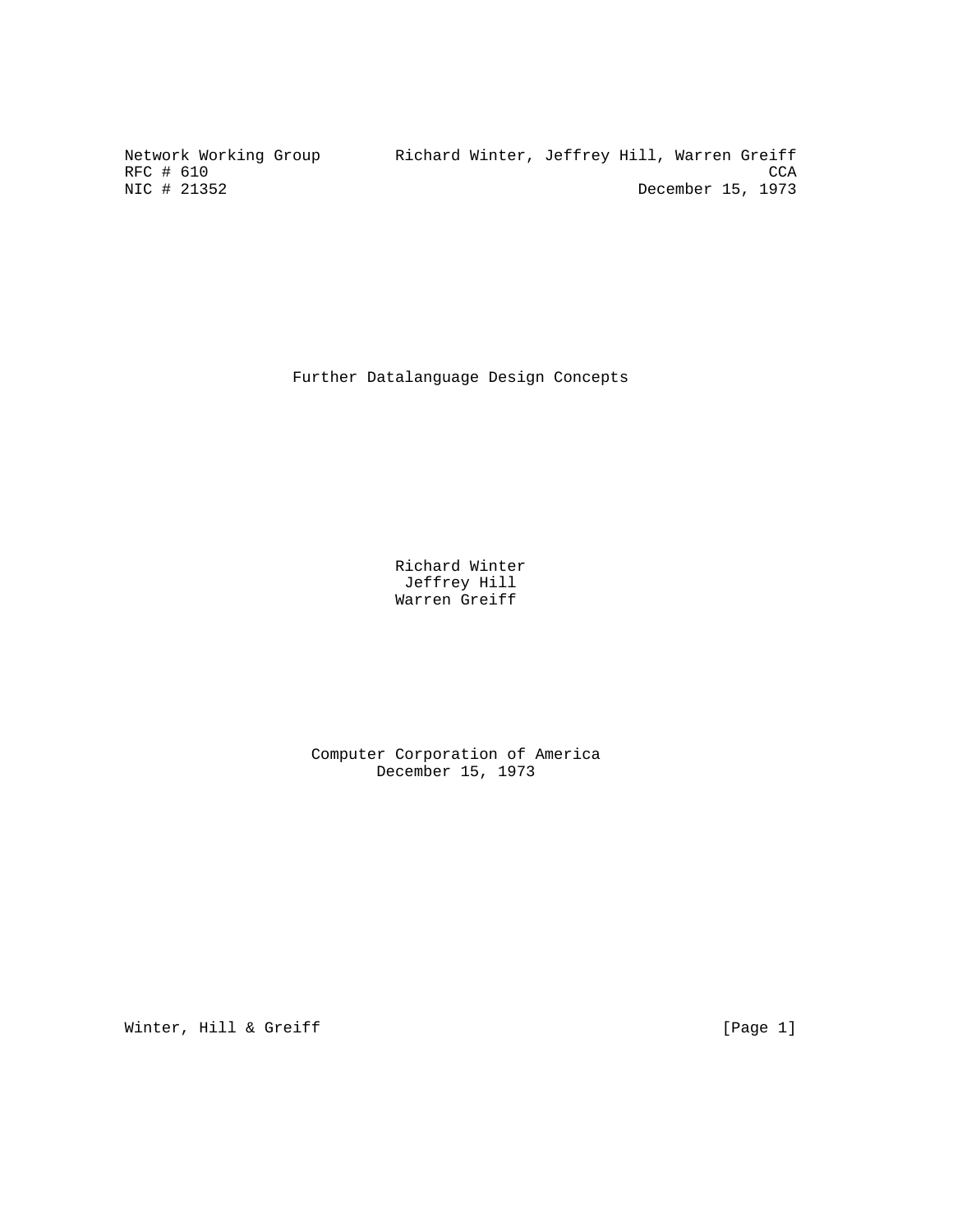## Acknowledgment

During the course of the Datacomputer Project, many people have contributed to the development of datalanguage.

The suggestions and criticisms of Dr. Gordon Everest (University of Minnesota), Dr. Robert Taylor (University of Massachusetts), Professor Thomas Cheatham (Harvard University) and Professor George Mealy (Harvard University) have been particularly useful.

Within CCA, several people in addition to the authors have participated in the language design at various stages of the project. Hal Murray, Bill Bush, David Shipman and Dale Stern have been especially helpful.

Winter, Hill & Greiff [Page 2]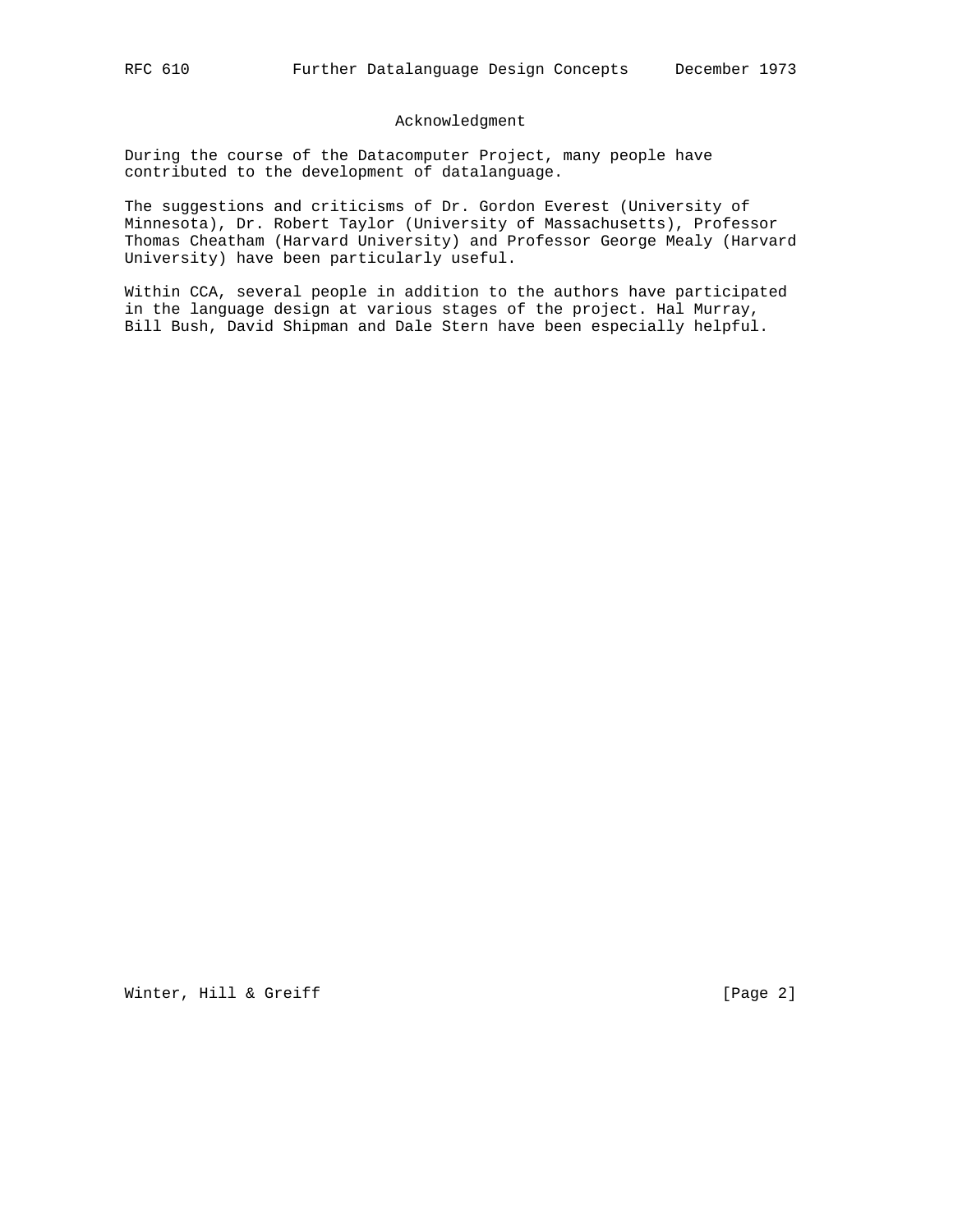1. Introduction

## 1.1 The Datacomputer System

The datacomputer is a large-scale data utility system, offering data storage and data management services to other computers.

The datacomputer differs from traditional data management systems in several ways.

First, it is implemented on dedicated hardware, and comprises a separate computing system specialized for data management.

Second, the system is implemented on a large scale. Data is intended to be stored on mass storage devices, with capacities in the range of a trillion bits. Files on the order of one hundred billion bits are to be kept online.

Third, it is intended to support sharing of data among processes operating in diverse environments. That is, the programs which share a given data base may be written in different languages, execute on different hardware under different operating systems, and support end users with radically different requirements. To enable such shared use of a data base, transformations between various hardware representations and data structuring concepts must be achieved.

Finally, the datacomputer is designed to function smoothly as a component of a much larger system: a computer network. In a computer network, the datacomputer is a node specialized for data management, and acting as a data utility for the other nodes. The Arpanet, for which the datacomputer is being developed, is an international network which has over 60 nodes. Of these, some are presently specialized for terminal handling, others are specialized for computation (e.g., the ILLIAC IV), some are general purpose service nodes (e.g., MULTICS) and one (CCA) is specialized for data management.

#### 1.2 Datalanguage

Datalanguage is the language in which all requests to the datacomputer are stated. It includes facilities for data description and creation, for retrieval of or changes to stored data, and for access to a variety of auxiliary facilities and services. In datalanguage it is possible to specify any operation the datacomputer is capable of performing. Datalanguage is the only language accepted by the datacomputer and is the exclusive means of access to data and services.

Winter, Hill & Greiff [Page 3]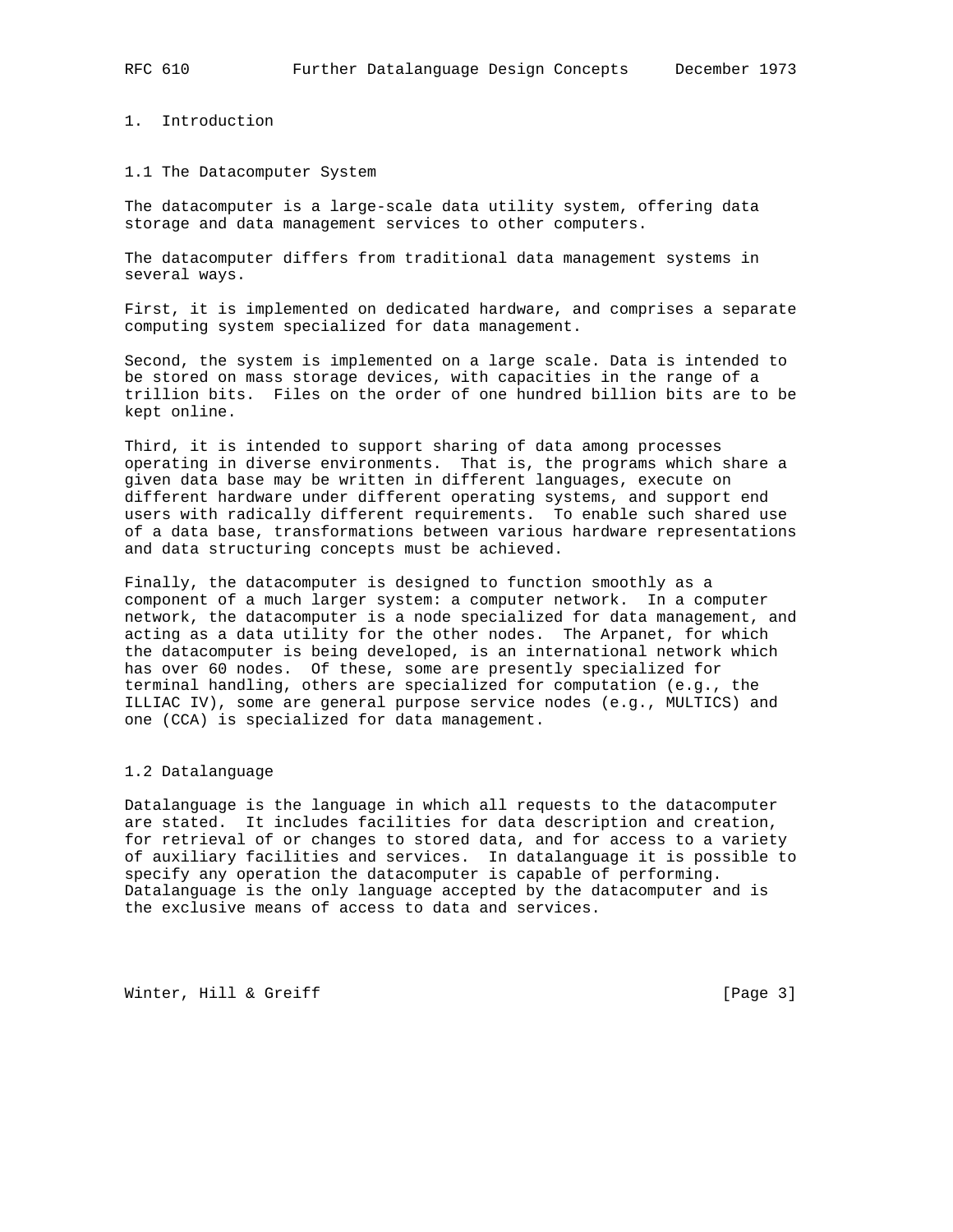1.3 Present Design Effort

We are now engaged in developing complete specifications for datalanguage; this is the second iteration in the language design process.

A smaller, initial design effort developed some concepts and principles which are described in the third working paper in this series. These have been used as the basis of software implementations resulting in an initial network service capability. A user manual for this system was published as working paper number 7.

As a result of experience gained in implementation and service, through further study of user requirements and work with potential users, and through investigation of other work in the data management field, quite a few ideas have been developed for the improvement of datalanguage. These are being assimilated into the language design in the iteration now in progress.

When the language design is complete, it will be incorporated into the existing software (requiring changes to the language compiler, but having little impact on the rest of the system).

Datacomputer users will first have access to the new language during 1975.

1.4 Purpose of this Paper

This paper presents concepts and preliminary results, rather than a completed design. There are two reasons for publishing now.

The first is to provide information to those planning to use the datacomputer. They may benefit from knowledge of our intentions for development.

The second is to enable system and language designers to comment on our work before the design is frozen.

1.5 Organization of the Paper

The remainder of the paper is divided into four sections.

Section 2 discusses the most global considerations for language design. This comprises our view of the problem; it has influenced our work to date and will determine most of our actions in completion of the design. This section provides background for section 3, and reviews some

Winter, Hill & Greiff [Page 4]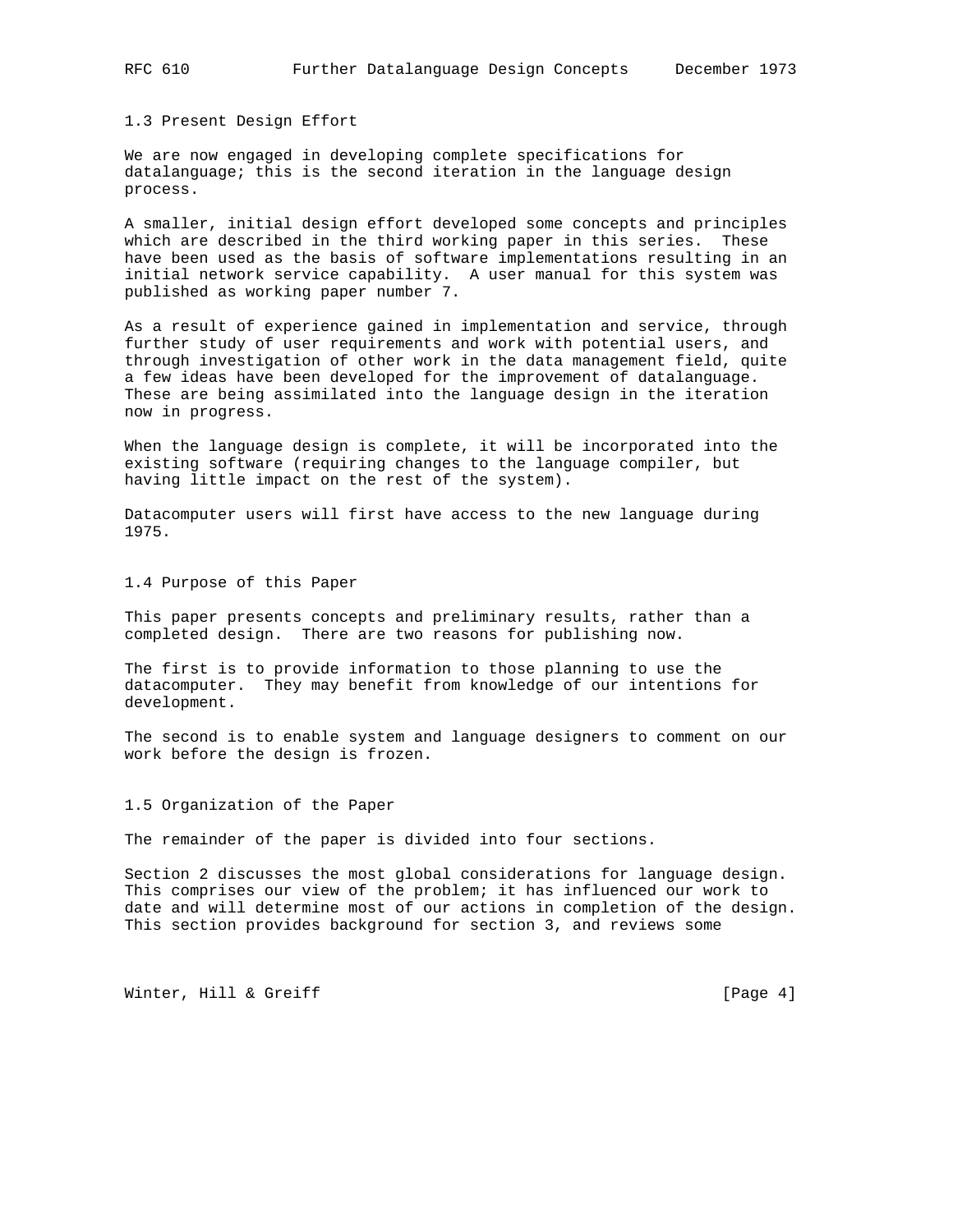material that will be familiar to those who have been following our work closely.

Section 3 discusses some of the specific issues we have worked on. The emphasis is on solutions and options for solution.

In sections 2 and 3 we are presenting our "top-down" work: this is the thinking we have done based on known requirements and our conception of the desirable properties of datalanguage.

We have also been working from the opposite end, developing the primitives from which to construct the language. Section 4 presents our work in this area: a model datacomputer which will ultimately provide a precise semantic definition of datalanguage. Section 4 explains that part of the model which is complete, and relates this to our other work.

Section 5 discusses work that remains, both on the model and in our top-down analysis.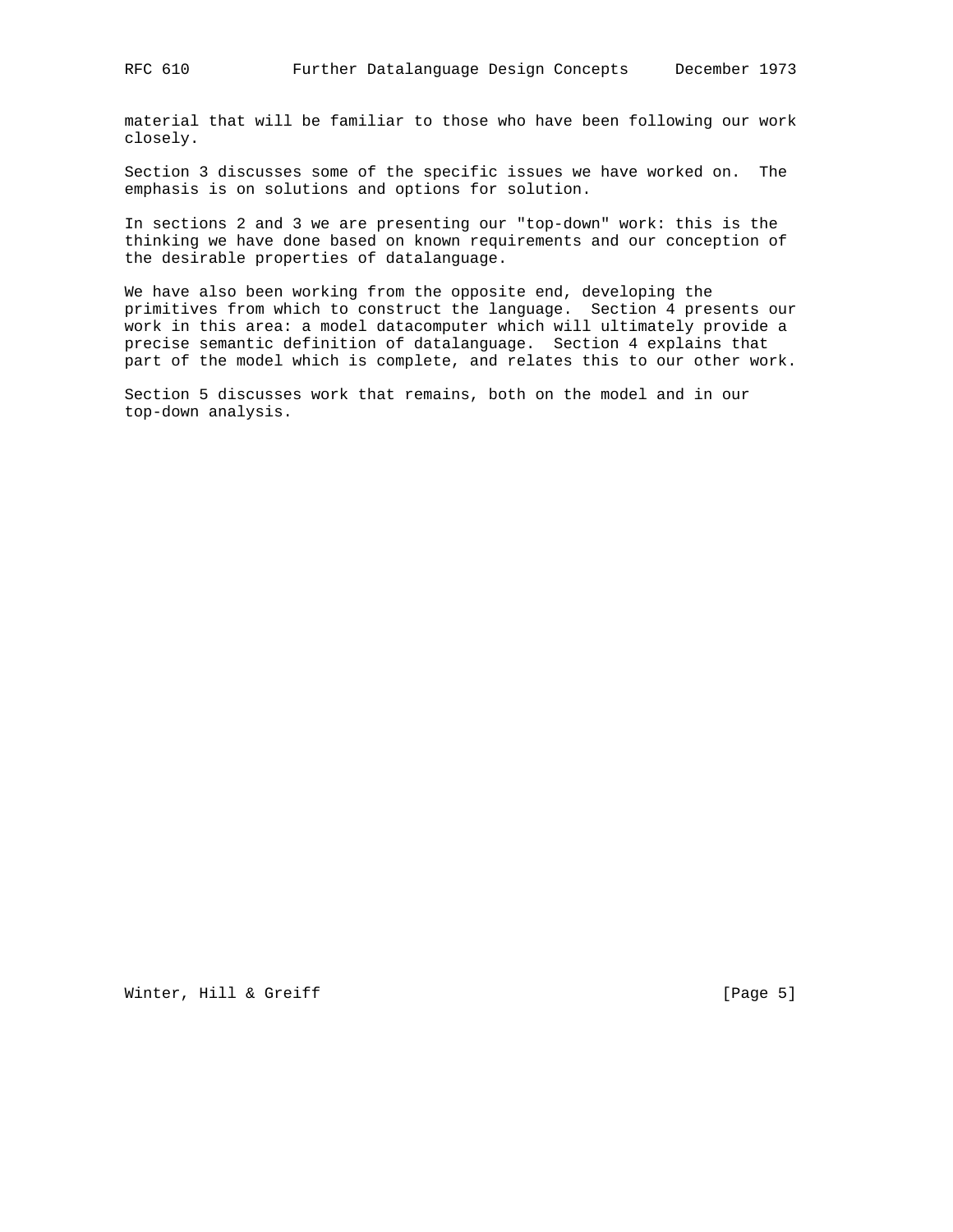## 2. Considerations for Language Design

## 2.1 Introduction

Data management is the task of managing data as a resource, independent of hardware and applications programs. It can be divided it into five major sub-tasks:

- (1) \_creating\_ databases in storage,
- (2) making the data \_available\_ (e.g., satisfying queries),
- (3) \_maintaining\_ the data as information is added, deleted and modified,
- (4) assuring the \_integrity\_ of the data (e.g., through backup and recovery systems, through internal consistency checks),
- (5) \_regulating\_access\_, to protect the databases, the system, and the privacy of users.

These are the major data-related functions of the datacomputer; while the system will ultimately provide other services (such as accounting for use, monitoring performance) these are really auxiliary and common to all service facilities.

This section presents global considerations for the design of datalanguage, based on our observations about the problem and the environment in which it is to be solved. The central problem is data management, and the datacomputer shares the same goals as many currently available data management systems. Several aspects of the datacomputer create a unique set of problems to be solved.

#### 2.2 Hardware Considerations

## 2.2.1 Separate Box

The datacomputer is a complete data management utility in a separate, closed box. That is, the hardware, the data and the data management software are segregated from any general-purpose processing facilities. There is a separate installation dedicated to data management. Datalanguage is the only means users have for communicating with the datacomputer and the sole activity of the datacomputer is to process datalanguage requests.

Dedicating hardware provides an obvious advantage: one can specialize it for data management. The processor(s) can be modified to have data management "instructions"; common low-level software functions can be built into the hardware.

Winter, Hill & Greiff [Page 6]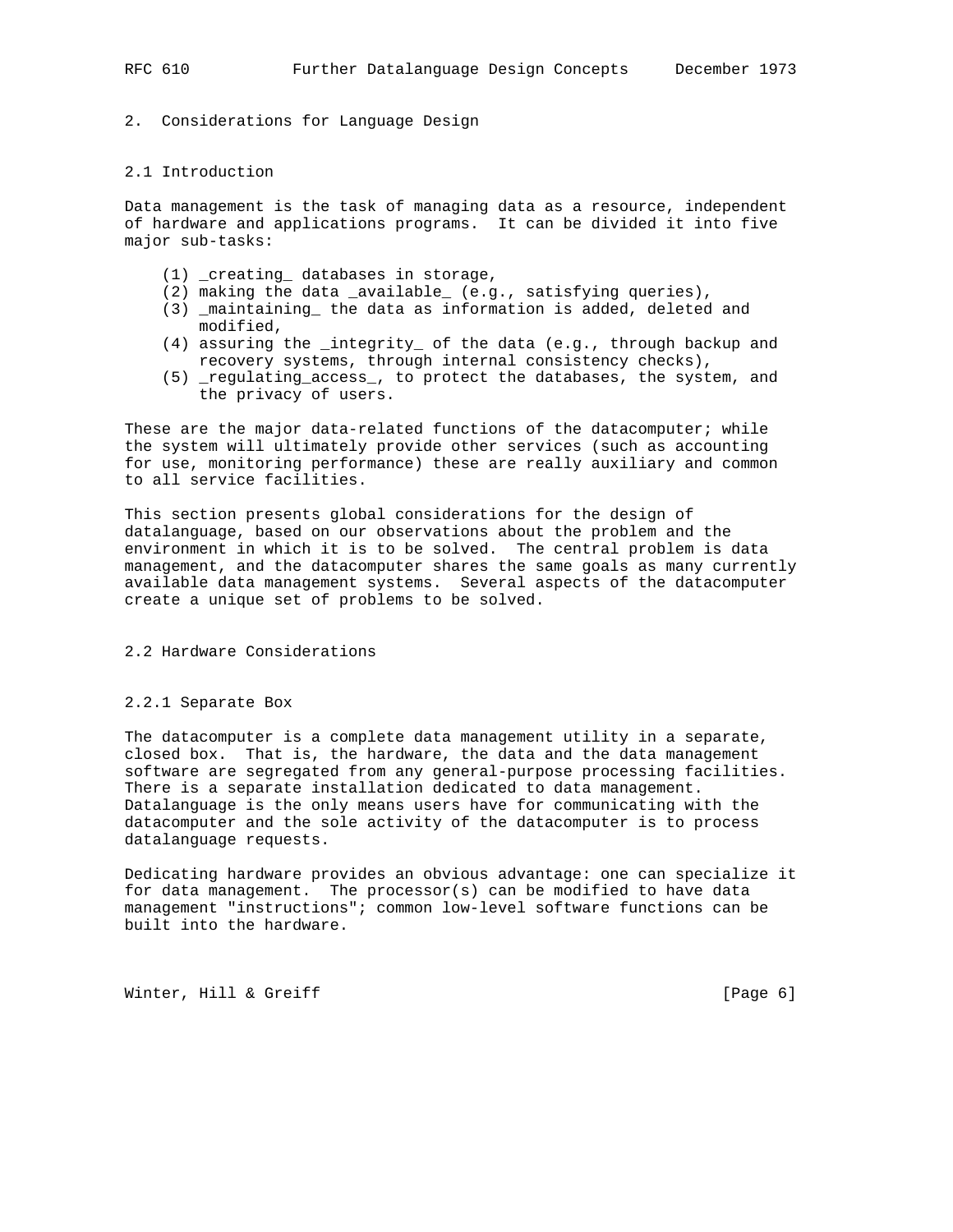A less obvious, but possibly more significant, advantage is gained from the separateness itself. The system can be more easily protected. A fully-developed datacomputer on which there is only maintenance activity can provide a very carefully controlled environment. First, it can be made as physically secure as required. Second, it needs to execute only system software developed at CCA; all user programs are in a high-level language (datalanguage) which is effectively interpreted by the system. Hence, only datacomputer system software processes the data, and the system is not very vulnerable to capture by a hostile program. Thus, since there is the potential to develop data privacy and integrity services that are not available on general-purpose systems, one can expect less difficulty in developing privacy controls (including physical ones) for the datacomputer than for the systems it serves.

## 2.2.2 Mass Storage Hardware

The datacomputer will store most of its data on mass storage devices, which have distinctive access characteristics. Two examples of such hardware are Precision Instruments' Unicon 690 and Ampex Corporation's TBM system. They are quite different from disks, and differ significantly from one another.

However, almost all users will be ignorant of the characteristics of these devices; many will not even know that the data they use is at the datacomputer. Finally, as the development of the system progresses, data may be invisibly shunted from one datacomputer to another, and as a result be stored in a physical format quite different from that originally used.

In such an environment, it is clear that requests for data should be stated in logical, not physical terms.

#### 2.3 Network Environment

The network environment provides additional requirements for datacomputer design.

## 2.3.1 Remote Use

Since the datacomputer is to be accessed remotely, the requirement for effective data selection techniques and good mechanisms for the expression of selection criteria is amplified. This is because of the narrow path through which network users communicate with the datacomputer. Presently, a typical process-to-process transfer rate over the Arpanet is 30 kilobits per second. While this can be increased through optimization of software and protocols, and through additional

Winter, Hill & Greiff [Page 7]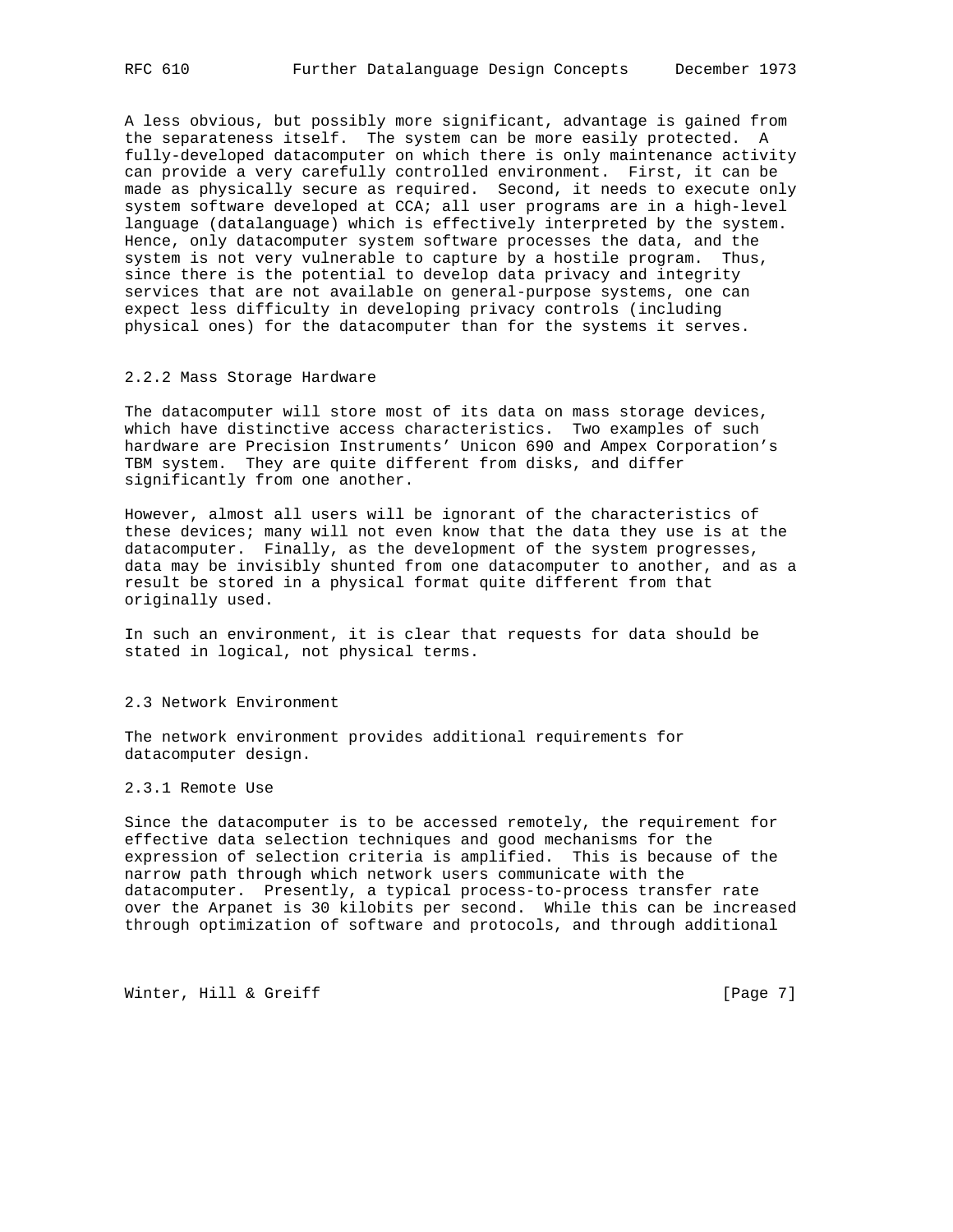expenditure for hardware and communications lines, it seems safe to assume that it will not soon approach local transfer rates (measured in the megabits per second).

A typical request calls for either transfer of part of a file to a remote site, or for selective update to a file already stored at the datacomputer. In both of these situations, good mechanisms for specifying the parts of the data to be transmitted or changed will reduce the amount of data ordinarily transferred. This is extremely important because with the low per bit cost of storing data at the datacomputer, transmission costs will be a significant part of the total cost of datacomputer usage.

## 2.3.2 Interprocess Use of the Datacomputer System

Effective use of the network requires that groups of processes, remote from one another, be capable of cooperating to accomplish a given task or provide a given service. For example, to solve a given problem which involves array manipulation, data retrieval, interaction with a user at a terminal, and the generalized services of a language like PL/I, it may be most economical to have four cooperating processes. One of these could execute at the ILLIAC IV, one at the datacomputer, one at MULTICS, and one at a TIP. While there is overhead in setting up these four processes and in having them communicate, each is doing its job on a system specialized for that job. In many cases, the result of using the specialized system is a gain of several orders of magnitude in economy or efficiency (for example, online storage at the datacomputer has a capital cost two orders of magnitude lower than online costs on conventional systems). As a result, there is considerable incentive to consider solutions involving cooperating processes on specialized systems.

To summarize: the datacomputer must be prepared to function as a component of small networks of specialized processes, in order that it can be used effectively in a network in which there are many specialized nodes.

## 2.3.3 Common Network Data Handling

A large network can support enough data management hardware to construct more than one datacomputer. While this hardware can be combined into one even larger datacomputer, there are advantages to configuring it as two (or possibly more) systems. Each system should be large enough to obtain economies of scale in data storage and to support the data management software. Important data bases can be duplicated, with a copy at each datacomputer; if one datacomputer fails, or is cut off by

Winter, Hill & Greiff [Page 8]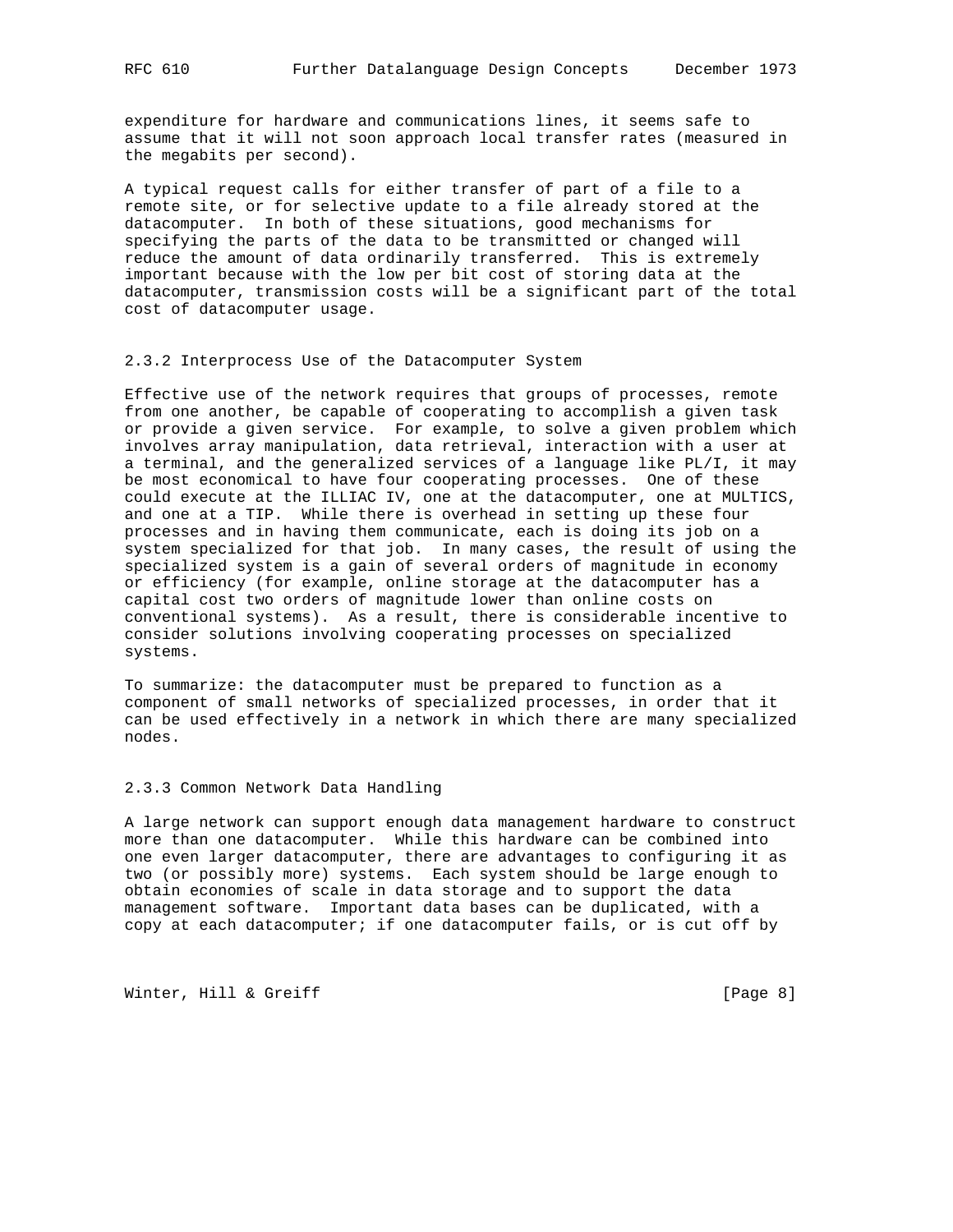network failure, the data is still available. Even if duplicating the file is not warranted, the description can be kept at the different datacomputers so that applications which need to store data constantly can be guaranteed that at least one datacomputer is available to receive input.

These kinds of failure protection involve cooperation between a pair of datacomputers; in some sense, they require that the two datacomputers function as a single system. Given a system of datacomputers (which one can think of as a small network of datacomputers), it is obviously possible to experiment with providing additional services on the datacomputer-network level. For example, all requests could be addressed simply to the datacomputer-network; the datacomputer-network could then determine where each referenced file was stored (i.e., which datacomputer), and how best to satisfy the request.

Here, two kinds of cooperation in the network environment have been mentioned: cooperation among processes to solve a given problem, and cooperation among datacomputers to provide global optimizations in the network-level data handling problem. These are only two examples, especially interesting because they can be implemented in the near term. In the network, much more general kinds of cooperation are possible, if a little farther in the future. For example, eventually, one might want the datacomputer(s) to be part of a network-wide data management system, in which data, directories, services, and hardware were generally distributed about the network. The entire system could function as a whole under the right circumstances. Most requests would use the data and services of only a few nodes. Within this network-wide system, there would be more than one data management system, but all systems would be interfaced through a common language. Because the datacomputers represent the largest data management resource in the network, they would certainly play an important role in any network-wide system. The language of the datacomputer (datalanguage) is certainly a convenient choice for the common language of such a system.

Thus a final, albeit futuristic, requirement imposed by the network on the design of the datacomputer system, is that it be a suitable major component for network-wide data management systems. If feasible, one would like datalanguage to be a suitable candidate for the common language of a network-wide group of cooperating data management systems.

## 2.4 Different Modes of Datacomputer Usage

Within this network environment, the datacomputer will play several roles. In this section four such roles are described. Each of them imposes constraints on the design of datalanguage. We can analyze them in terms of four overlapping advantages which the datacomputer provides:

Winter, Hill & Greiff [Page 9]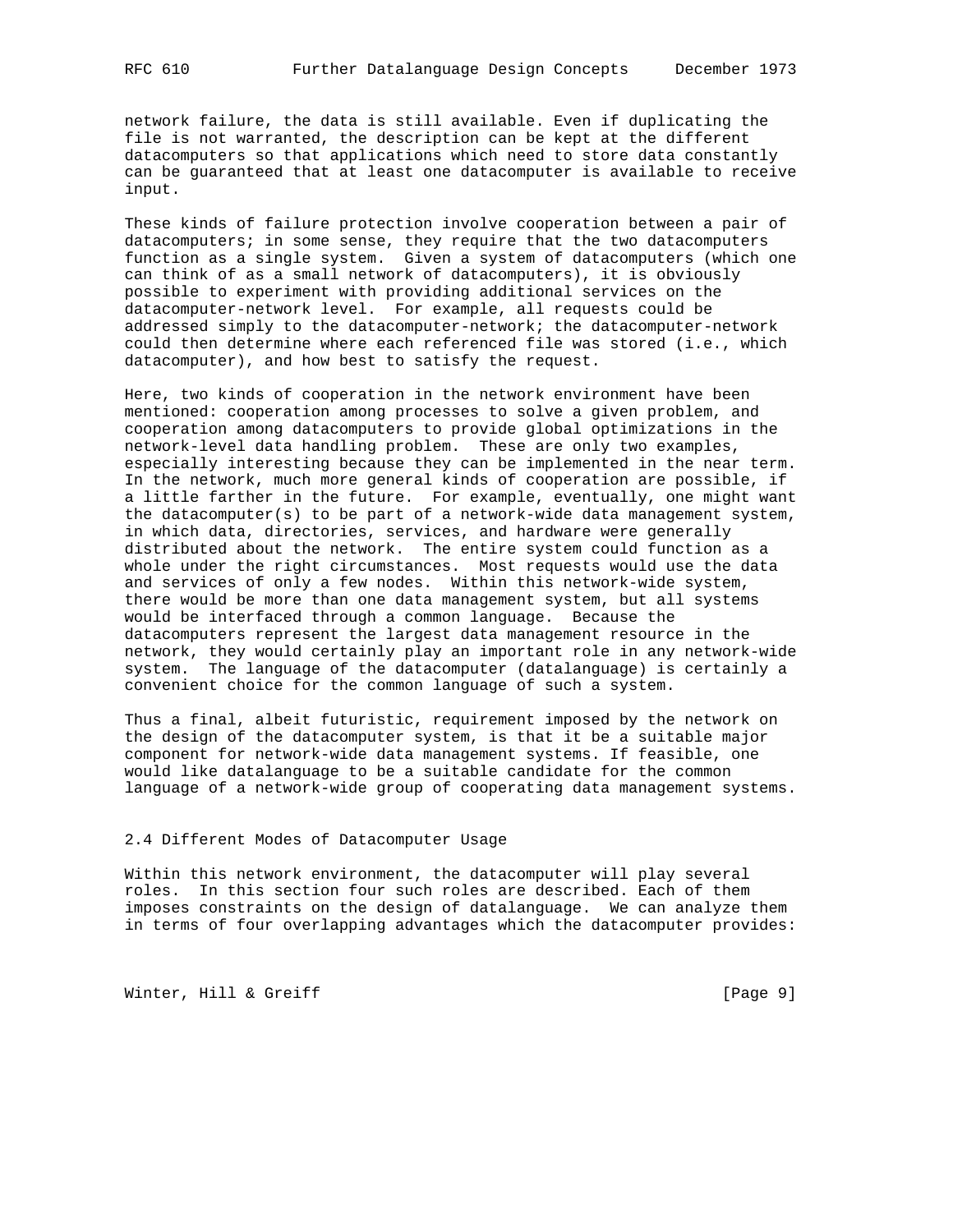- 1. Generalized data management services
- 2. Large file handling
- 3. Shared access
	- 4. Economic volume storage

Of course, the primary reason for using the datacomputer will be the data management services which it provides. However, for some applications size will be the dominating factor in that the datacomputer will provide for online access to files which are so large that previously only offline storage and processing were possible. The ability to share data between different network sites with widely different hardware is another feature provided only by the datacomputer. Economies of scale make the datacomputer a viable substitute for tapes in such applications as operating system backup.

Naturally, a combination of the above factors will be at work in most datacomputer applications. The following subsections describe some possible modes of interaction with the datacomputer.

## 2.4.1 Support of Large Shared Databases

This is the most significant application of the datacomputer, in nearly every sense.

Projects are already underway which will put databases of over one hundred billion bits online on the Arpanet datacomputer. Among these are a database which will ultimately include 10 years of weather observations from 5000 weather stations located all over the world. As online databases, these are unprecedented in size. They will be of international interest and be shared by users operating on a wide variety of hardware and in a wide variety of languages.

Because these databases are online in an international network, and because they are expected to be of considerable interest to researchers in the related fields, it seems obvious that there will be extremely broad patterns of use. A strong requirement, then, is a flexible and general approach to handling them. This requirement of providing different users of a database with different views of the data is an overriding concern of the datalanguage design effort. It is discussed separately in Section 2.5.

#### 2.4.2 Extensions of Local Data management Systems

We imagine local data handling systems (data management systems, applications-oriented packages, text-handling systems, etc.) wanting to take advantage of the datacomputer. They may do so because of the

Winter, Hill & Greiff [Page 10]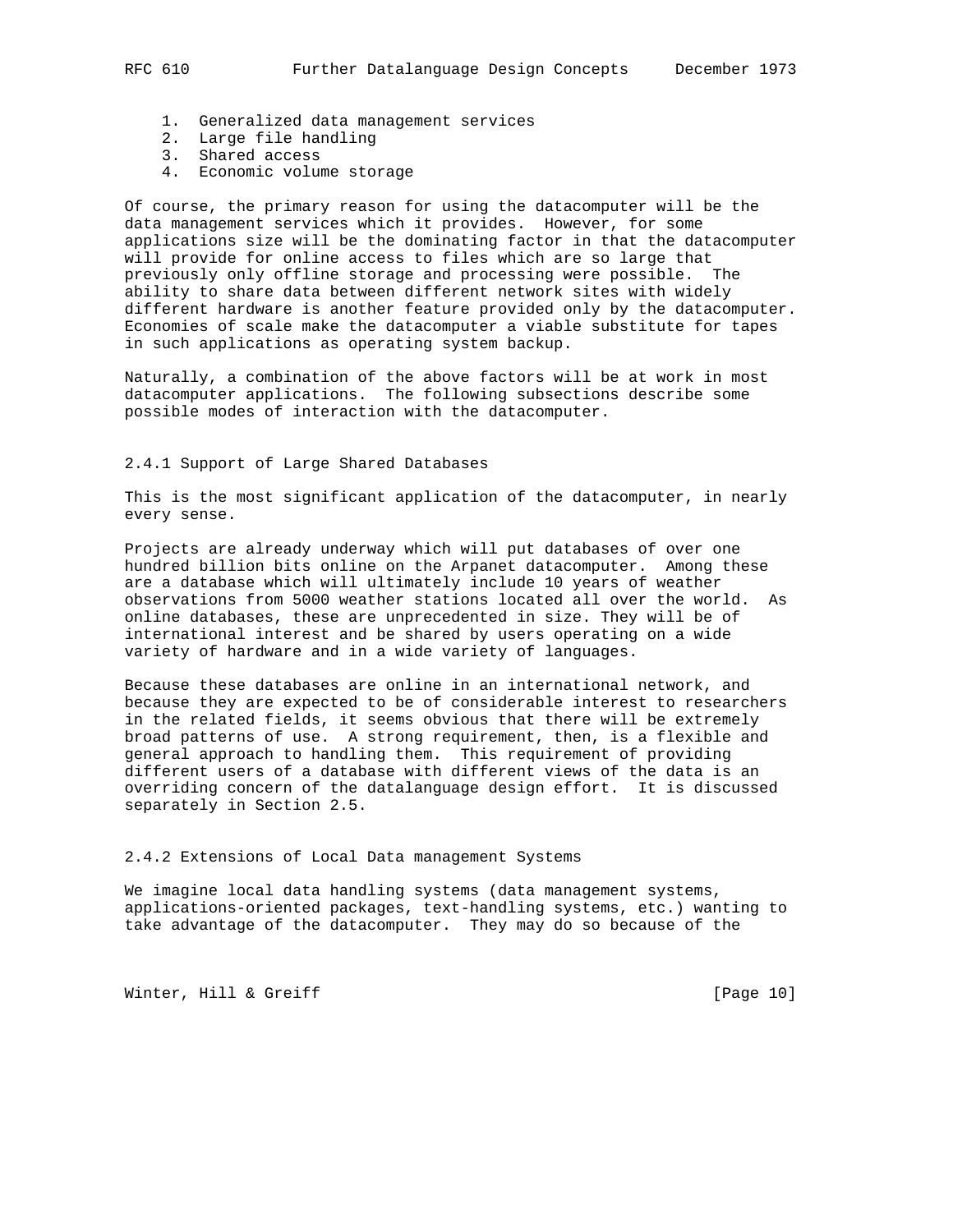economics of storage, because of the data management services, or because they want to take advantage of data already stored at the datacomputer. In any case, such systems have some distinctive properties as datacomputer users: (1) most would use local data as well as datacomputer data, (2) many would be concerned with the translation of local requests into datalanguage.

For example, a system which does simple data retrieval and statistical analysis for non-programming social scientists might want to use a census database stored at the datacomputer. Such a system may perform a range of data retrieval functions, and may need sophisticated interaction with the datacomputer. Its usage patterns would make quite a contrast with those of a single application program whose sole use of the datacomputer involves printing a specific report based on a single known file.

This social-science system would also use some local databases, which it keeps at its own site because they are small and more efficiently accessed locally. One would like it to be convenient to think of data the same way, whether it is stored locally or at the datacomputer. Certainly at the lower levels of the local software, there will have to be differences in interfacing; it would be nice, however, if local concepts and operations could easily be translated into datalanguage.

## 2.4.3 File Level Use of the Datacomputer

In this mode of use, other computer systems take advantage of the online storage capacity of the datacomputer. To these systems, datacomputer storage represents a new class of storage: cheaper and safer than tape, nearly as accessible as local disk. Perhaps they even automatically move files between local online storage and the datacomputer, giving users the impression that everything is stored locally online.

The distinctive feature of this mode of use is that the operations are on whole files.

A system operating in this mode uses only the ability to store, retrieve, append, rename, do directory listings and the like. An obvious way to make such file level handling easily available to the network community is to make use of the File Transfer Protocol (see Network Information Center document #17759 -- File Transfer Protocol) already in use for host to host file transfer.

Although such "whole file" usage of the datacomputer would be motivated primarily by economic advantages of scale, data sharing at the file level could also be a concern. For example, the source files of common network software might reside at the datacomputer. These files have

Winter, Hill & Greiff [Page 11]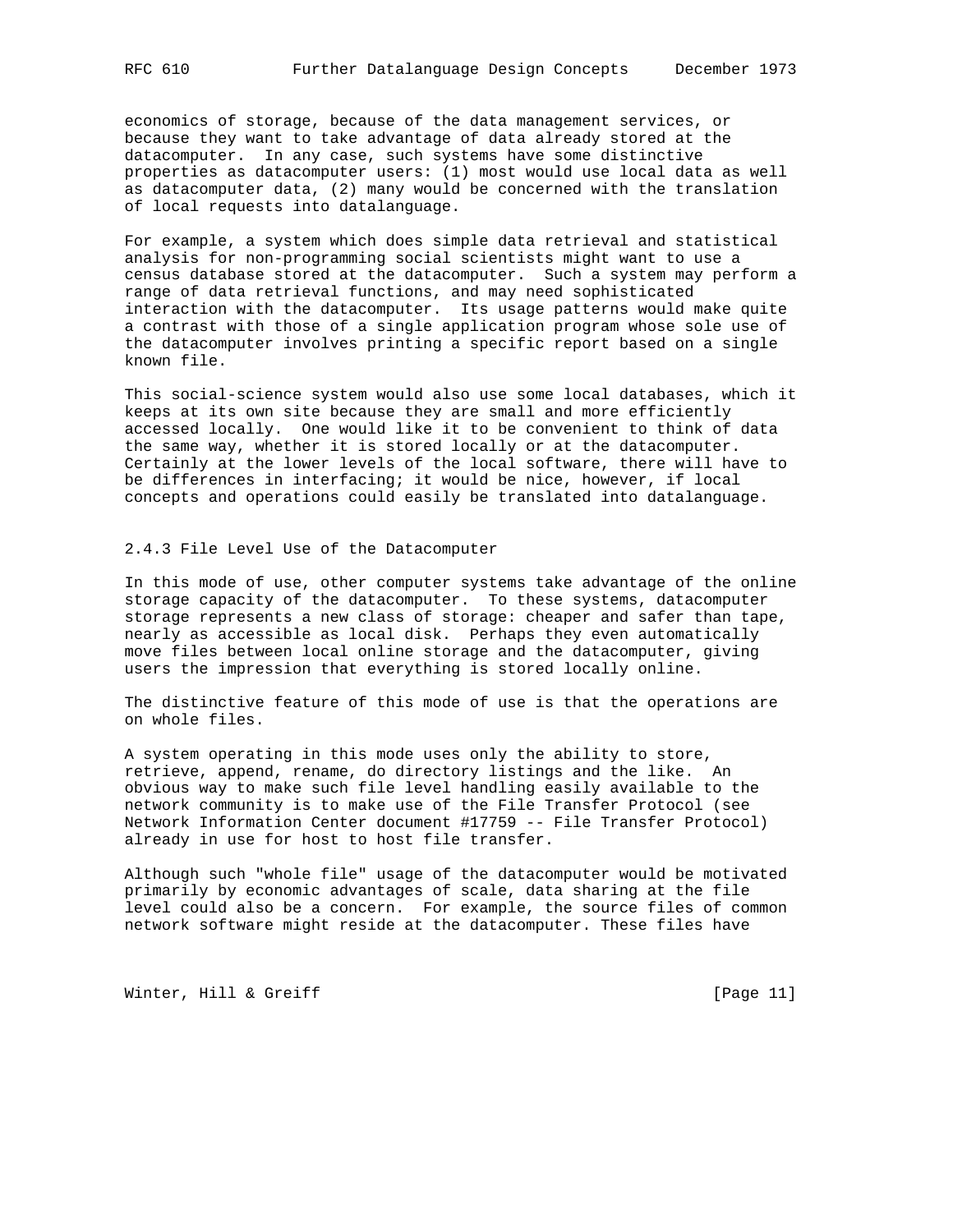little or no structure, but their common use dictates that they be available in a common, always accessible place. It is taking advantage of the economics of the datacomputer, more than anything else, since most of these services are available on any file system.

This mode of use is mentioned here because it may account for a large percentage of datalanguage requests. It requires only capabilities which would be present in datalanguage in any case; the only special requirement is to make sure it is easy and simple to accomplish these tasks.

## 2.4.4 Use of Datacomputer for File Archiving

This is another economics-oriented application. The basic idea is to store on the datacomputer everything that you intend to read rarely, if ever. This could include backup files, audit trails, and the like.

An interesting idea related to archiving is incremental archiving. A typical practice, with regard to backing up data stored online in a time-sharing system, is to write out all the pages which are different than they were in the last dump. It is then possible to recover by restoring the last full dump, and then restoring all incremental dumps up to the version desired. This system offers a lower cost for dumping and storage, and a higher cost for recovery; it is appropriate when the probability of needing a recovery is low. Datalanguage, then, should be designed to permit convenient incremental archiving.

As in the case of the previous application (file system), archiving is important as a design consideration because of its expected frequency and economics, not because it necessarily requires any extra generality at the language level. It may dictate that specialized mechanisms for archiving be built into the system.

## 2.5 Data Sharing

Controlled sharing of data is a central concern of the project. Three major sub-problems in data sharing are: (1) concurrent use, (2) independent concepts of the same database, and (3) varying representations of the same database.

Concurrent use of a resource by multiple independent processes is commonly implemented for data on the file level in systems in which files are regarded as disjoint, unrelated objects. It is sometimes implemented on the page level.

Considerable work on this problem has already been done within the

Winter, Hill & Greiff [Page 12]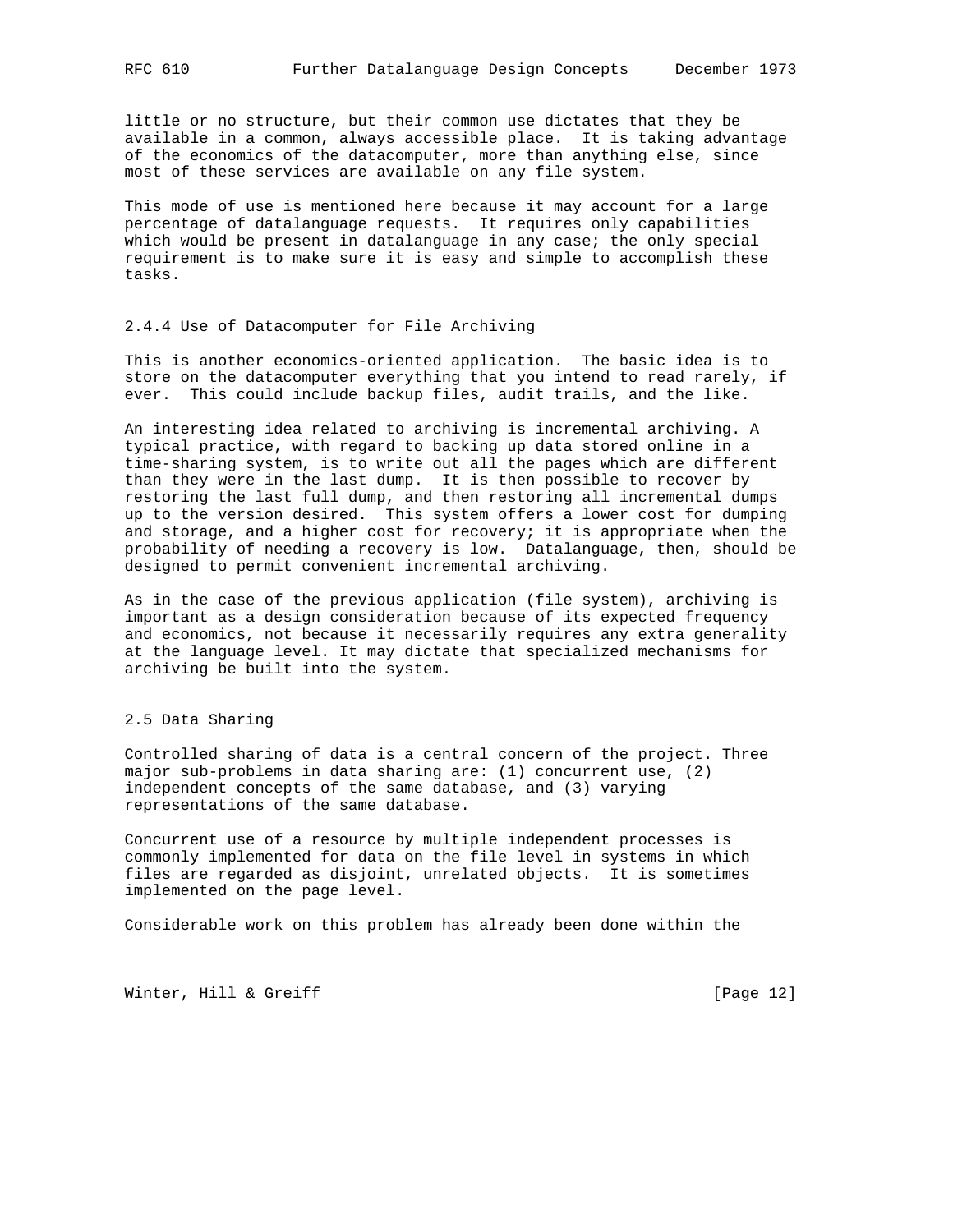datacomputer project. When this work is complete, it will have some impact on the language design; by and large however, we do not consider this aspect of concurrent use to be a language problem.

Other aspects of the concurrent use problem, however, may require more conscious participation by the user. They relate to the semantics of collections of data objects, when such collections span the boundaries of files known to the internal operating system. Here the question of what constitutes an update conflict is more complex. Related questions arise in backup and recovery. If two files are related, then perhaps it is meaningless to recover an earlier state of one without recovering the corresponding state of the other. These problems are yet to be investigated.

Another problem in data sharing is that not all users of a database should have the same concept of that database. Examples: (1) for privacy reasons, some users should be aware of only part of the database (e.g., scientists doing statistical studies on medical files do not need access to name and address), (2) for program-data independence, payroll programs should access only data of concern in writing paychecks, even though skill inventories may be stored in the same database, (3) for global control of efficiency, simplicity in application programming, and program-data independence each application program should "see" a data organization that is best for its job.

To further analyze example (3), consider a database which contains information about students, teachers, subjects and also indicates which students have which teachers for which subjects. Depending on the problem to be solved, an application program may have a strong requirement for one of the following organizations:

- (1) entries of the form (student,teacher,subject) with no concern about redundancy. In this organization an object of any of the three types may occur many times.
- (2) entries of the form

| student,                                        | $(teacher, subject)$ ,<br>(teacher, subject),                                          |
|-------------------------------------------------|----------------------------------------------------------------------------------------|
|                                                 |                                                                                        |
|                                                 |                                                                                        |
|                                                 | $(teacher, subject)$ )                                                                 |
| (3) entries of the form                         |                                                                                        |
| (teacher,                                       | subject, (studentstudent),<br>subject, (studentstudent),<br>subject, (studentstudent)) |
| and other organizations are certainly possible. |                                                                                        |

One approach to this problem is to choose an organization for stored data, and then have application programs write requests which organize

Winter, Hill & Greiff [Page 13]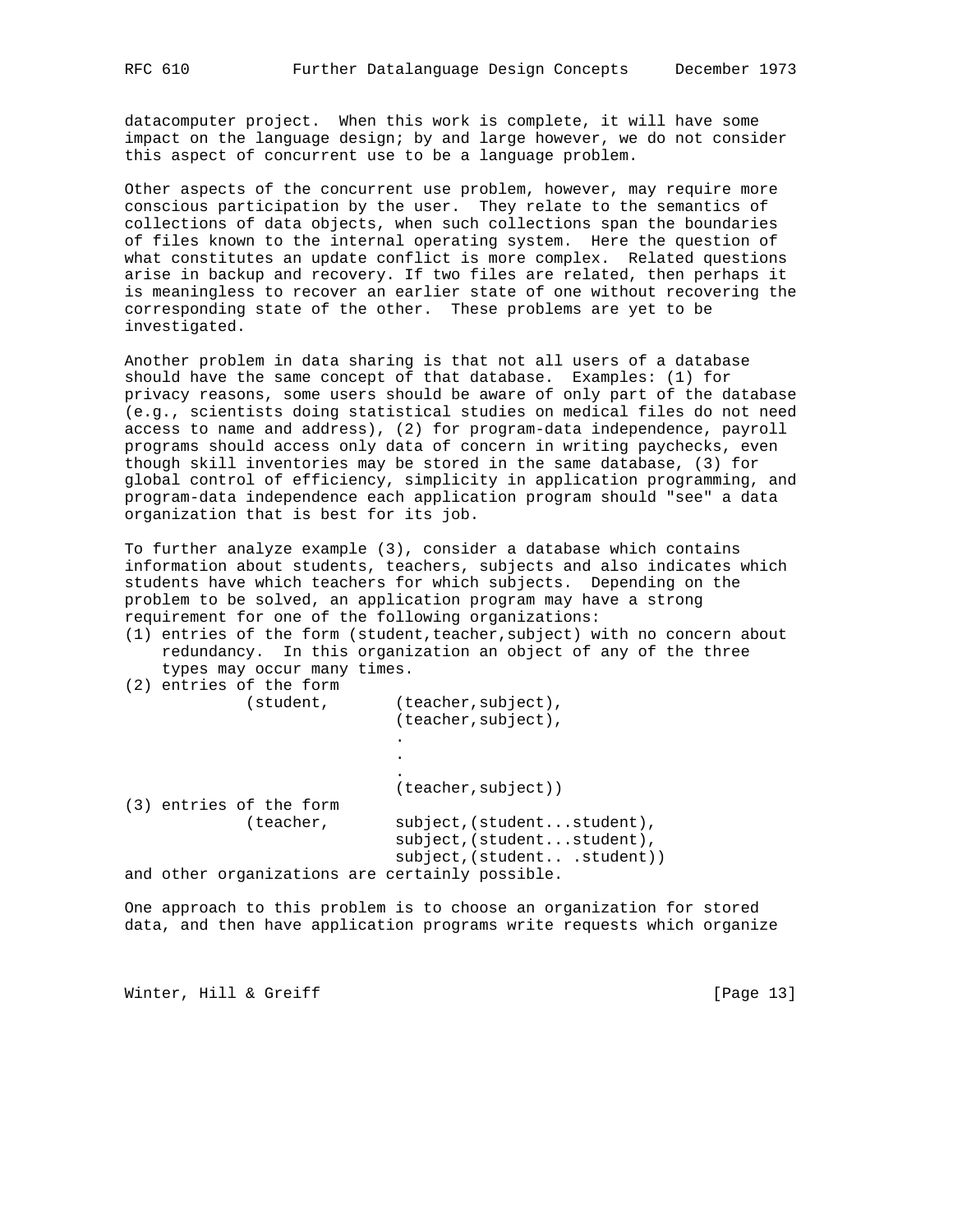output in the form they want. The application programmer applies his ingenuity in stating the request so that the process of reorganization is combined with the process of retrieval, and the result is relatively efficient. There are important, practical situations in which this approach is adequate; in fact there are situations in which it is desirable. In particular, if efficiency or cost is an overriding consideration, it may be necessary for every application programmer to be aware of all the data access and organization factors. This may be the case for a massive file, in which each retrieval must be tuned to the access strategy and organization; any other mode of operation would result in unacceptable costs or response times.

However, dependence between application programs and data organization or access strategy is not a good policy in general. In a widely-shared database, it can mean enormous cost in the event of database reorganization, changes to access software, or even changes in the storage medium. Such a change may require reprogramming in hundreds of application programs distributed throughout the network.

As a result, we see a need for a language which supports a spectrum of operating modes, including: (1) application program is completely independent of storage structure, access technique, and reorganization strategy, (2) application program parametrically controls these, (3) application program entirely controls them. For a widely-shared database, mode (1) would be the preferred policy, except when (a) the application programmer could do a better job than the system in making decisions, and (b) the need for this increment of efficiency outweighed the benefits of program-data independence.

In evaluating this question for a particular application, it is important to realize the role of global efficiency analysis. When there are many users of a database, in some sense the best mode of operation is that which minimizes the total cost of processing all requests and the total cost of storing the data. When applications come and go, as real-world needs change, then the advantages of centralized control are more likely to outweigh the advantages of optimization for a particular application program.

The third major sub-problem arises in connection with item level representations. Because of the environment in which it executes, each application program has a preferred set of formatting concepts, length indicators, padding and alignment conventions, word sizes, character representations, and so on. Once again it is better policy for the application program to be concerned only with the representations it wants and not with the stored data representation. However, there will be cases in which efficiency for a given request overrides all other factors.

Winter, Hill & Greiff [Page 14]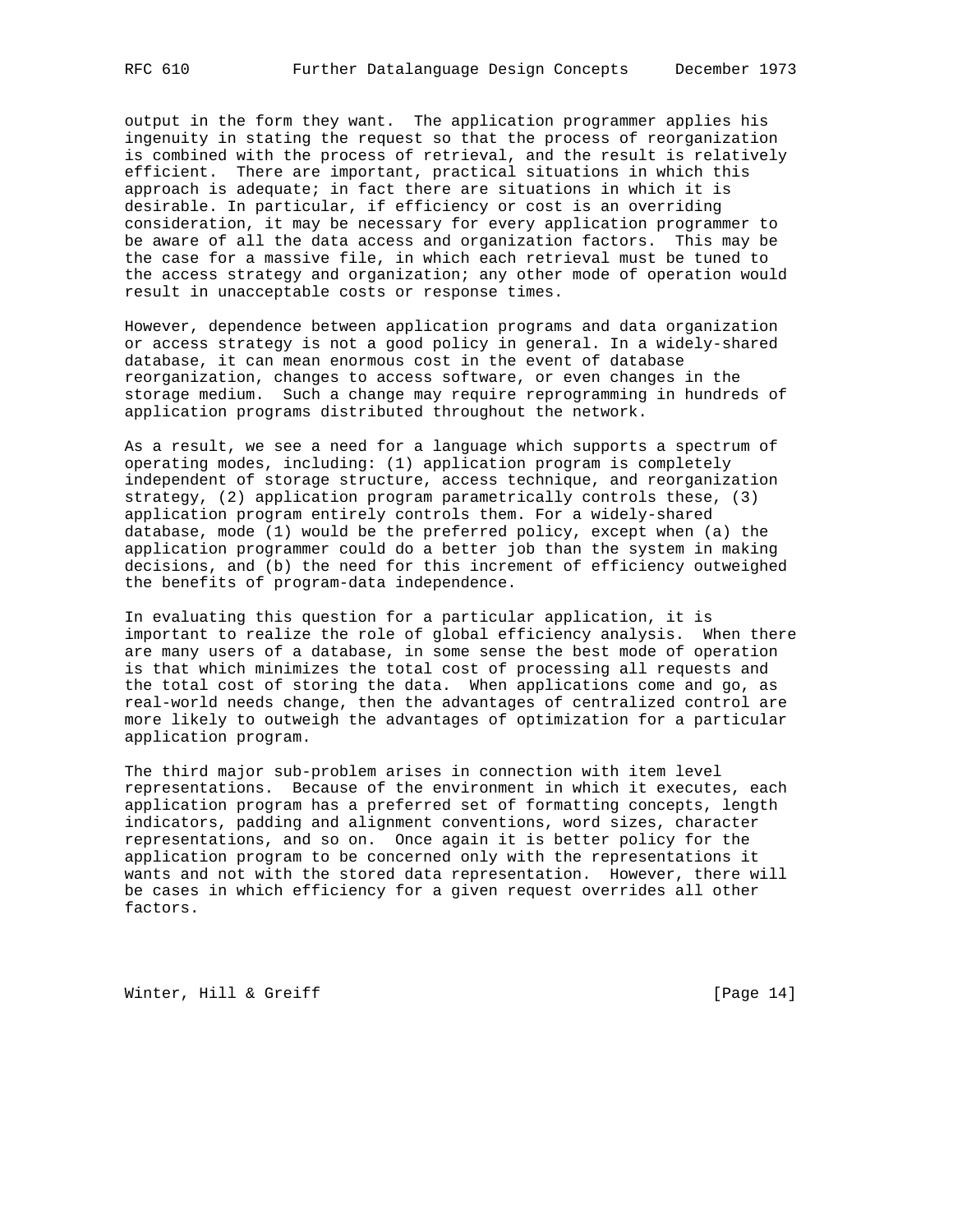At this level of representation, there is at least one additional consideration: potential loss of information when conversion takes place. Whoever initiates a type conversion (and this will sometimes be the datacomputer and sometimes the application program) must also be responsible for seeing that the intent of the request is preserved. Since the datacomputer must always be responsible for the consistency and the meaning of a shared database, there are some conflicts to be resolved here.

To summarize, it seems that the result of wide sharing of databases is that a larger system must be considered in choosing a data management policy for a particular database. This larger system, in the case of the datacomputer, consists of a network of geographically distributed applications programs, a centralized database, and a centralized data management system. The requirement for datalanguage is to provide flexibility in the management of this larger system. In particular, it must be possible to control when and where conversions, data reorganizations, and access strategies are made.

## 2.6 Need for High Level Communication

All of the above considerations point to the need for high level communication between the datacomputer and its users. The complex and distinct nature of datacomputer hardware make it imperative that requests be put to the datacomputer so that it can make major decisions regarding the access strategies to be used. At the same time, the large amounts of data stored and the demand of some users for extremely high transmission bandwidths make it necessary to provide for user control of some storage and transmission schemes. The fact that databases will be used by applications which desire different views of the same data and with different constraints means that the datacomputer must be capable of mapping one users request onto another users data. Interprocess use of the datacomputer means that datasharing must be completely controllable to avoid the need for human intervention. Extensive facilities for ensuring data integrity and controlling access must be provided.

## 2.6.1 Data Description

Basic to all these needs is the requirement that the data stored at the datacomputer be completely described in both functional and physical parameters. A high level description of the data is especially important to provide the sharing and control of data. The datacomputer must be able to map between different hardware and different applications. In its most trivial form this means being able to convert between floating point number representations on different machines. On

Winter, Hill & Greiff [Page 15]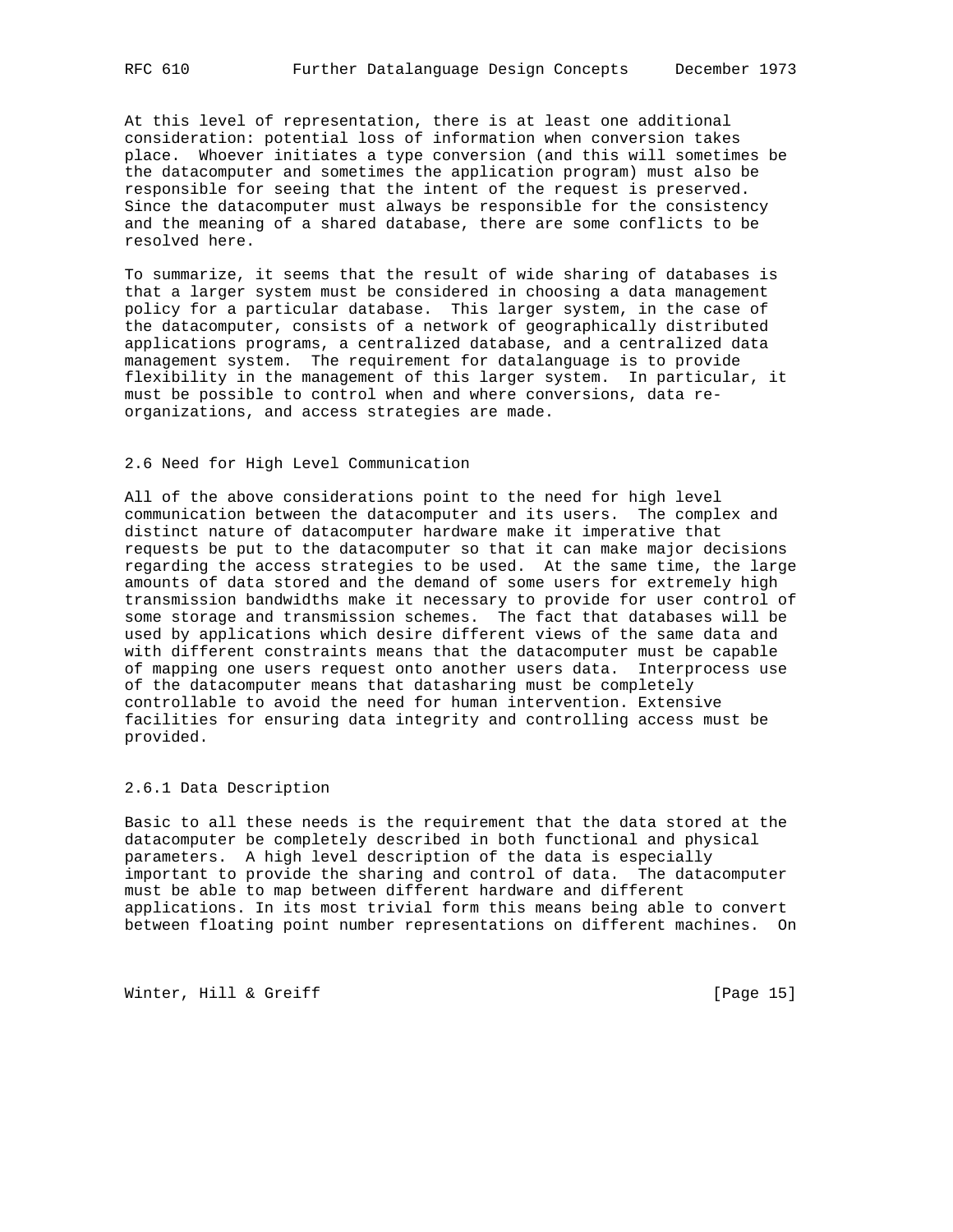the other extreme it means being able to provide matrix data for the ILLIAC IV as well as being able to provide answers to queries from a natural language program, both addressed to the same weather data base. Data descriptions must provide the ability to specify the bit level representations and the logical properties and relationships of data.

## 2.6.2 Data integrity and Access Control

In the environment we have been describing, the problems of maintaining data integrity and controlling use of data assume extreme importance. Shared use of datacomputer files depends on the ability of the datacomputer to guarantee that the restrictions on data-access are strictly enforced. Since different users will have different descriptions, the access control mechanism must be associated with the descriptions themselves. One can control access to data by controlling access to its various descriptors. A user can be constrained to access a given data base only through one specific description which limits the data he can access. In a system where the updaters of a database may be unknown to each other, and possibly have different views of the data, only the datacomputer can assure data integrity. For this reason, all restrictions on possible values of data objects, and on possible or necessary relationships between objects must be stated in the data description.

## 2.6.3 Optimization

The decisions regarding data access strategy must ordinarily be made at the datacomputer, where knowledge of the physical considerations is available. These decisions cannot be made intelligently unless the requests for data access are made at a high level.

For example, compare the following two situations: (1) a request calls for output of \_all\_ weather observations made in California exhibiting certain wind and pressure conditions, (2) a series of requests is sent, each one retrieving California weather observations; when a request finds an observation with the required wind and pressure conditions, it transmits this observation to a remote system. Both sessions achieve the same result: the transmission of a certain set of observations to a remote site for processing. In the first session, however, the datacomputer receives, at the outset, a description of the data that is needed; in the second, it processes a series of requests, each one of which is a surprise.

In the first case, a smart datacomputer has the option of retrieving all of the needed data in one access to the mass storage device. It can then buffer this data on disk until the user is ready to accept it. In

Winter, Hill & Greiff [Page 16]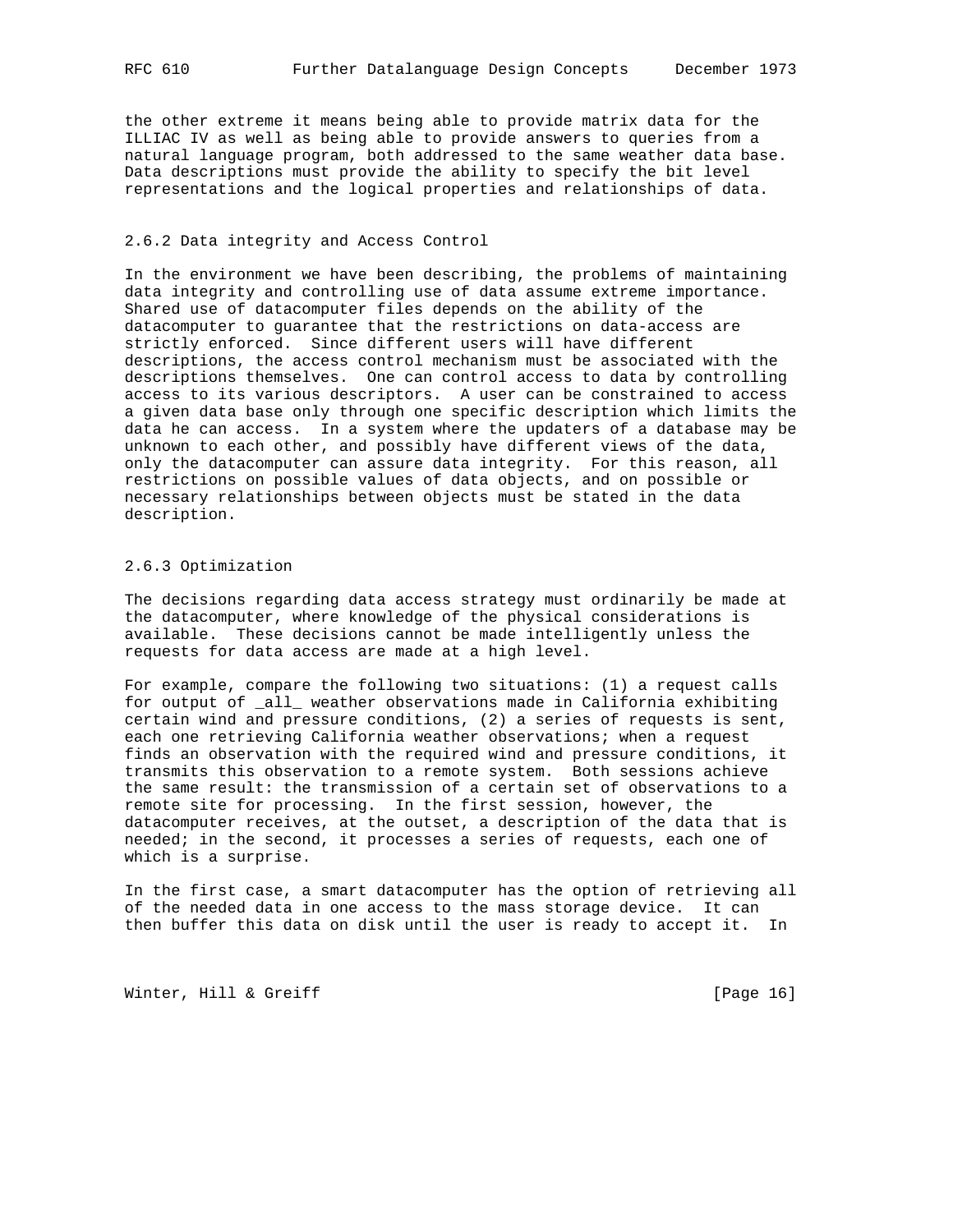the second case, the datacomputer lacks the information it needs to make such an optimization.

The language should permit and encourage users to provide the information needed to do optimization. The cost of not doing it is much higher with mass storage devices and large files than it is in conventional systems.

## 2.7 Application Oriented Concerns

In the above sections we have described a number of features which the datacomputer system must provide. In this section we focus on what is necessary to make these features readily available to users of the datacomputer.

## 2.7.1 Datacomputer-user Interaction

An application interacts with the datacomputer in a \_session\_. A session consists of a series of requests. Each session involves connecting to the datacomputer via the network, establishing identities, and setting up transmission paths for both data and datalanguage. Datalanguage is transmitted in character mode (using network standard ASCII) over the datalanguage connection. Error and status messages are sent over this connection to the application program.

The data connection (called a PORT) is viewed as a bit stream and is given its own description. These descriptions are similar to those given for stored data. At a minimum this description must contain enough information for the datacomputer to parse the incoming bit stream. It also may contain data validation information as well. To store data at the datacomputer, the stored data must also have a description. The user supplies the mapping between the descriptions of the stored and transmitted data.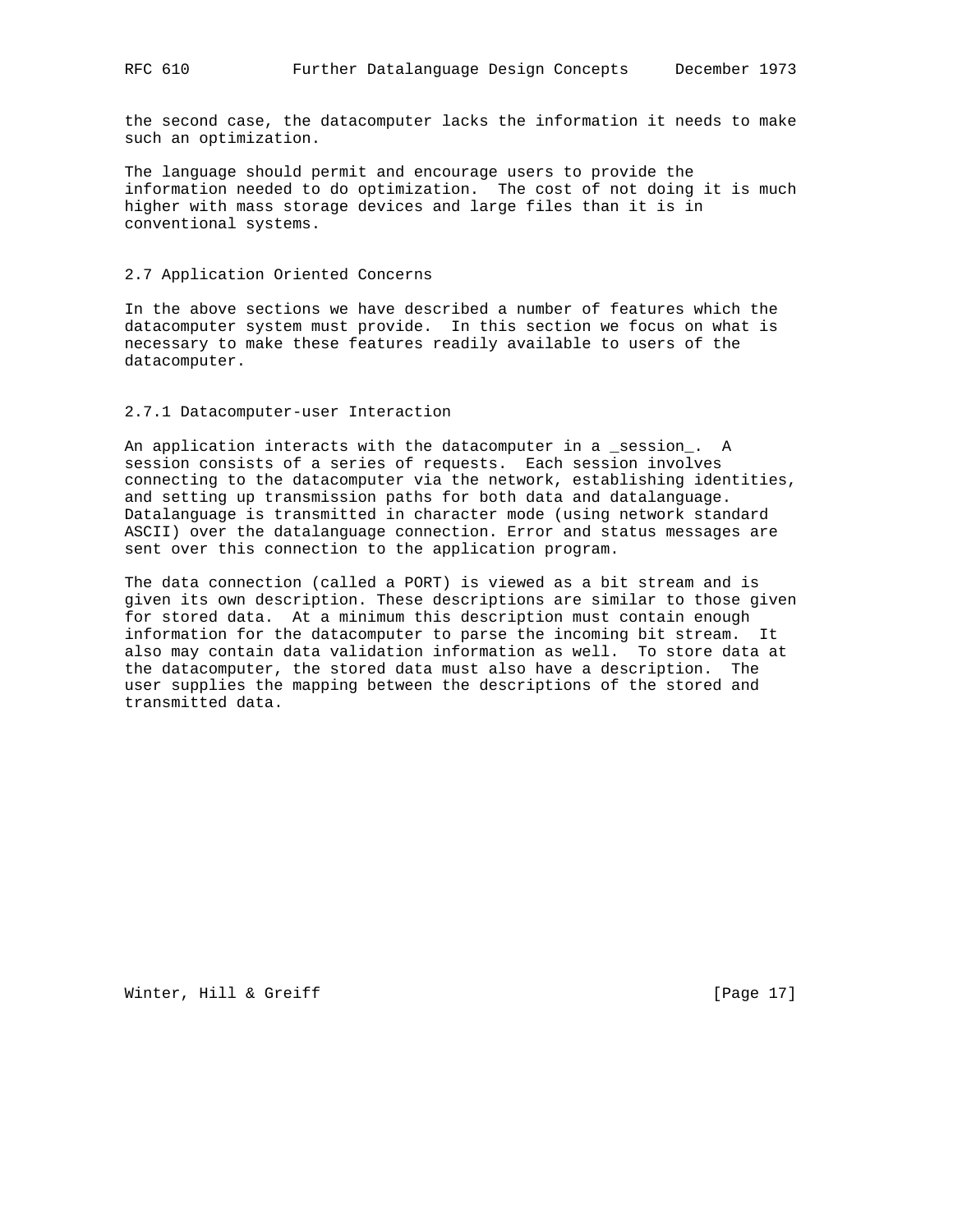



 Figure 2-1 A Model of Datacomputer/User Interaction

## 2.7.2 Application Features for Data Sharing

In using data stored at the datacomputer, users may supply a description of the data which is customized to the application. This description is mapped onto the description of the stored data. These descriptions may be at different levels. That is, one may merely rearrange the order of certain items, while another could call for a total restructuring of the stored representation. So that each user may be able to build upon the descriptions of another, data entities should be given named types. These type definitions are of course to be stored along with the data they describe. In addition, certain functions are so closely tied to the data (in fact may be the data in the virtual description case -- see section 3), that they must also reside in the datacomputer and their tie with the data items should be maintained by the datacomputer. For example, one user can describe a data base as made up of structures containing data of the types \_latitude\_ and \_longitude\_. He could also describe functions for comparing data of this type. Other users, not concerned with the structure of the \_latitude\_ component itself, but interested in using this information simply to extract other fields of interest can then use the commonly provided definitions and functions. Furthermore, by adopting this strategy as many users as possible can be made insensitive to changes in the file which are tangential to their main interests. For example, \_latitudes\_ could be changed from binary representation to a character form and if use of that field were restricted to its definitions and associated functions, existing

Winter, Hill & Greiff [Page 18]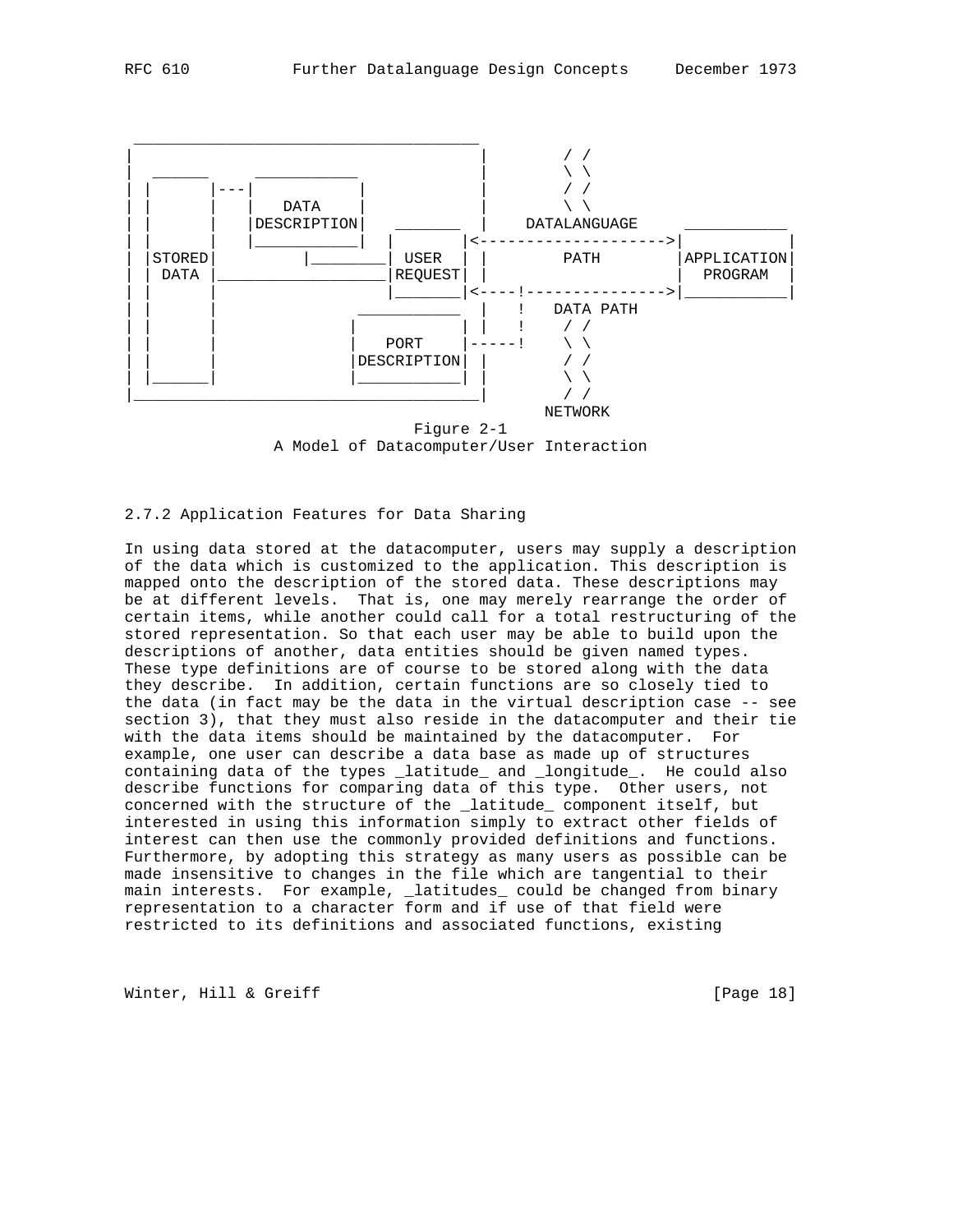application systems would be unaffected. Conversion functions could be defined to eliminate the impact on currently operating programs. The ability of such definitional facilities means that groups of users can develop common functions and descriptions for dealing with shared data and that conventions for use of shared data can be enforced by the datacomputer. These facilities are discussed under \_extensibility in Section 3.



 Figure 2-2 Multiple User Interaction with the Datacomputer

## 2.7.3 Communication Model

We intend that datalanguage, while at a high level conceptually, will be at a low level syntactically. Datalanguage provides a set of primitive functions, and a set of commonly used higher level functions (see section 4 on the datalanguage model). In addition, users can define their own functions so that they can communicate with the datacomputer at a level as conceptually close to the application as possible.

Winter, Hill & Greiff [Page 19]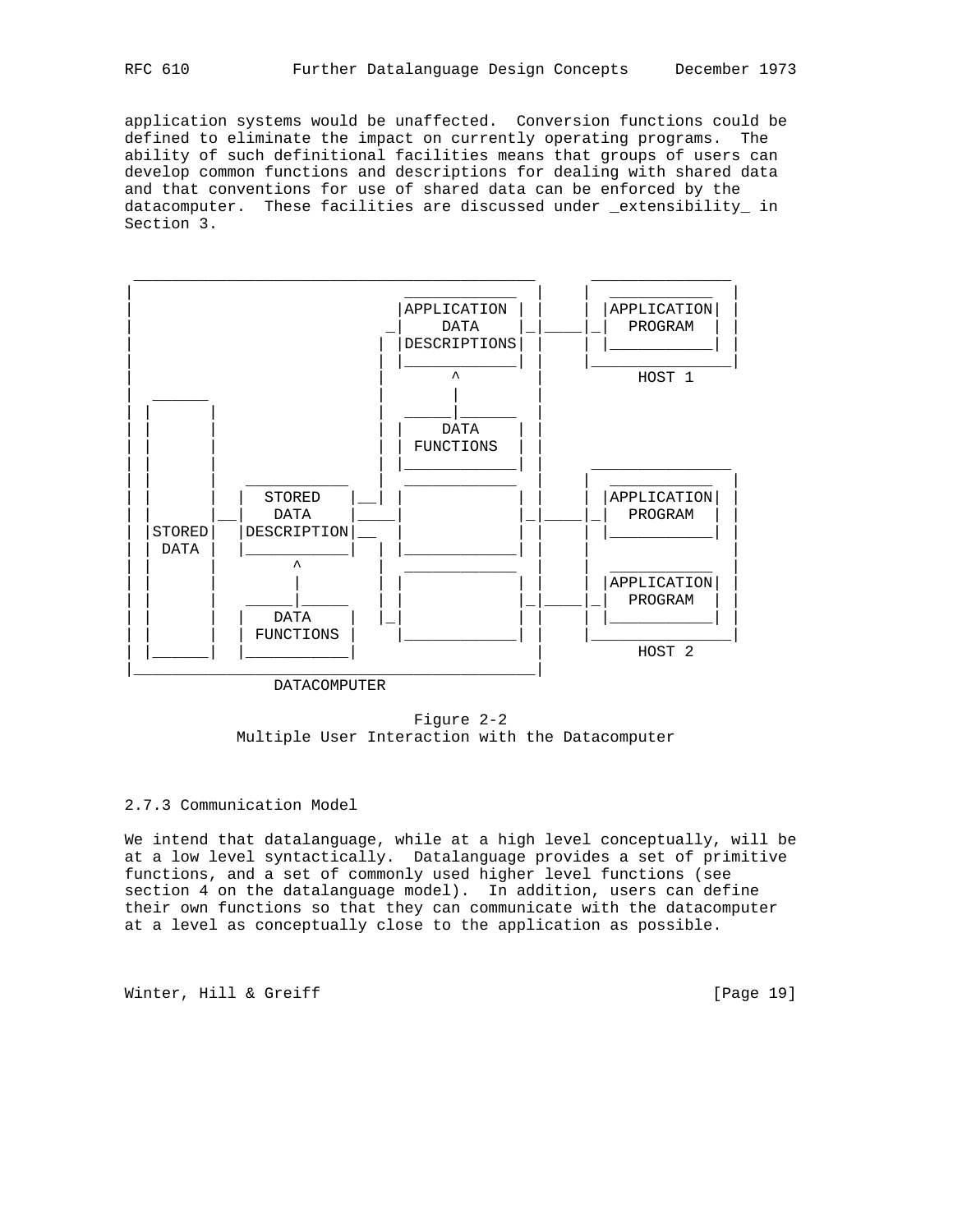There are two reasons for datalanguage being at a low level syntactically. First, it is undesirable to have programs composing requests into an elaborate format only to be decomposed by the datacomputer. Second, by choosing a specific high level syntax, the datacomputer would be imposing a set of conventions and terminology which would not necessarily correspond to those of most users.



 Figure 2-3 Datacomputer/User Working Environment

#### 2.8 Summary

In this section we have presented the major considerations which have influenced the current datalanguage design effort. The datacomputer has much in common with most large-scale shared data management systems, but also has a number of overriding concerns unique to the datacomputer concept. The most important of these are the existence of a separate box containing both hardware and software, the control of an extremely large storage device, and embedding in a computer network environment. Data sharing in such an environment is a central concern of the design. Both extensive data description facilities and high level communication

Winter, Hill & Greiff [Page 20]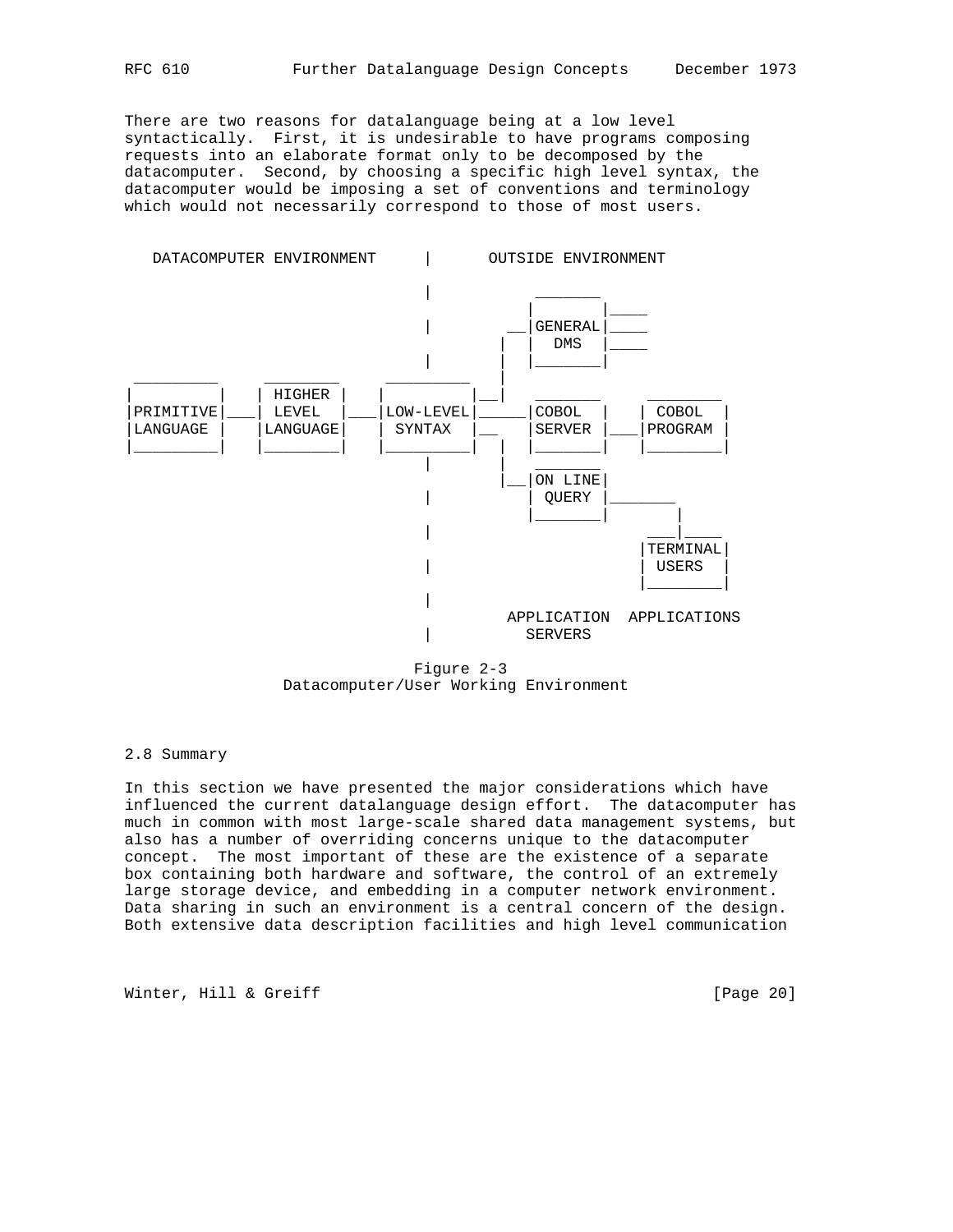between user and datacomputer are necessary for data integrity and for datacomputer optimization of user requests. In addition, the expected use of the datacomputer involves satisfying several conflicting constraints for different modes of operation. One way of satisfying various user needs is to provide datalanguage features so that users may develop their own application packages within datalanguage.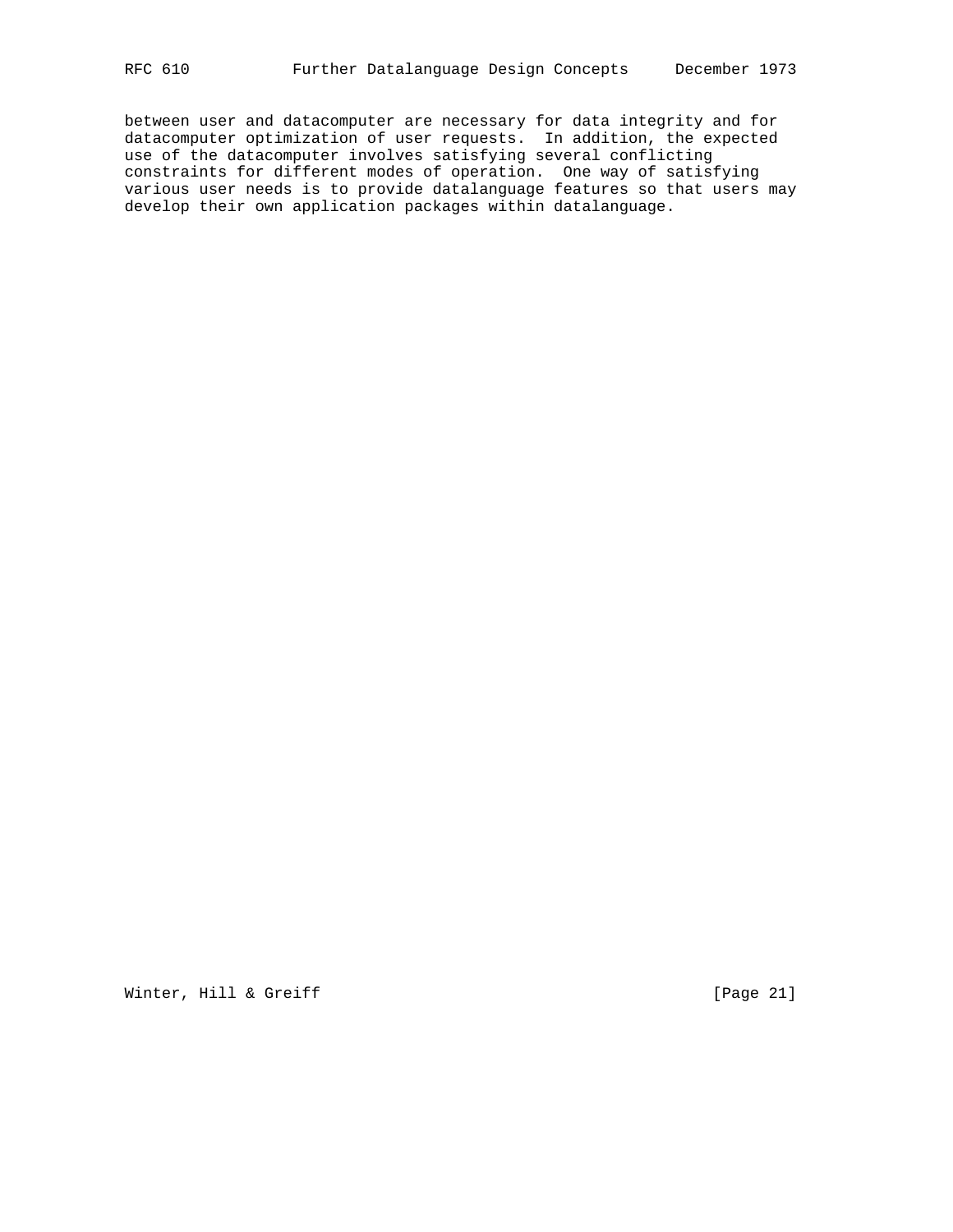## 3. Principal Language Concepts

This section discusses the principal facilities of datalanguage. Specific details of the language are not presented, however, the discussion includes the motivation behind the inclusion of the various language features and also defines, in an informal way, the terms we use.

## 3.1 Basic Data Items

Basic data are the atomic level of all data constructions; they cannot be decomposed. All higher level data structures are fundamentally composed of basic data items. Many types of basic data items will be provided. The type of an item determines what operations can be performed on the item and the meaning of those operations. Datalanguage will provide those primitive types of data items which are commonly used in computing systems to model the real world.

The following basic types of data will be available in datalanguage: \_fixed\_point\_numbers\_, \_floating\_point\_numbers\_, \_characters\_, \_booleans\_, and \_bits\_. These types of items are "understood" by the datacomputer system to the extent that operations are based on the type of an item. Datalanguage will also include an \_uninterpreted\_ type of item, for data which will only be moved (including transmitted) from one place to another. This type of data will only be understood in the trivial sense that the datacomputer can determine if two items of the uninterpreted type are identical. Standard operations on the basic types of items will be available. Operations will be included so that the datacomputer user can describe a wide range of data management functions. They are not included with the intent of encouraging use of the datacomputer for the solving of highly computational problems.

## 3.2 Data Aggregates

Data aggregates are compositions of basic data items and possibly other data aggregates. The types of data aggregates which are provided allow for the construction of hierarchical relationships of data. The aggregates which will definitely be available are classified as \_structs\_, \_arrays\_, \_strings\_, \_lists\_, and \_directories\_.

A struct is a static aggregate of data items (called \_components\_). A struct is static in the sense that the components of a struct cannot be added or deleted from the struct, they are inextricably bound to the struct. Associated with each component of the struct is a name by which that component may be referenced relative to the struct. The struct aggregate may be used to model what is often thought of as a record,

Winter, Hill & Greiff [Page 22]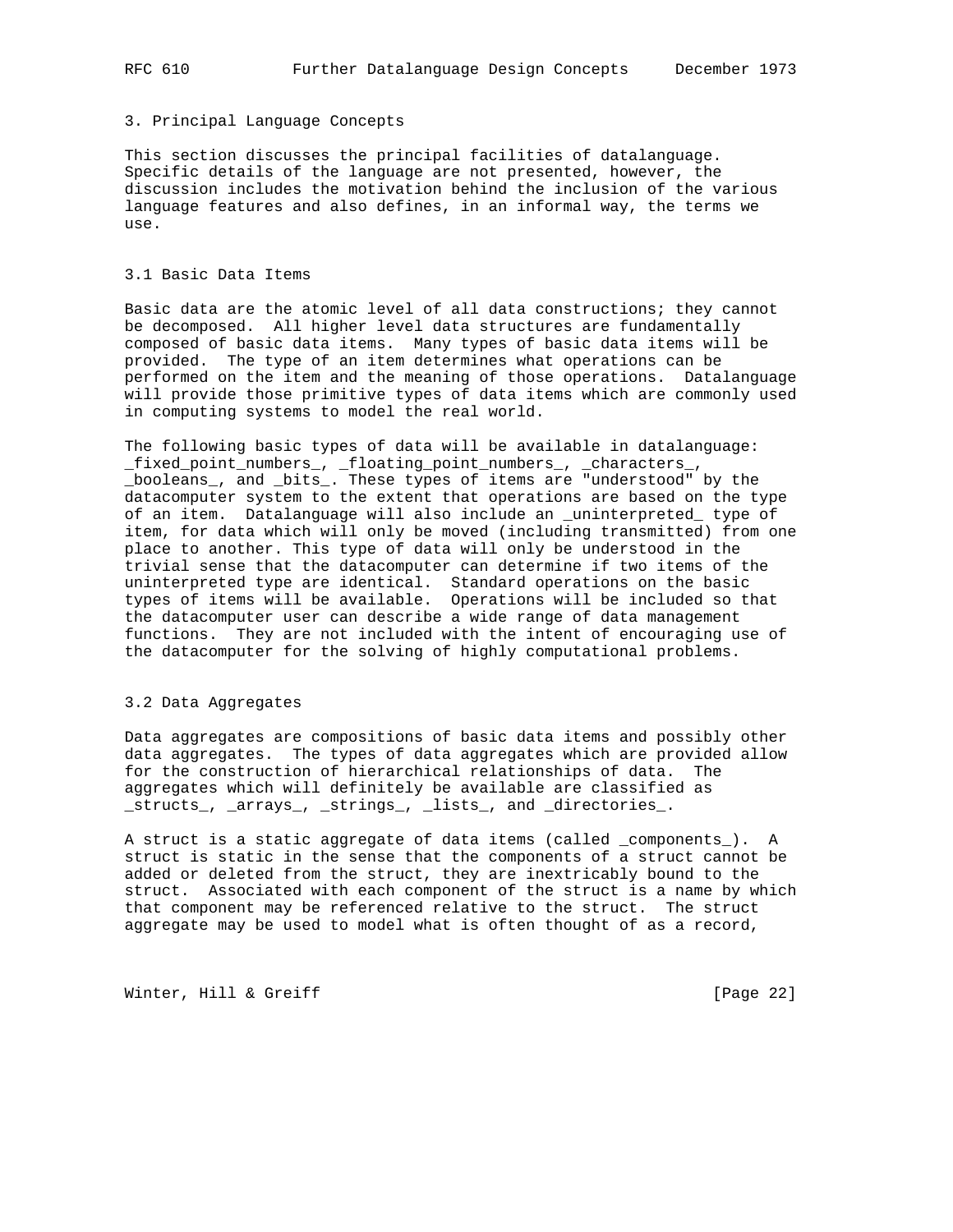with each component being a field of that record. A struct can also be used to group components of a record which are more strongly related, conceptually, than other components and may be operated on together.

Arrays allow for repetition in data structures. An array, like a struct, is a static aggregate of data items (called \_members\_). Each member of an array is of the same type. Associated with each member is an index by which that member can be referenced relative to the array. Arrays can he used to model repeating data in a record (repeating groups).

The concept of string is actually a hybrid of basic data and data aggregates. Strings are aggregates in that they are compositions (similar to arrays) of more primitive data (e.g., characters). They are, however, generally conceived of as basic in that they are mostly viewed as a unit rather than as a collection of items, where each item has individual importance. Also the meaning of a string is highly dependent on the order of the individual components. In more concrete terms, there are operations which are defined on specific types of strings. For example, the logical operators  $(\text{and}, \text{or}, \text{etc.})$  are defined to operate on strings of bits. However, there are no operations which are defined on arrays of bits, although there are operations defined on both arrays, in general, and on bits. Strings of characters, bits, and uninterpreted data will be available in datalanguage.

Lists are like arrays in that they are collection of similar members. However, lists are dynamic rather than static. Members of a list can be added and deleted from the list. Although, the members of a list are ordered (in fact more than one ordering can be defined on a list), the list is not intended to be referenced via an index, as is the case with an array. Members of a list can be referenced via some method of sequencing through the list. A list member, or set (see discussion under virtual data) of members, can also be referenced, by some method of identification by content. The list structure can be used to model the common notion of a file. Also restrictive use of lists as components of structs provides power with respect to the construction of dynamic hierarchical data relationships below the file level. For example, the members of a list may themselves be, in part, composed of lists, as in a list of families, where each family contains a list of children as well as other information.

Directories are dynamic data aggregates which may contain any type of data item. Data items contained in a directory are called \_nodes\_. Associated with each node of a directory is a name by which that data item can be referenced relative to the directory. As with lists, items may be dynamically added to and deleted from a directory. The primary motivation behind providing the directory capability is to allow the user to group conceptually related data together. Since directories

Winter, Hill & Greiff [Page 23]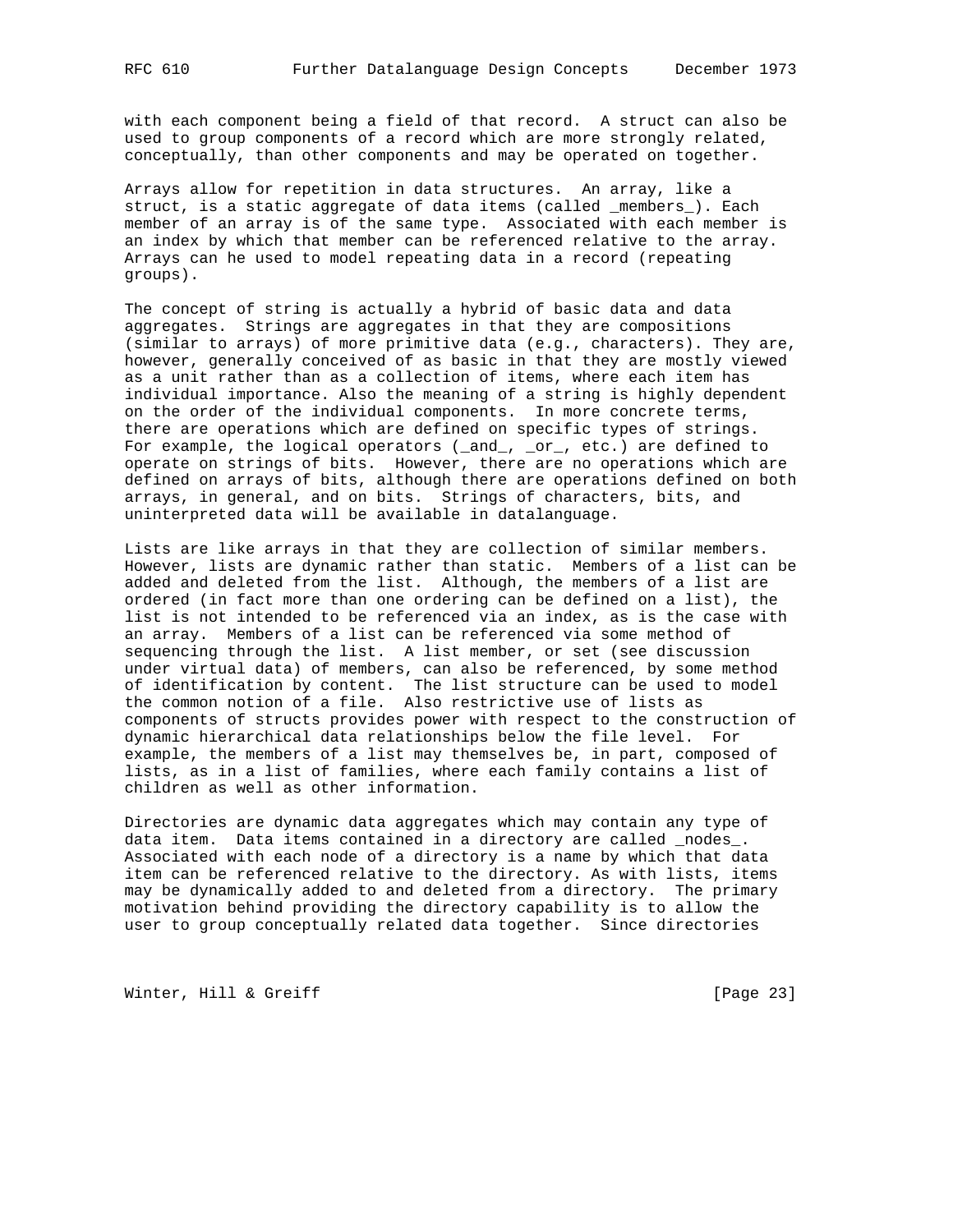need not contain only file type information, "auxiliary" data can be kept as part of the directory. For example, "constant" information, like salary range tables for a corporation data base; or user defined operations and data types (see below) can be maintained in a directory along with the data which may use this information. Also directories may themselves be part of a directory, allowing for a hierarchy of data grouping.

Directories will also be defined so that system controlled information can be maintained with some of the subordinate items (e.g. time of creation, time of update, privacy locks, etc.). It may also be possible to allow the data user to define and control his own information which would be maintained with the data. At the least, the design of datalanguage will allow for parametric control over the information managed by the system.

Directories are the most general and dynamic type of aggregate data. Both the name and description (see below) of directory nodes exist with the nodes themselves, rather than as part of the description of the directory. Also the level of nesting of a directory is dynamic since directories can be dynamically added to directories. Directories are the only aggregate for which this is true.

Datalanguage will also provide some specific and useful variations of the above data aggregates. Structs will be available which allow for optional components. In this case the existence of a component would be based on the contents of other components. It may also he possible to allow for the existence to be based on information found at a higher level of data hierarchy. Similarly, components with \_unresolved\_ type will be provided. That is the component may be one of a fixed number of types. The type of the component would be based on the contents of other components of the struct. It is also desirable to allow the type or existence of a component to be based on information other than the contents of other components. For instance, the type of one component might be based on the type of another component. In general, we would like for datalanguage to allow for the attributes (see below) of one item to be a function of the attributes of other items.

We would also like to provide mixed lists. Mixed lists are lists which contain more than one type of member. In this case the members would have to be self defining. That is, the type of all member would have to be "alike" to the degree that information which defines the type of that member could be found.

Similar to components whose type is unresolved are Arrays with unresolved length. In this case, information defining the length of the array must be carried with the array or perhaps with other components of an aggregate which encompasses the array.

Winter, Hill & Greiff [Page 24]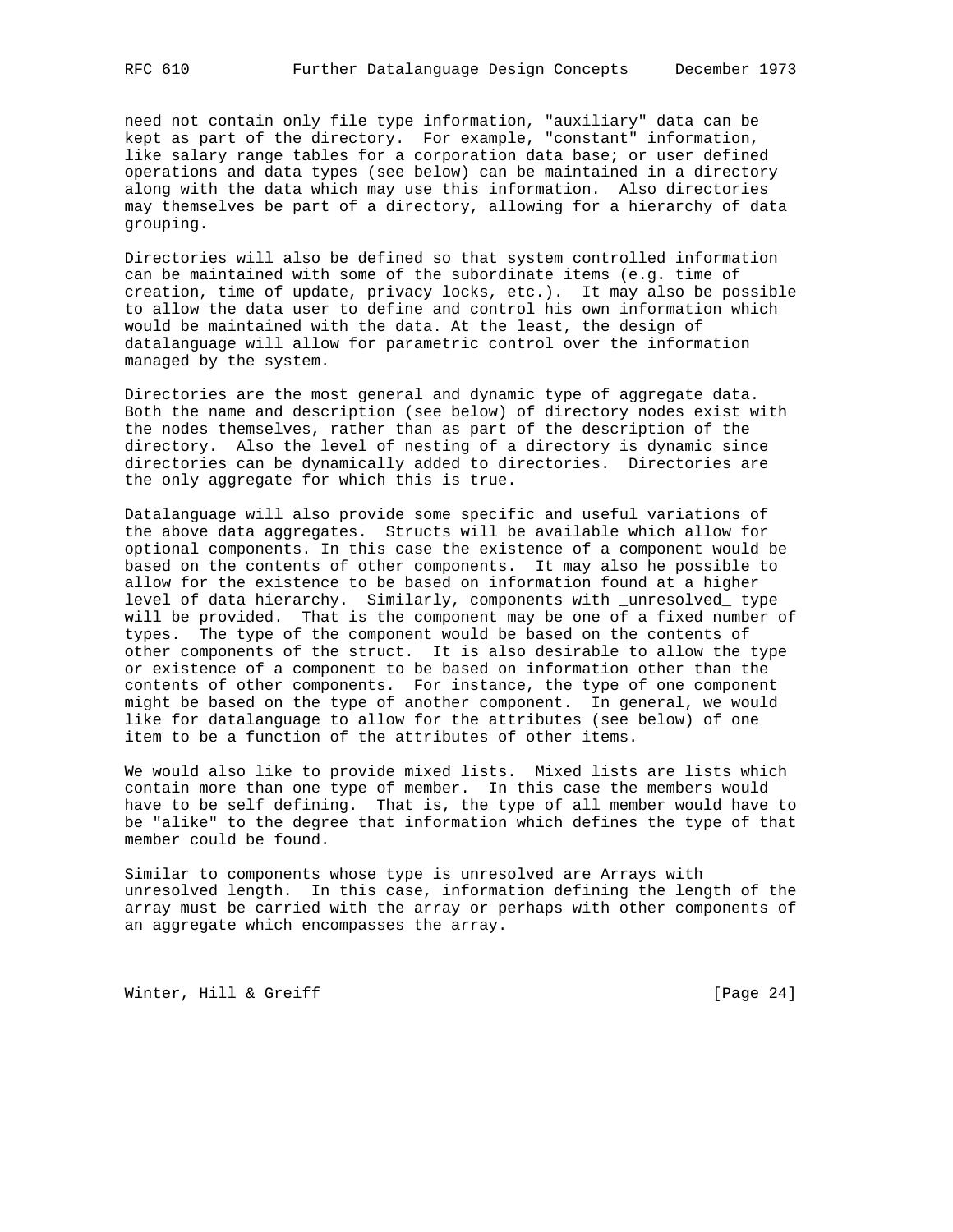In all of the above cases the type of an item is unresolved to some degree and information which totally resolves the type is carried with the item. It is possible that in some or perhaps all of these cases the datacomputer system could be responsible for the maintenance of this information, making it invisible to the data user.

### 3.3 General Relational Capabilities

The data aggregates described above allow for the modeling of various relationships among data. All relationships which can be constructed are hierarchical.

Two approaches can he taken to provide the capability of modeling nonhierarchical relationships. New types of data aggregates can be introduced which will broaden the range of data relationships expressible in datalanguage. Or, a basic data type of "pointer" can be introduced which will serve as a primitive out of which relations can be represented. Pointer would be a data type which establishes some kind of correspondence from one item to another. That is, it would be a method of finding one item, given another . Providing the ability to have items of type pointer does not necessitate the introduction of the concept of address which we deem to be a dangerous step. For example, an item defined to point to a record in a personnel file could contain a social security number which is contained in each record of the file and uniquely identifies that record. In general a pointer is an item of information which can be used to uniquely identify another item.

While the pointer approach provides the greater degree of flexibility, it does this at the price of relegating much of the work to the user as well as severely limiting the amount of control the datacomputer system has over the data. A hybrid solution is possible, where some new aggregate data types are provided as well as a restricted form of pointer data type. While the approach to be taken is still being studied, the datalanguage design will include some method of expressing non-hierarchical data structures.

3.4 Ordering of Data

Lists are generally viewed as ordered. It is possible, however, that a list can be used to model a dynamic collection of similar items which are not seen as ordered. The unordered case is important, in that, given this information the datacomputer can be more efficient since new members can be added wherever it is convenient.

There are a number of ways a list can be ordered. For instance, the ordering of a list can be based on the contents of its members. In the

Winter, Hill & Greiff [Page 25]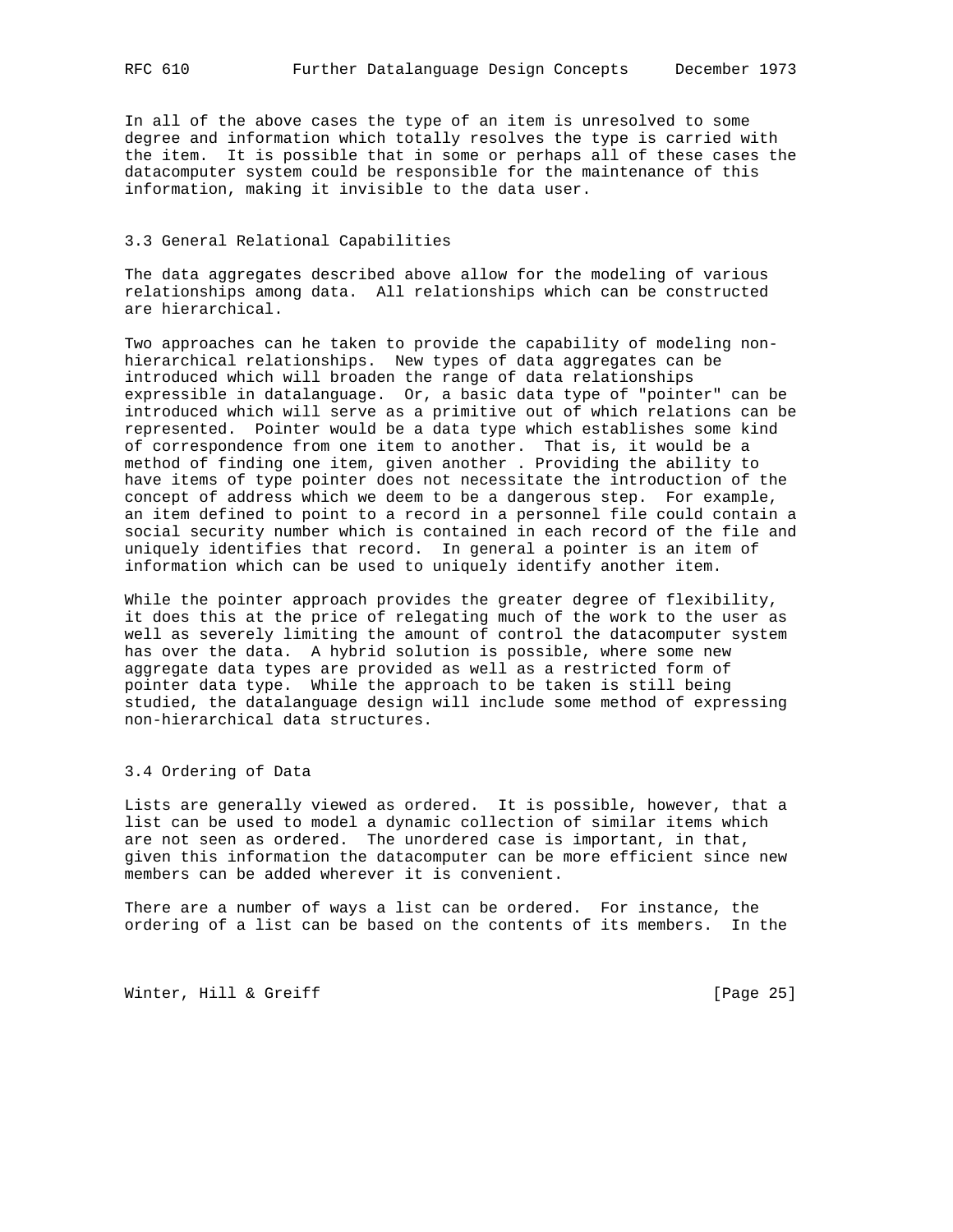simplest case this involves the contents of a basic data item. For example, a list of structs containing information on employees of a company may be ordered on the component which contains the employee's social security number. More complex ordering criteria are possible. For example, the same list could be ordered alphabetically with respect to the employee's last name. In this case the ordering relation is a function of two items, the last and first names. The user might also want to define his own ordering scheme, even for orderings based on basic data items. An ordering could be based on an employee's job title which might even utilize auxiliary data (i.e. data external to the list). It is also possible to maintain a list in order of insertion. In the most general case, the user could dynamically define his ordering by specification of where an item is to be placed as part of his insertion requests. In all of the above cases, data could be maintained in ascending or descending order.

In addition to maintenance of a list in some order, it is possible to define one or more orderings "imposed" on a list. These orderings must be based on the contents of a list's members. This situation is similar to the concept of virtual data (see below) in that the list is not physically maintained in a given order, but retrieved as if it were. Orderings of this type can be dynamically formed (see discussion of set under virtual data). Imposed orderings can be accomplished via the maintenance of auxiliary structures (see discussion under internal representation) or by utilization of a sorting strategy on retrievals. Much work has been done with regard to effective implementation of the maintenance and imposition of orderings on lists. This work is described in working paper number 2.

#### 3.5 Data Integrity

An important feature of any data management system is the ability to have the system insure the integrity of the data. Data needs to be protected against erroneous manipulation by people and against system failure.

Datalanguage will provide automatic validity checks. Many flavors need to be provided so that appropriate trade-offs can be made between the degree of insurance and the cost of validation. The datalanguage user will be able to request constant validation: where validity checks are made whenever the data is updated; validation on access: where validity checks are performed when data is referenced but before it is retrieved; regularly scheduled validation: where the data is checked at regular intervals; background validation: where the system will run checks in its spare time; and validation on demand. Constant validation and validation on access are actually special cases of the more general concept of event triggered validation. In this case the user specifies

Winter, Hill & Greiff [Page 26]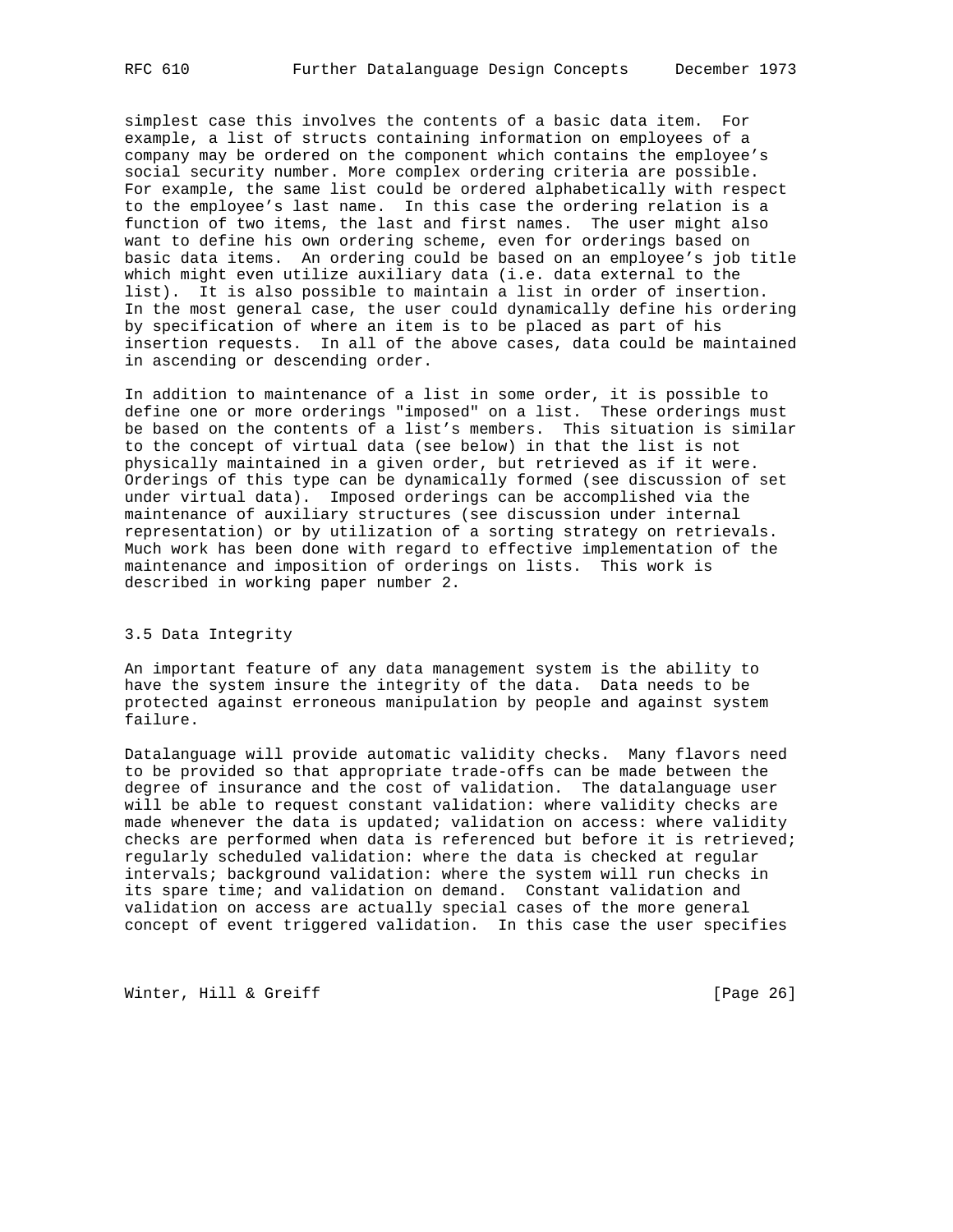an event which will cause data validation procedures to be invoked. This feature can be used to accomplish such things as validation following a "batch" of updates. Also, some mechanism for specifying combinations of these types would be useful.

In order for some of the data validation techniques to be effective, it may be necessary to keep some data validation "bookkeeping" information with the data. For example, information which can be used to determine whether an item has been checked since it was last updated might be used to cause validation on access if there has not been a recent background validation. The datacomputer may provide for optional automatic maintenance of such special kinds of information.

In order for the datacomputer system to insure data validity, the user must define what valid is. Two types of validation can be requested. In the first case the user can tell the datacomputer that a specific data item may only assume one of a specific set of values. For example, the color component of a struct may only assume the values 'red', 'green', or 'blue'. The other case is where some relation must hold between members of an aggregate. For example, if the sex component of a struct is 'male' then the number of pregnancies component must be 0.

Data validation is only half of the data integrity picture. Data integrity involves methods of restoring damaged data. This requires maintenance of redundant information. Features will be provided which will make the datacomputer system responsible for the maintenance of redundant data and possibly even automatic restoration of damaged data. In section 2 we discussed possible uses of the datacomputer for file backup. All features which are provided for this purpose will also be available as methods of maintaining backup information for restoration of files residing at the datacomputer.

## 3.6 Privacy

Datalanguage will have to provide extensive privacy and protection capabilities. In its simplest form a privacy lock is provided at the file level. The lock is opened with a password key. Associated with this key is a set of privileges (reading, updating, etc.). Two degrees of generality are sought. Privacy should be available at all levels of data. Therefore, groups of related data, including groups of files could be made private by creating private directories. Also, specific fields of records could be made private by having private components of a struct where other components of the struct are visible to a wider (or different) class of users. We would also like the user to be able to define his own mechanism. In this way, very personalized, complex, and hence secure mechanisms can be defined. Also features such as 'everyone can see his own salary' might be possible.

Winter, Hill & Greiff [Page 27]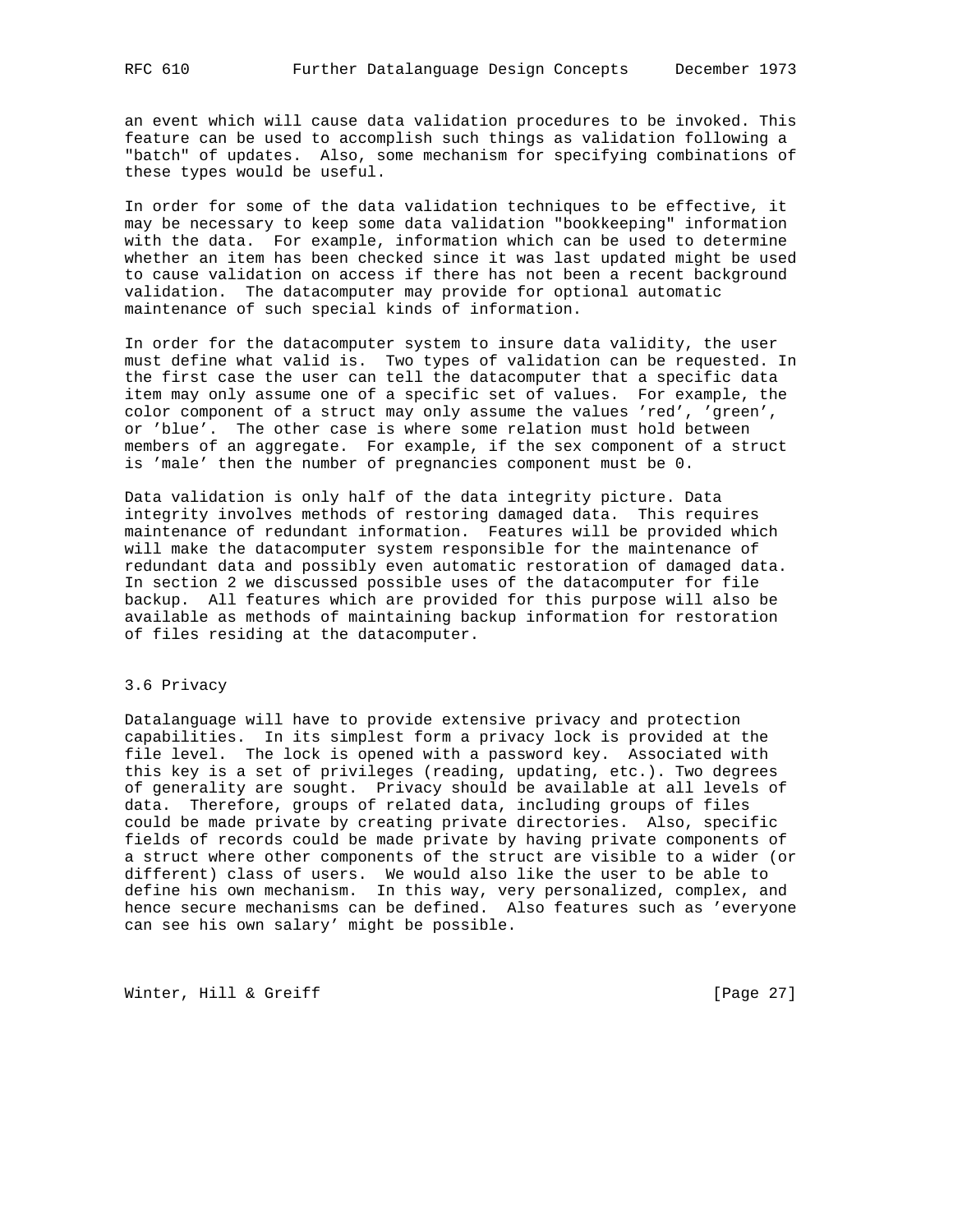## 3.7 Conversion

Many types of data are related in that some or all of the possible values of one type of data have an "obvious" translation to the values of another. For example, the character '6' has a natural translation to the integer 6, or the six character string 'abc ' (three trailing blanks) has a natural translation to the four character string 'abc ' (one trailing blank). Datalanguage will provide conversion capabilities for the standard, commonly called for, translations. These conversions can be explicitly invoked by the user or implicitly invoked when data of one type is needed for an operation but data of another type is provided. In the case of implicit invocation of conversion of data the user will have control over whether conversion takes place for a given data item. More generally we would like to provide a facility whereby the user could specify conditions which determine when an item is to be converted. Also, the user should be able to define his own conversion operations, either for a conversion between types which is not provided by the datacomputer system or to override the standard conversion operation for some or all items of a given type.

## 3.8 Virtual and Derived Data

Often, information important to users of data is embedded in that data rather than explicitly maintained. For example, the dollar value of an individual's interest in a company in a file of stock holders. Since the value of the company changes frequently, it is not feasible to maintain this information with each record. It is useful to be able to use the file as if information of this type was part of each record. When referencing the dollar value field of a record, the datacomputer system would automatically use information in the record, such as percentage of ownership in the company, possibly in conjunction with information which is not part of the record but is maintained elsewhere, such as company assets, to compute the dollar value. In this way the data user need not be concerned with the fact that this information is not actually maintained in the record.

The \_set\_, which is a specific type of virtual container in datalanguage, deserves special mention. A set is a virtual list. For example, suppose there is a real list of people representing some population sample. By real (or actual) data we mean data which is physically stored at the datacomputer. A set could be defined to contain all members of this list who are automobile owners. The set concept provides a powerful feature for viewing data as belonging to more than one collection without physical duplication. Sets are also useful, in that, they can be dynamically formed. Given an actual list, sets based on that list can be created without having been previously described.

Winter, Hill & Greiff [Page 28]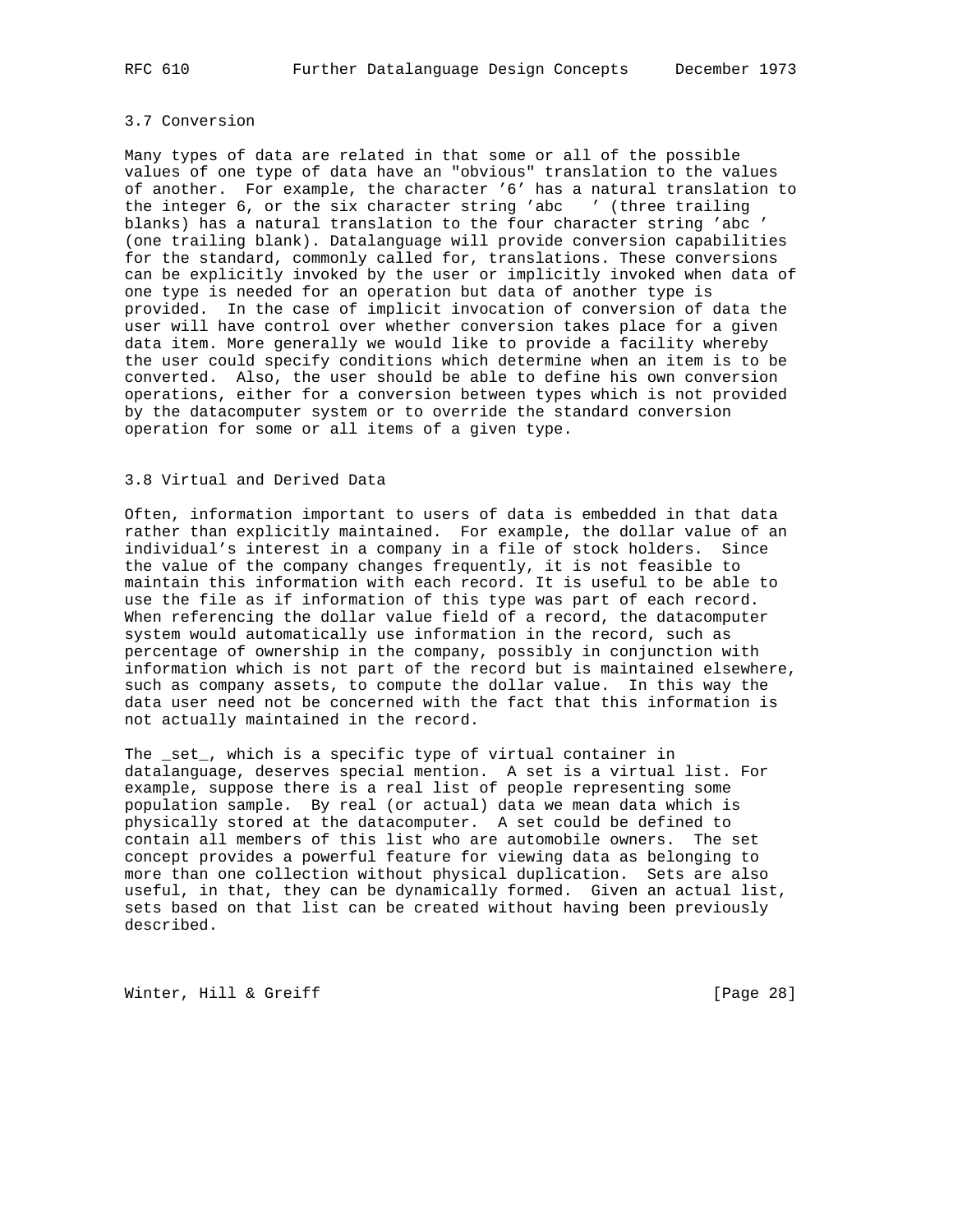As mentioned above, virtual data can be very economical. These economies may become most important with respect to the use of sets. Savings are found not only in regard to storage requirements, but also in regard to processing efficiency. Processing time can be reduced as a result of calculations being performed only when the data is accessed. The ability to obtain efficient operation by optimization becomes greater when virtual data is defined in terms of other virtual data. For sets, large savings may be realized by straight forward "optimization" of the nested calculations.

The above ideas are made more clear by example. Having created a set of automobile owners, A, a set of home owners, HA, can be defined based on A. The members of HA can be produced very efficiently, in one step, by retrieving people who are both automobile owners and home owners. This is more efficient than actually producing the set, A and then using it to create HA. This is true when one or both pieces of information (automobile ownership and home ownership) are indexed (see discussion under internal representation) as well as when neither is indexed.

The same gains are achieved when operations on virtual data are requested. For example, if a set, H, had been defined as the set of homeowners based on the original list of people, the set, HA, could have been defined as the intersection (see discussion on operators) of A and H. In this case too, HA can be calculated in one step. Use of sets allows the user to request data manipulations in a form close to his conceptual view, leaving the problem of effective processing of his request to the datacomputer.

Another use of virtual data is to accomplish data sharing. An item could be defined, virtually, as the contents of another item. If no restriction is placed on what this item can be, we have the ability to define two paths of access to the same data. Hence, data can be made subordinate to two or more aggregate structures. Stated another way, there are two or more paths of access to the data. This capability can be used to model data which is part of more than one data relationship. For example, two files could have the same records without maintaining duplicate copies.

It will also be possible, via data sharing to look at data in different ways. Shared data might behave differently depending on how (and ultimately by whom) it is accessed. Although, the ability to have multiple paths to the same data and the ability to have data which is calculated on access are both part of the general virtual data capability, datalanguage will probably provide these as separate features, since they have different usage characteristics.

Derived data is similar to virtual data in that it is redundant data which can be calculated from other information. Unlike virtual data it

Winter, Hill & Greiff [Page 29]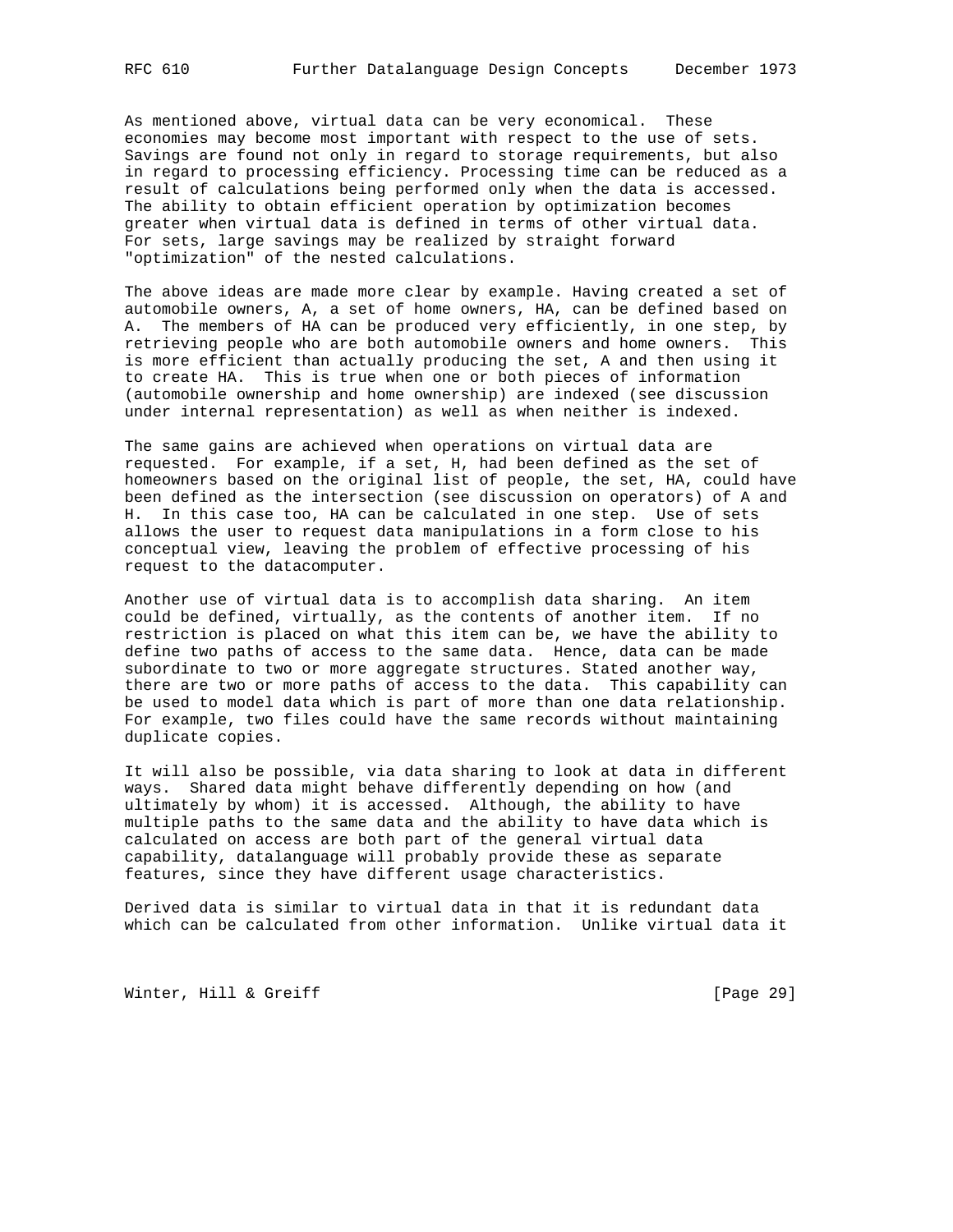is physically maintained. The user can choose between virtual and derived data as a result of considering trade-offs based on: estimated cost of calculation; frequency of update; estimated cost of storage; and frequency of access. For example, suppose a file contains a list of budgets for various projects in a department. The departmental budget can be calculated as a function of the individual project budgets. This information might be defined as derived data since it is expected to be updated infrequently (e.g., once a year), while it is expected to be accessed relatively often.

Options will be provided which give the user control with regard to when the calculation of derived data is to be done. These options will be similar to those provided for control of data validity operations. The data validation and derived data concepts are similar in that some operation must be performed on related data. In the case of data validation, the information derived is the condition of data.

## 3.9 Internal Representation

To this point, we have discussed only the high level, logical, aspects of data. Since data, at any given time, must reside on some physical device a representation of the data must be chosen. In some cases it is appropriate to leave this choice to the datacomputer system. For example, the representation of information which is used in the process of transmitting other data, but which itself resides solely at the datacomputer may not be of any concern to the user.

However, it is important that the user be capable of controlling the choice of representation. In any application which requires mostly transmission of data rather than interpretation of the data by the datacomputer, the data should be maintained in a form consistent with the system which communicates with the datacomputer. With respect to basic types of data, datalanguage will provide most representations commonly used in systems with which it interacts. For some types (e.g., fixed point) this will be accomplished by providing for parametric (e.g., sign convention, size) description of the representation. In other cases (e.g., floating point) specific representations will be offered (e.g., system 360 short floating point, system 360 long floating point, pdp-10 floating point, etc.).

Another aspect of the internal representation problem regards aggregate structures. The method chosen to represent aggregate structures may largely affect the cost of manipulating the data. The user must have control over this representation since only he has any idea of how the data is to be used. Datalanguage will provide a variety of representational options which will allow for efficient implementation of data structures. This includes the availability of auxiliary

Winter, Hill & Greiff [Page 30]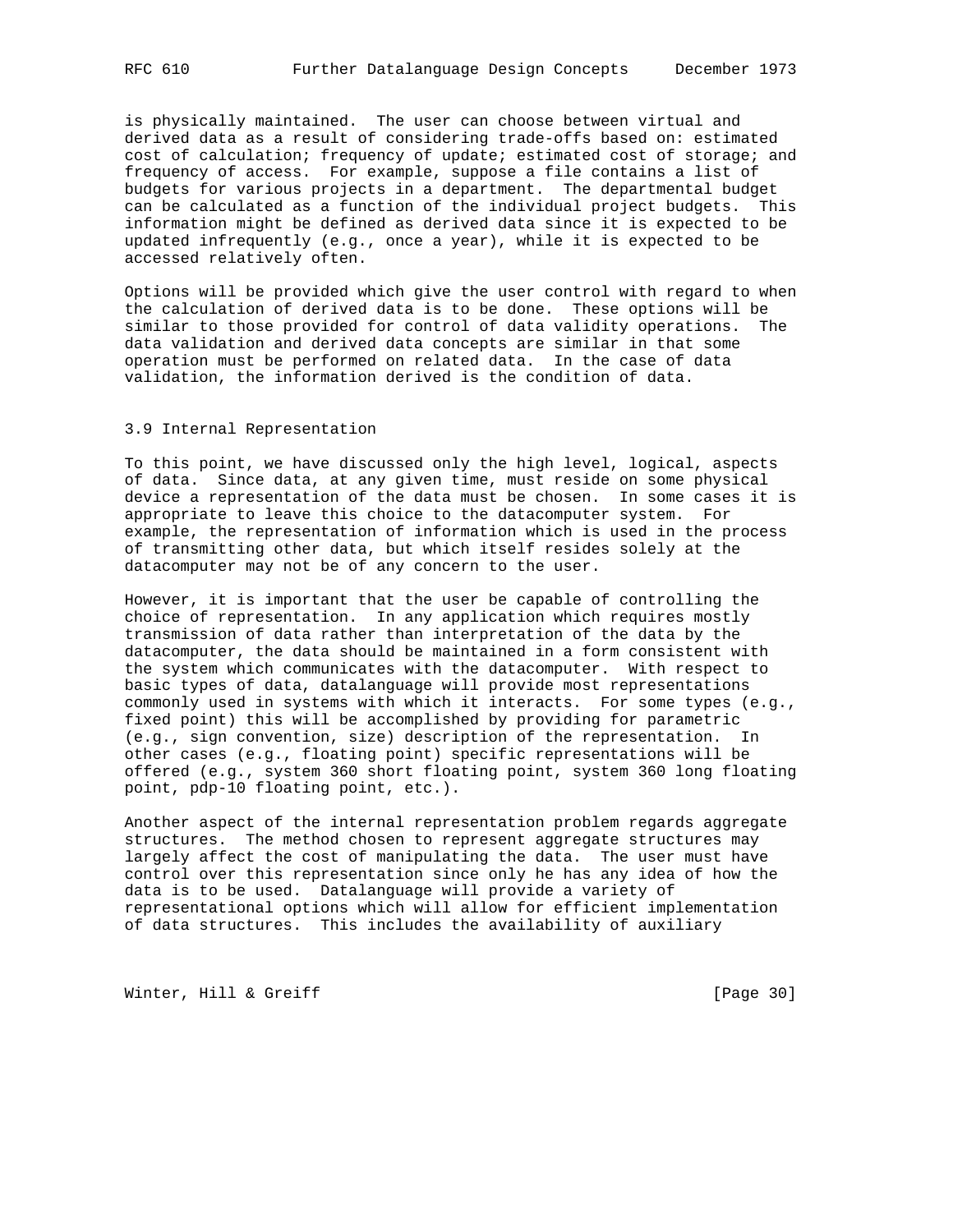structures, automatically maintained by the data computer system. These structures can be used to effect efficient retrieval of subsets of data collections based on the contents of the members (i.e. the common concept of indices), efficient maintenance of orderings on a collection of data, maintenance of redundant information for the purpose of data integrity, and efficient handling of shared data whose behavioral characteristics are dependent on the path of access. It should be noted here that, the datalanguage design effort, will attempt to provide methods whereby the data user can describe the expected use of his data, so that details of internal representation can be left to the datacomputer.

## 3.10 Data Attributes and Data Classes

The type of an item determines the operations which are valid on that item and what they mean. \_Data\_attributes\_ are refinements on the type of data. The data attributes affect the meaning of operations. For example, we would like to provide for the option of defining fixed point items to be scaled. The scale factor, in this case, would be an attribute of fixed point data. It effects the meaning of operations on that data. The attribute concept is useful in that it allows information concerning the manipulation of an item to be associated with the item rather than with the invocation of all operations on that item.

The attribute concept can be applied to aggregate as well as basic data. For example, one attribute of a list could define where a new member is to be inserted. Options might be: insert at the beginning of the list; insert at the end of the list; or insert in some order based on the contents of the member. Adding a new member to a list with one of the above attributes could be done by issuing a simple insert request without having to specify where the new member is to be inserted.

The \_data\_class\_ concept is actually the inverse of the data attribute concept. A data class is a collection of data types. The data class concept allows for definition of operations, independent of specific type of an item. For example, by defining the data class arithmetic to be composed of fixed point and floating point types of data, the comparison operators (\_equal\_, \_less\_than\_, etc.) can be defined to operate on arithmetic data, independent of whether it is fixed or floating point. Also the concept of data aggregate can be seen as a class encompassing directories, lists, etc. As there are operations defined on arithmetic data, there are also operations defined on arbitrary aggregates.

The inverse relationship between data classes and data attributes is very strong. For example, the concept of list can be seen as a data class, encompassing all types of lists (e.g., lists of integers, lists

Winter, Hill & Greiff [Page 31]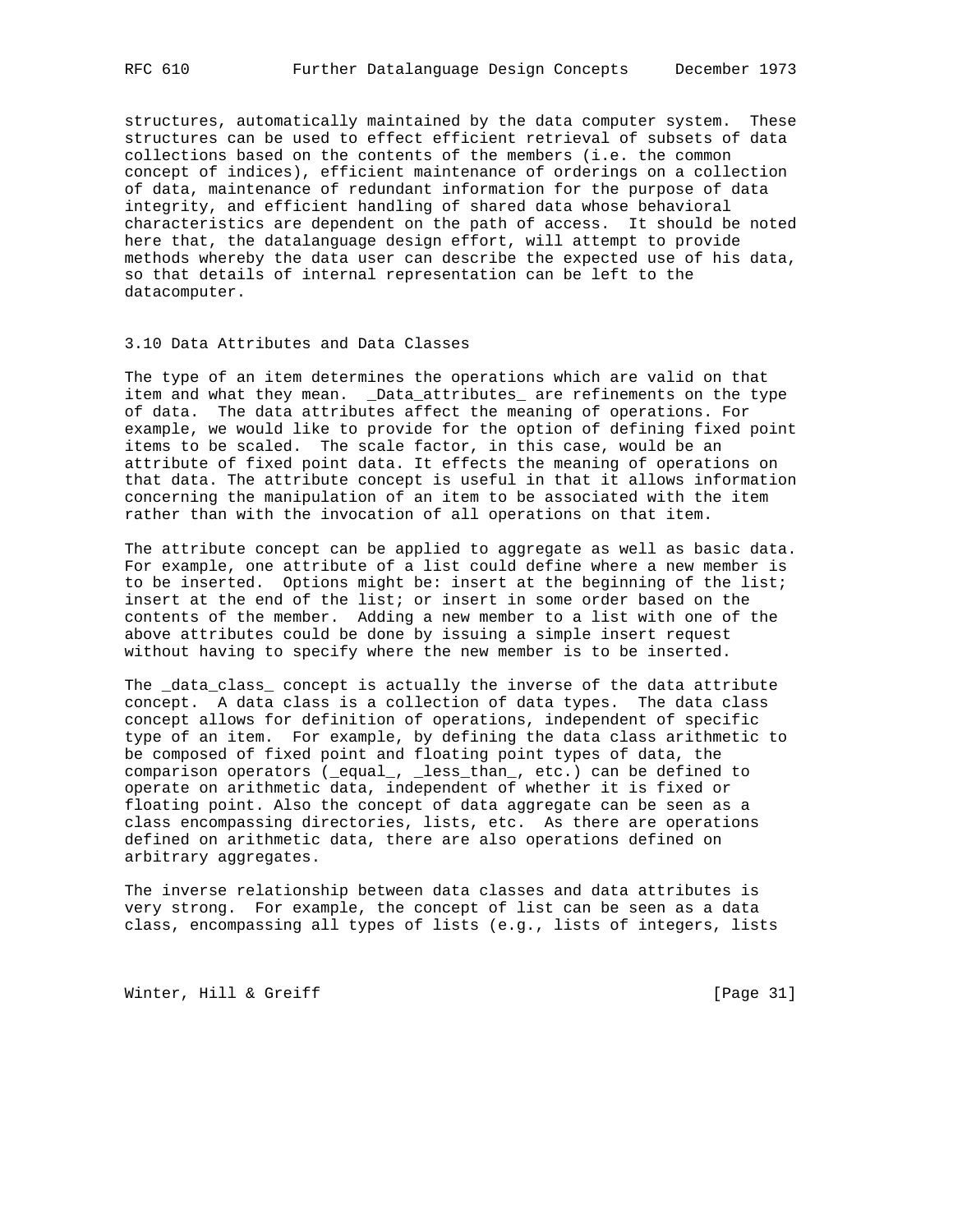of character strings, etc.), independent of the types of their members. The type of a list's members (e.g., integer, character string, etc.) are then seen as attributes. Data attributes and classes are also relative concepts. While the concept of list can be viewed as a data class, it can also be seen as an attribute, relative to the concept of data aggregate.

## 3.11 Data Description

A \_data\_description\_ is a statement of the properties (see discussion of attributes) of a data item. Examples of properties which are recorded in a description are: the name of an item; its size; its data type; its internal representation; privacy information; etc.

Datalanguage will contain mechanisms for specifying data descriptions. These descriptions will be processed by the data computer, and used whenever the data item is referenced. The user will be able to physically create data only by first specifying their descriptions. The properties of a description can be divided into groups according to their function. Some have the function of specifying details of representation, which will not be of interest to most users, while others, such as the name are of almost universal interest.

All user data is a part of some larger (user or system) data structure. The structures containing data establish a path of access to the data. In the process of following this path the datacomputer system must accrue a complete description of the data item. For example, the description of a data item of a directory may be found associated with that node of the directory. Members of a list or array are described as part of the description of the list or array. We must dispose of two seeming exceptions. First, while aspects of data may (on user request) be left to the system, those aspects are still described, they are described by the system. As discussed above, some data will be, to some degree, self describing (e.g. members of mixed lists). However, it is fully described in some encompassing structure, in that a method of determining the full description is described.

It is worth noting here that the sooner a complete description is found in the path of access, the more effective the datacomputer is likely to be in processing requests which manipulate a data item. However, the ability to have data whose complete description does not exist at high levels of the access path provides greater flexibility in the definition of data structures.

Winter, Hill & Greiff [Page 32]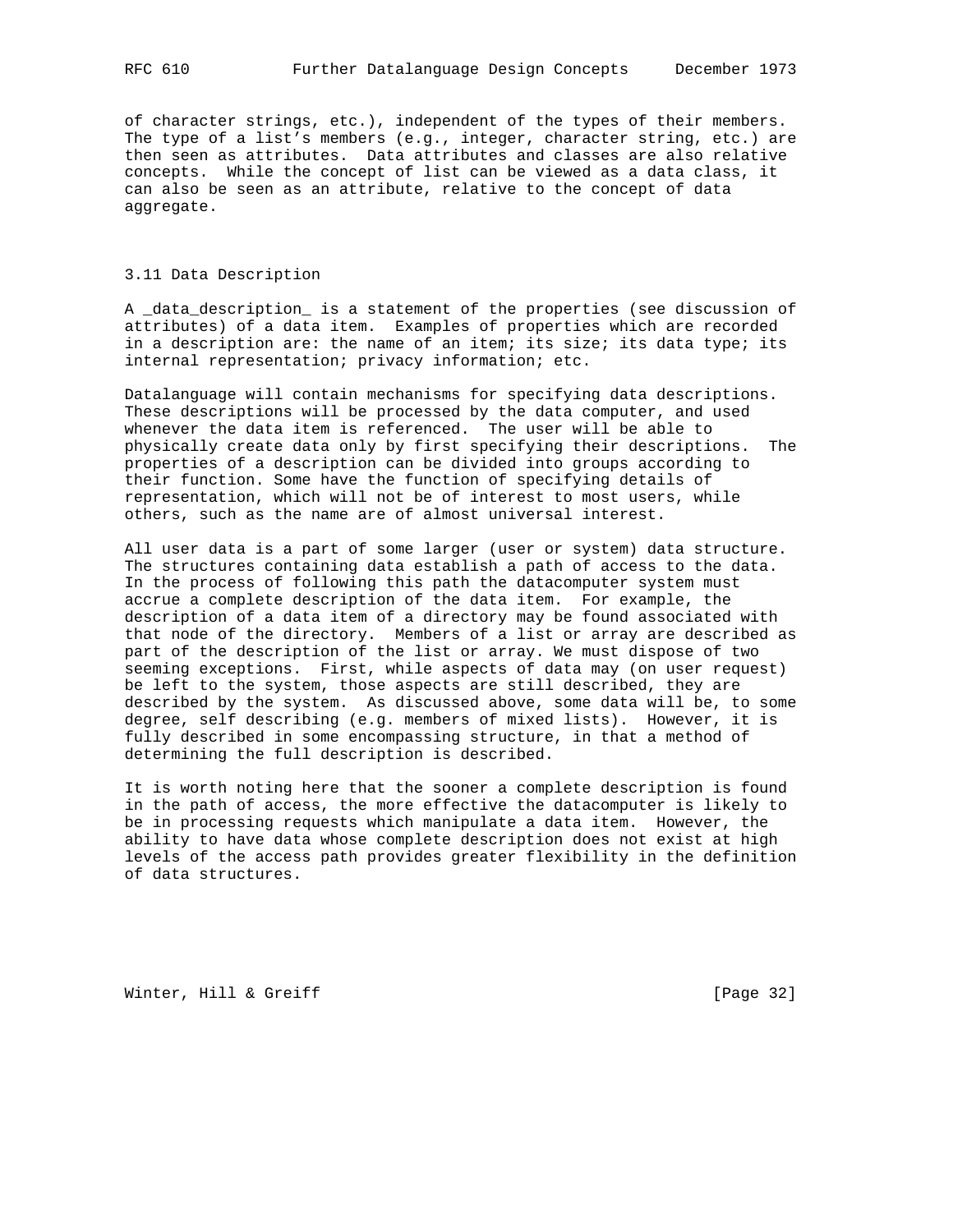# 3.12 Data Reference

Data cannot be manipulated unless it can be referenced. In the same way that data cannot exist without its being described, it cannot exist unless there is a path of access to the data. The method of data reference is to define the path of access to the data. As mentioned above, there is a method of referencing any item relative to the data aggregate which contains it. Nodes of directories and components of structs are referenced via the name associated with the node or component. Members of arrays are referenced via the index associated with the member. Members of lists are referenced via some method of specifying the position of the member or by uniquely identifying the member by content. To reference any arbitrary data item the path of access must be fully defined by either explicit or implicit definition of each link in the chain. In the case of virtual data there is an extra implicit link in the chain, that being the method employed to obtain the data from other data items. It should be noted also that if pointers are provided (see discussion on general relational capabilities) they can also serve as a link in the chain of access to an item.

The design of datalanguage will ease the problem (and reduce the cost) of referencing data items by providing methods whereby part of the access path can be implicitly defined. For example, datalanguage will provide a concept of "context". During the course of interacting with the datacomputer, levels of context can be set up so that data can be referenced directly, in context. For example, on initiating a session the user may (in fact will probably be required to) define a directory which will be the context of that session. All items subordinate to this directory can be referenced directly in this context. Another feature will be partial qualification. Each level of struct need not be mentioned in order to reference an item embedded in a deep nest of structs. Only those intermediate levels which are sufficient to uniquely identify the item need be specified.

## 3.13 Operations

In this section we discuss the builtin functions of datalanguage which are of central importance in manipulating data. Functions which operate on items, functions which operate on aggregates, primitive functions and high-level functions are discussed.

Of the primitives which operate on items, those of most interest are assignment, comparisons, logicals, arithmetics and conversion functions.

Primitive assignment transfers a value from one item to another; these items must be of the same type. When they are of different types,

Winter, Hill & Greiff [Page 33]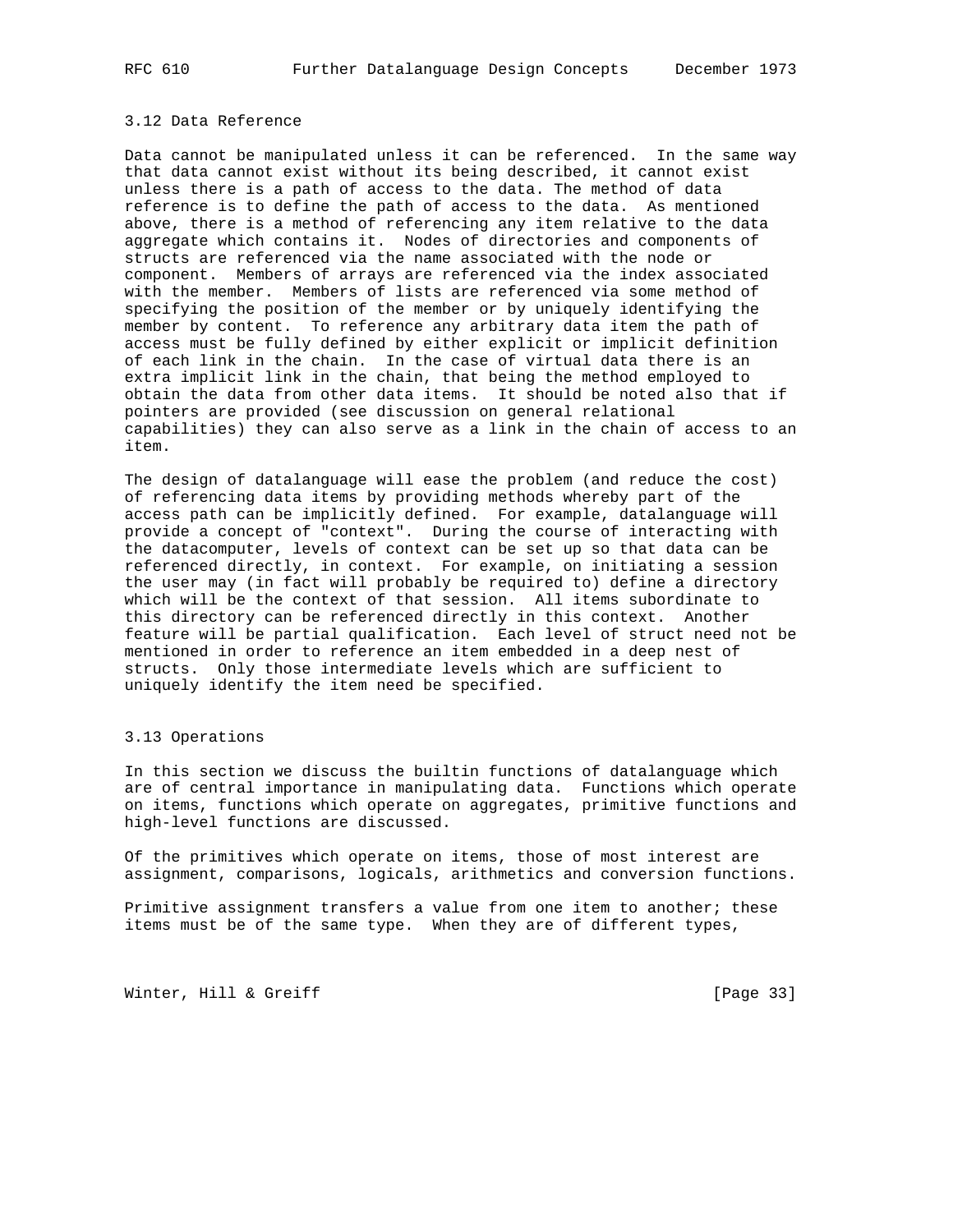either conversion must be performed, or some non-primitive form of assignment is involved.

The comparison operators accept a pair of items of the same type, and return a boolean object which indicates whether or not a given condition obtains. The type determines how many different conditions can be compared for. A pair of numeric items can be compared to see which is greater, while a pair of uninterpreted items can be compared only for equality. In general, a concept of "greater than" is builtin for a datatype only if it is a very widely applied concept. The comparison operators are used in the construction of inclusion conditions when defining subsets of aggregate data.

The result of a comparison operation is a boolean item: one whose value is either TRUE or FALSE. Logical primitives are provided and generalized boolean functions can be constructed from them. With logical and comparison operators, complex conditions for inclusion of objects in sets can be specified.

Arithmetic operators will be available for the manipulation of numeric data. Here, we are not interested in generalized computation, but in applications of arithmetic in data selection, space allocation, subscript calculation, iteration control, etc.

Conversion is an important part of generalized data translation, and we are interested in providing a substantial builtin conversion facility. In particular, we will want to provide an efficient system routine for each "standard" or widely-used conversion function. Of particular importance are conversions to and from character string data; in character string representation of, for example, numeric items, there are many possible formats corresponding to a single data type. Conversion between character sets and dealing with padding and truncation are viewed as conversion problems.

There are two principal classes of primitive operators defined on aggregates: those related to data reference (see previous section) and those which add and delete components. Changing an existing component is accomplished through assignment, and is an operation on the component, not the aggregate.

Addition and deletion of components is defined only for aggregates which are not inherently static in composition. Thus one can add a component to a LIST, but not to an ARRAY. To specify deletion it is necessary to specify which component is to be deleted, and from which aggregate (in the case that it is shared). Addition requires specification of new component, aggregate, and sometimes auxiliary information. For example, some aggregate types would permit addition of new components anywhere in the structure; in these a position must be indicated, relative to any

Winter, Hill & Greiff [Page 34]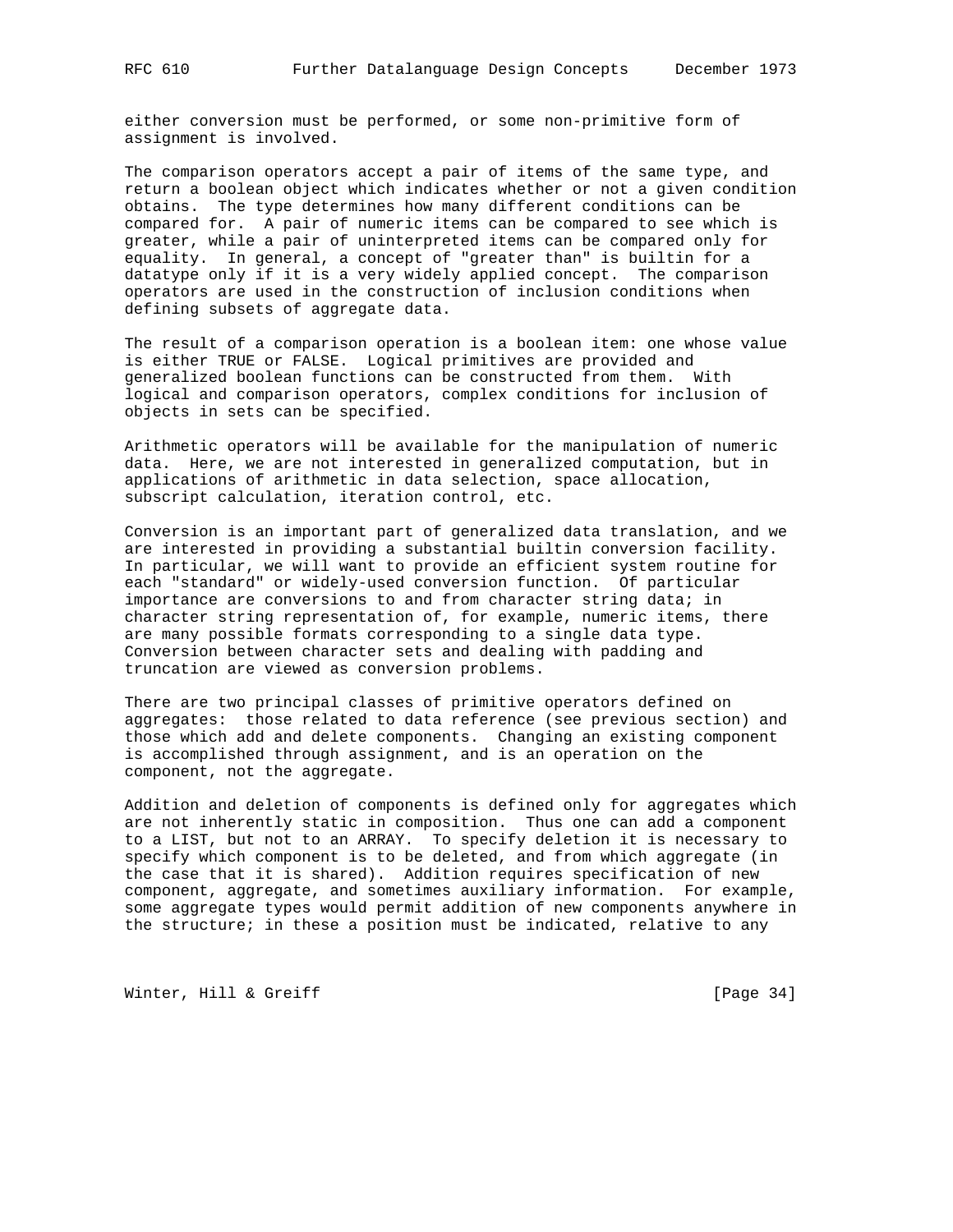existing components.

Often it is desirable to operate on some of the members of a list, or to treat a group of members as a list in its own right. For example, it might be common to transmit to a remote program for analysis, the medical history of patients developing heart disease before the age of 30. These may be just a few of the members of a large list of patients.

In this case, the operation to be performed is transmission to the remote system; this operation is performed on several members of the list of patients. The ones to be transmitted are thought of as a \_set\_; the set is specified as containing all the members of a given list satisfying two conditions: (1) age less than 30, and (2) has heart disease.

Sets can be defined explicitly, or implicitly simply with appropriate reference mechanisms. \_Definition\_ of a set is distinct from \_identification\_of\_membership\_, which is distinct from \_access\_to\_membership\_. Definition involves specifying the candidates for set membership and specifying a rule by which members of the set can be distinguished from non-members; for example, an inclusion condition such as "under 30 with heart disease". Identification involves effective application of the rule to all candidates for membership. When the membership has been identified, it can be counted, but the data itself has not necessarily been accessed. When a member is accessed, its contents can be operated on.

Primitives to accomplish each of these operations on a set will be provided; however, it will ordinarily be optimal for the datacomputer to determine when each step should be performed. To enable users to operate at a level at which the datacomputer can optimize effectively, higher-level operators on sets will be provided. Some of these are logical operators, such as union and intersection. These input and output sets. Also available is an operator which complements a set (since the definition establishes all possible candidates, a set always has a well-defined complement).

These higher level operators can be applied to any defined set; the set members need not be identified or accessed. The system will perform such operations without actually accessing members if it can.

Some of the other operators on sets are counting membership, partitioning a set into a set of sets, uniting a set of sets into a set. A set can be used to reference another set, providing there is a welldefined way to identify members of the second set given the first set. For example, a set C may contain all the children doing poorly in school. A set F may be defined, where the members of F are the records about families having a child in set C.

Winter, Hill & Greiff [Page 35]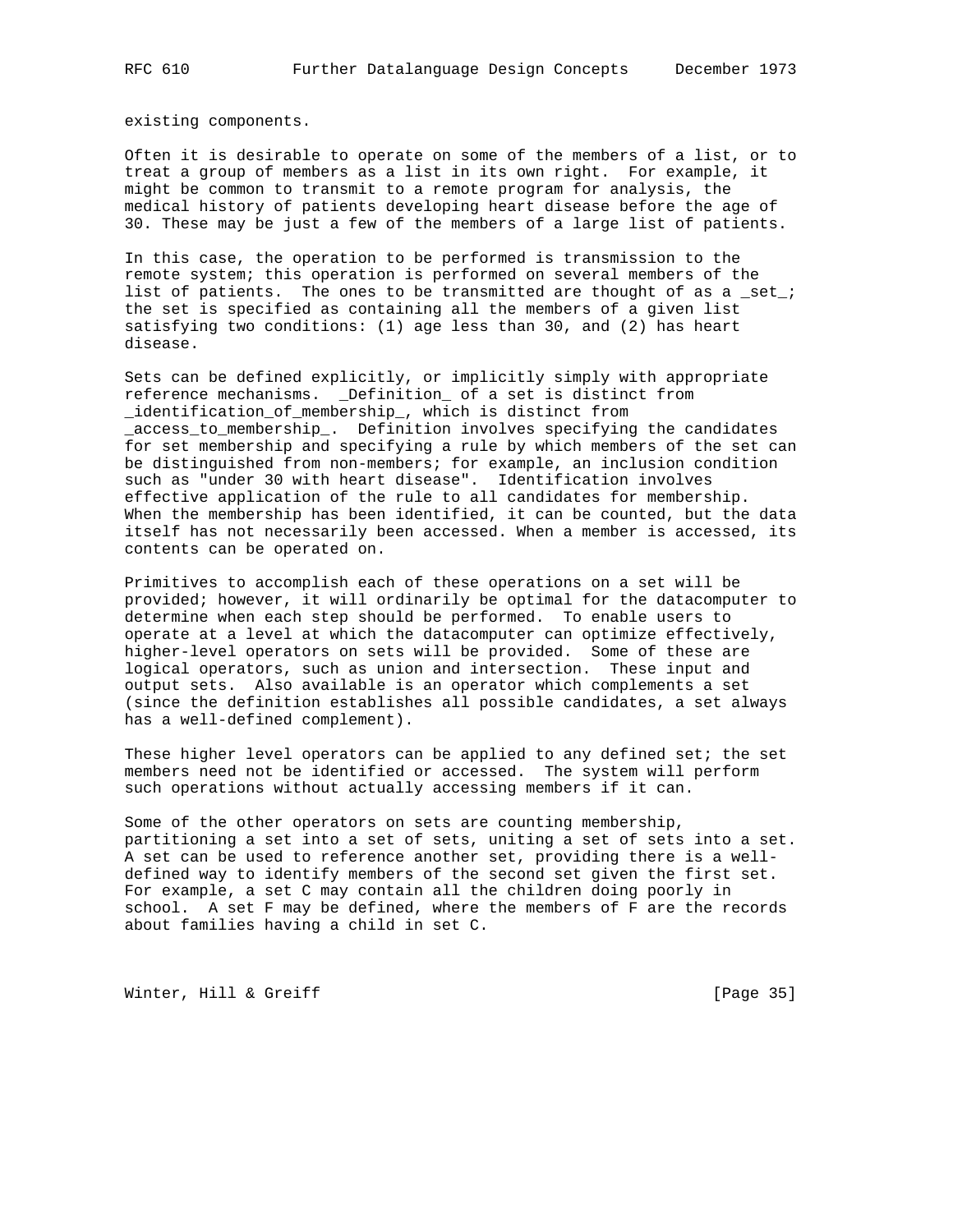Some other useful operations on sets are: adding all the members of a set to an aggregate, deleting all the members of a set (frequently such a massive change can be performed far more efficiently than the same set of changes individually requested), changing all the members of a set in a given way.

A set can be made into a list, by actually accessing each member and physically collecting them.

Some of the operations on lists are: concatenation of lists into larger lists, division of a list into smaller lists, sorting a list, merging a pair of ordered lists (preserving order).

This is not intended to be a full enumeration of high-level operations, but to be suggestive. We are planning to build in high-level functions for operations which are used very commonly, and can be implemented within the system significantly better than they can be implemented by users in the language. For most of the functions mentioned here, considerable knowledge is accumulated on good implementations. In particular, the techniques used for inverted file access provide many set operations to be performed without actual access to the data.

# 3.14 Control

The control features of datalanguage are to the basic operations as data aggregates are to the basic data items. Control features are used to create complex requests out of the basic requests provided by datalanguage.

Conditional requests allow the user to alter the normal request flow by specifying that certain requests are to be executed under certain conditions. In general datalanguage will provide the ability to chose at most one of a number of requests to be made based on some set of conditions or the value of some item. In its simplest form the conditional allows for optional execution of a given request.

Iterative requests cause a request (called the body) to be executed a fixed or variable number of times or until a given condition is met. Datalanguage will provide iterative requests that will allow for similar manipulations to be performed on all members of some aggregate structure as well as the standard type of iterative request based on counters. By providing a capability of directly expressing manipulations on aggregates which require processing all of the items subordinate to the aggregate, the datacomputer can be more efficient in processing user requests. For example, a user defined conversion process which operates on character strings, can be implemented far more efficiently if the datacomputer is explicitly informed that the process requires sequential

Winter, Hill & Greiff [Page 36]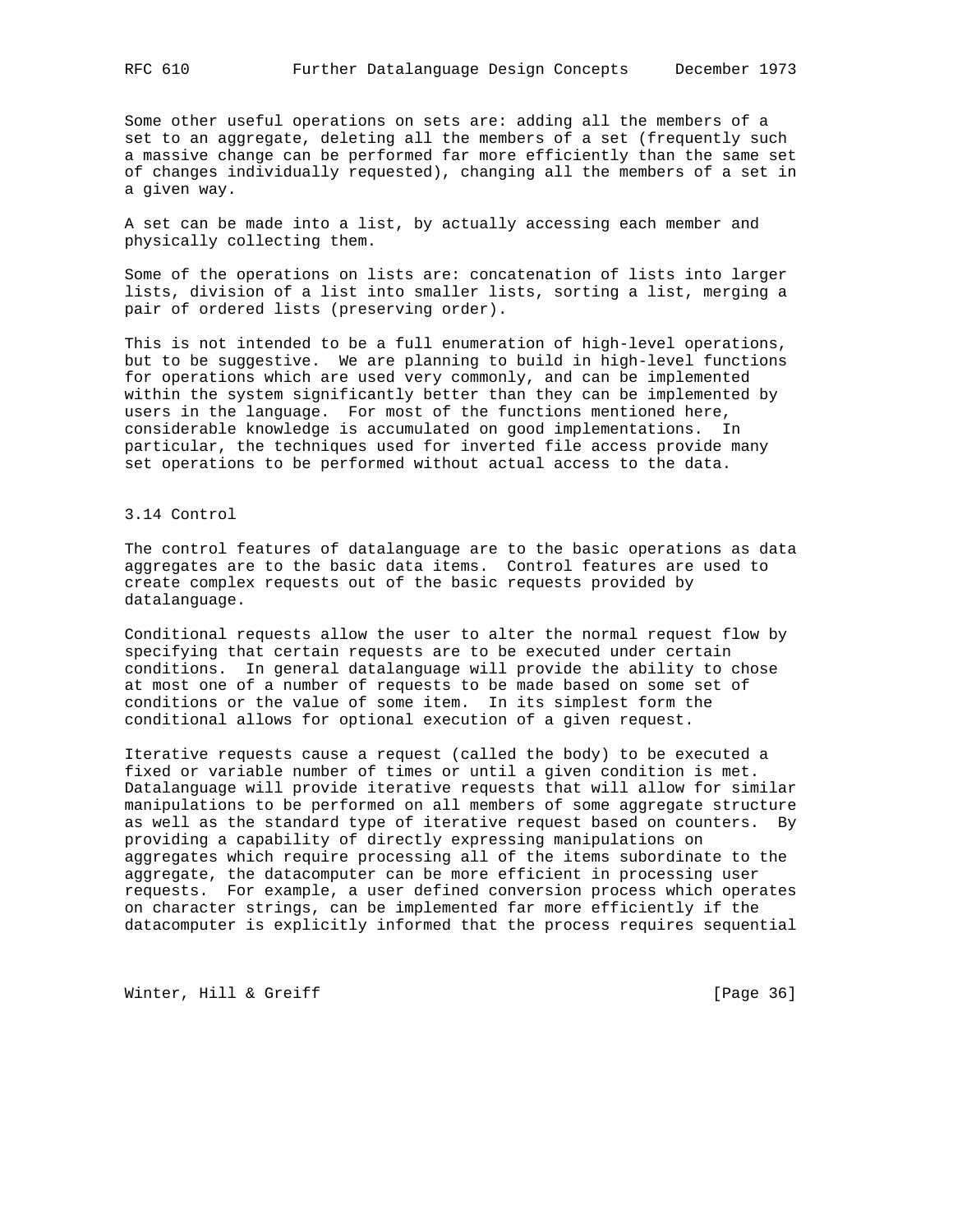processing of the characters. Datalanguage will also provide for parallel iteration. For example, the user will be able to specify operations which require sequencing through two or more lists in parallel. This would be done if the contents of one file were to be updated based on a file of correction information.

Compound requests are collections of requests which act as one. They are primarily provided to allow for the conditional performance of or iteration on more than one statement. Compound requests also provide request reference points which can be used to control the request processing flow. That is, compound requests can be "named". The datalanguage user will be able to specify control information which will conditionally cause a compound request to be exited. By providing naming, the user may cause any number of previously entered compound requests to be exited.

We do not intend to provide the traditional \_goto\_ capability. By not including a goto request, the chances for efficient operation (via optimization) of the datacomputer are increased. We also hope, in this way, to force the datalanguage user to specify his data manipulations in a clear sty1e.

Two forms of the compound request will be provided, ordered and unordered. In the unordered case the user is informing the datacomputer that the requests can be performed in any order. This should allow the datacomputer to perform more efficiently and might even allow for parallel processing.

During a session with the datacomputer it is likely that a user will find a need for temporary data. That is, data which is used to remember, for a short term, information which is needed for the processing of requests. This short term might be a session or a small part of a session. Datalanguage will provide a temporary data facility. Temporary data will be easy to create, use and dispose of. This will be accomplished by allowing the system to (optionally) make many decisions regarding the data. For example the representation of a temporary integer item will often be of no concern to the user. Some features which are provided for permanent data will be deemed irrelevant with regard to temporary data.

Temporary data will be associated with a collection of requests in what will be called a block. A block will be no different than a compound request with the exception that data is defined with the requests which compose it and is automatically created on entrance to the block and destroyed on exiting the block.

Winter, Hill & Greiff [Page 37]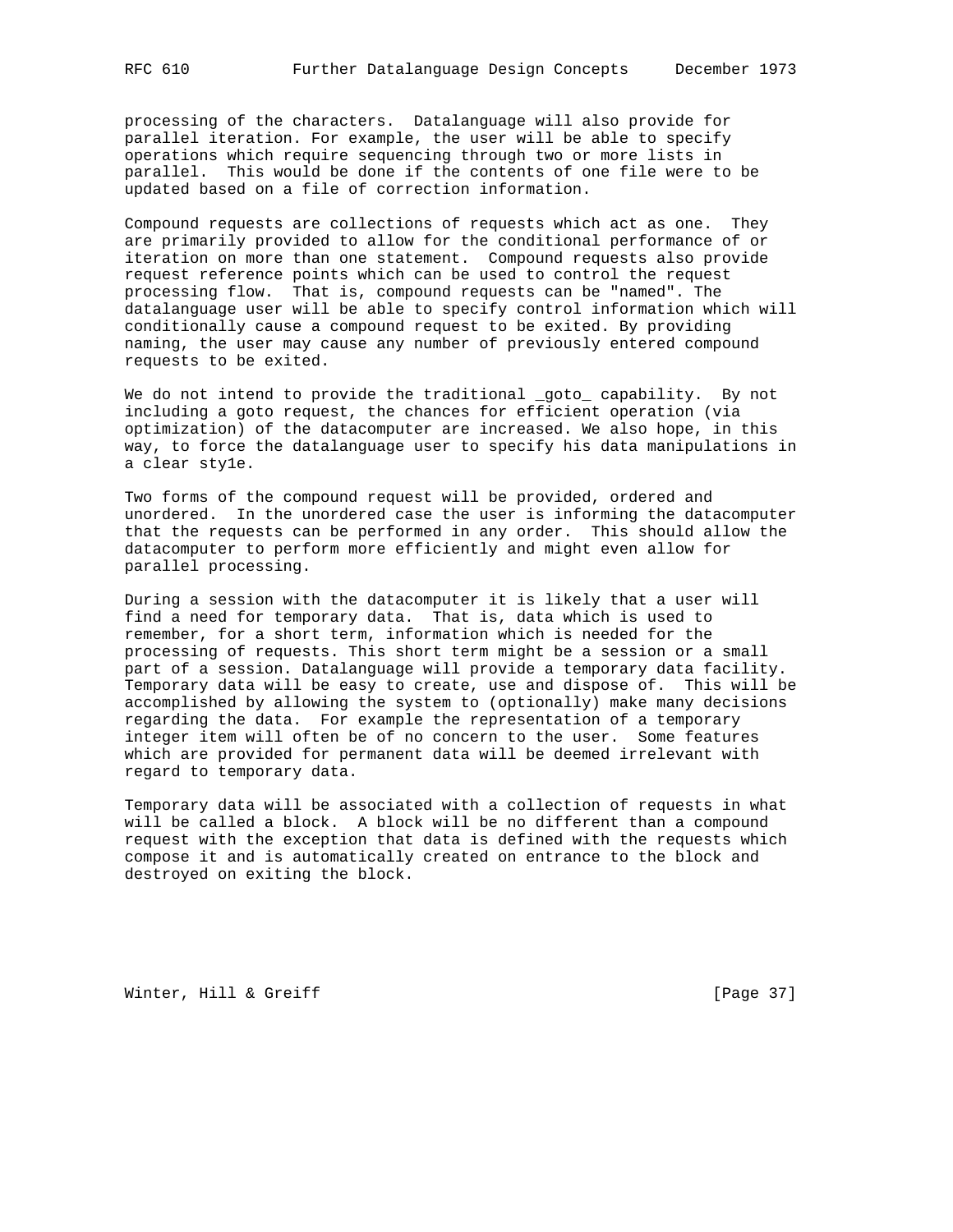## 3.15 Extensibility

The goals of datalanguage are to provide facilities of data structure at two levels. At one level the user may take advantage of high level data capabilities which will do much of his data management work automatically and which allows for the data computer to operate more effectively in some cases since it has been given control of the data. At another level, however, features are provided which allow the user to describe his application in terms of primitive concepts. In this way the datacomputer user may compose a large variety of data constructs and has great flexibility with respect to the manipulations he can perform on his data. Also by interacting with the datacomputer at the primitive level, the user can exercise a good deal of control over the methods employed by the datacomputer which may result in more effective usage of resources for non-standard applications. Datalanguage will provide features which allow the user to create an environment whereby the datacomputer system appears to provide features especially tailored to his application.

The control features discussed above allow the user to extend the operations available on data by appropriate composition of the operations. Datalanguage will provide a method of defining a composite request to be a new request (called a \_function\_). In this way a new operation on specific data can be defined once and then used repeatedly. In order that the user may define general operations, datalanguage will provide functions which can be parameterized. That is, functions will not only be able to operate on specific data but may be defined to work on any data of a specific type. This capability will not be limited to basic data types (e.g. integers) or even specific aggregate types (e.g. array of integers) but will also include the ability to define functions which operate on classes of data. For example, functions can be defined which operate on lists independent of the type of the list members. Also provided, will be the ability to expand and modify existing functions as well as creating new functions. This includes expanding the types of data for which a function is defined or modifying the behavior of a function for certain types of data.

As with operations, the data aggregates discussed above allow the user to extend the primitive data types by appropriate composition. For example, a two dimensional array of integers can be created by creating an array of arrays of integers. The situation for data types is analogous to that of operations. Datalanguage will provide the ability to define a composition of data to be a new data type. Also the capability of defining general data structures will be provided by essentially parameterizing the new data definition. This would allow the general concept of two dimensional array to be defined as an array of arrays. Once defined, one could create two dimensional arrays of integers, two dimensional arrays of booleans, etc. As with functions

Winter, Hill & Greiff [Page 38]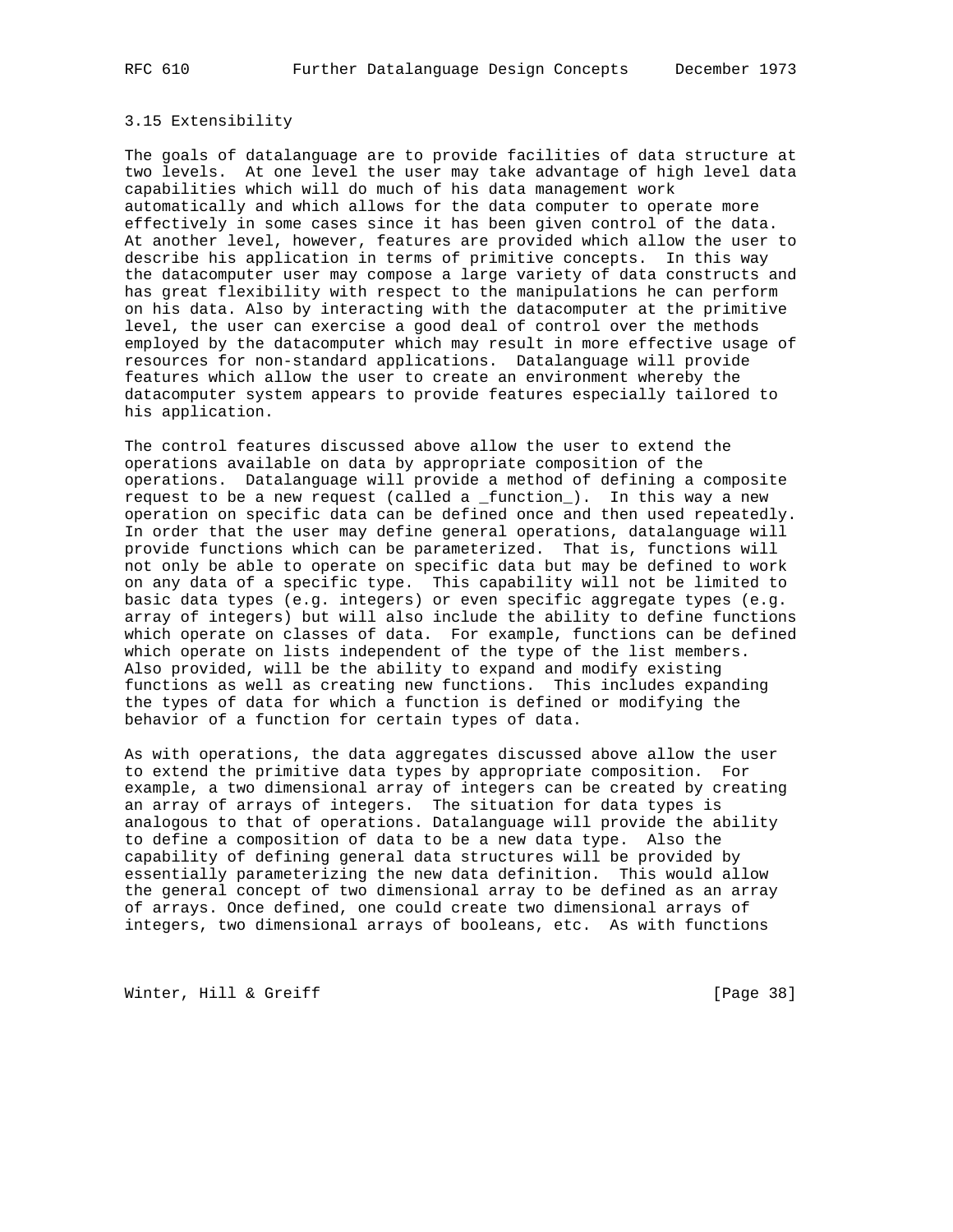there is also a need to expand or modify existing data types. One might want to expand the attributes which apply to a given data type, in that he might want to add new attributes, or add new choices for the existing attributes.

The control features can be extended also. Special control features might be needed to process a data structure in a special way or to process a user defined data structure. For example, if a tree type data structure has been defined in terms of lists of lists, the user might like to define a control function which causes a specified operation to be performed on each item of a specified tree. As with data types and functions, there is a need to be able to modify and extend existing control features as well as the ability to create new ones.

Datalanguage will provide the ability to treat data descriptions and operations in much the same way that data is treated. One can describe and manipulate descriptions and operations in the same way that he can describe and manipulate data. It is impossible to talk about data types without consideration of operations and equally as impossible to talk about operations without an understanding of the data types they operate on. In order for the user to be able to effect the behavior of the datacomputer system, the design of datalanguage will include a definition of the operational cycle of the datacomputer. Precise definitions of all aspects of data (data attributes, data classes, relationship of aggregates to their subordinate items, etc.) in terms of their interaction with datalanguage operations will be made. In this way the datacomputer can offer tools which will give the datacomputer user the ability to be an active participant in the design of the datalanguage which he uses.

Winter, Hill & Greiff [Page 39]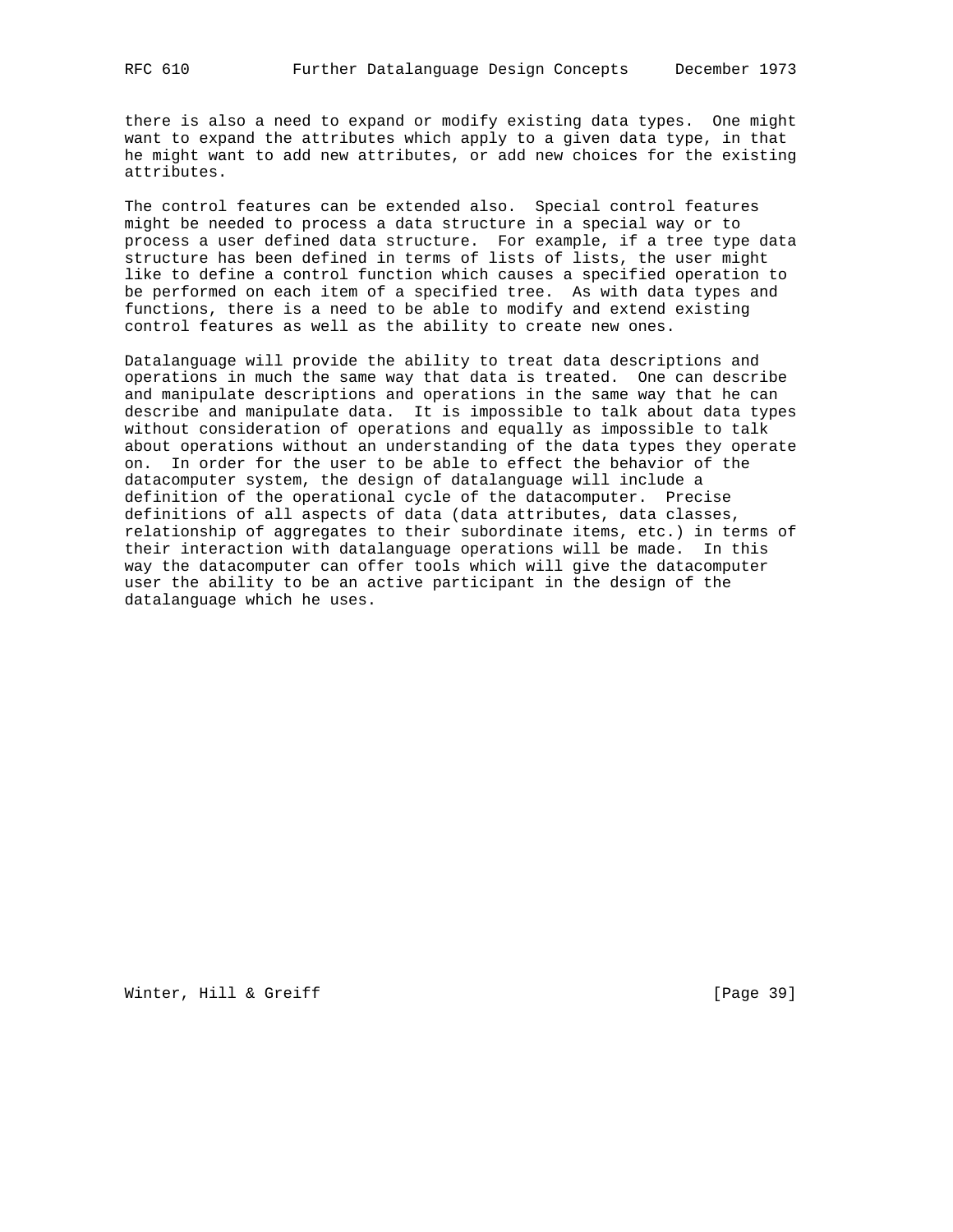## 4. A Model for Datalanguage Semantics

For the purpose of defining and experimenting with language semantics and with language processing techniques, we are developing a model datacomputer.

The principal elements of the model are the following:

- (1) A set of primitive functions
- (2) An environment in which data objects can be created, manipulated and deleted, using the primitives
- (3) A structure for the representation of collections of data values, their descriptions, their relationships, and their names.
- (4) An interpreter which executes the primitives
- (5) A compiler which inputs requests in a very simple language, performs binding and macro expansion operations, and generates calls to the internal semantic primitives.

If our modeling efforts are successful, the model will evolve until it accepts a language like the datalanguage whose properties we have described in sections 2 and 3 of this paper. Then the process of writing the final specification will simply require reconciliation of details not modeled with structure that has been modeled. One rather large detail which we may never handle within the model is syntax; in this case reconciliation will be more involved; however, we firmly believe that the semantic structure should determine the syntax rather than the opposite, so we will be in the proper position to handle the problem.

By constructing a model for each of the elements listed above, we are "implementing" the language as we design it, in a very loose sense. In effect, we work in a laboratory, rather than working strictly on paper. Since we aren't concerned with the performance or usability of the datacomputer we are building in the laboratory, we are able to build without becoming involved with some of the most time-consuming concerns of an implementor. However, because we are building and tinkering, rather than simply working on paper, we do get some of the advantages that normally come with the experience of implementing one's ideas.

The model datacomputer is a program, developed in ECL, using the EL1 language. Presently we are interested in the process of developing the program, not running it. Our primary requirement is to have, in advance of the existence of datalanguage, a well-defined and flexible notation in which to specify data structures, function definitions and examples. EL1 is convenient for this. Having a program which actually works and acts like a simple datacomputer is really a by-product of specifying semantics in a programming language. It is not necessary for the program to work, but it does provide some nice features. It enhances the "laboratory" effect, by doing such things as automatically compiling

Winter, Hill & Greiff [Page 40]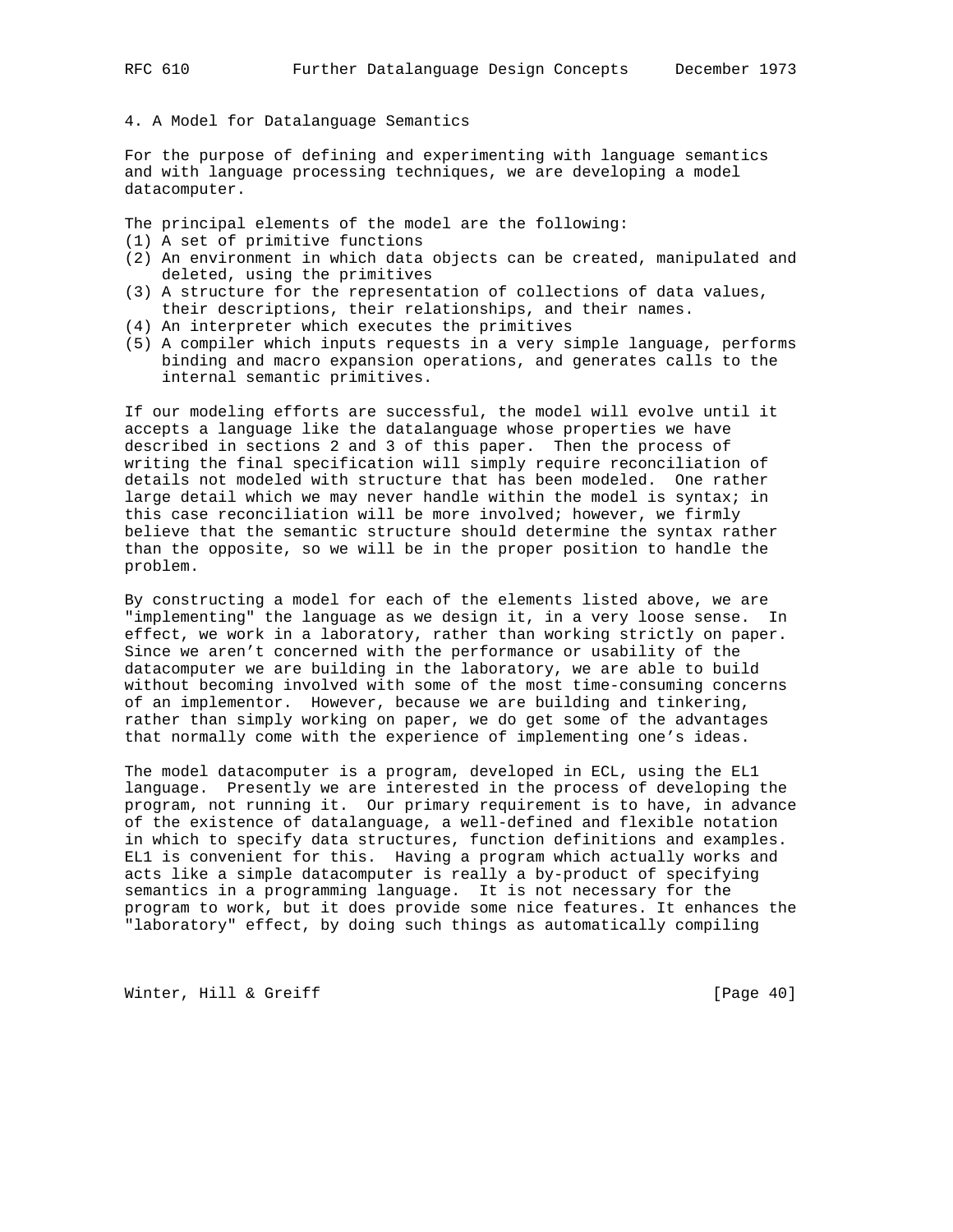strings of primitives, displaying the state of the environment in complicated examples, automatically discovering inconsistencies (in the form of bugs), and so on.

There are two major reasons that EL1 is a convenient notation for specifying datalanguage semantics. One is that the languages have a certain amount in common, in both concepts and in goals in data description. (In part, this is because EL1 itself has been a good source of ideas in attacking the datalanguage problem). Both languages emphasize operations on data, independent of underlying representation. A second reason that EL1 is a convenient way to specify datalanguage, is that EL1 is extensible; in fact, many primitive functions could be embedded directly into EL1 by using the extension facilities. At times, we have chosen to embed less than we could, to expose problems of interest to us.

So far, the model has been useful primarily in exposing design issues and relationships between design decisions. Also, because it includes so many of the elements of the full system (compiler, interpreter, environment, etc.), it encourages a fairly complete analysis of any proposal.

In presenting the model in this section, we have chosen to emphasize ideas and examples, rather than formal definitions in EL1. This is because the ideas are more permanent and relevant at this point (the formalisms are changing rather frequently) and because we imagine people reading the formal definitions only to get at the ideas. The formal definitions may be interesting in themselves when the language is complete; at this point they are probably of interest only to us.

The section is organized into a large number of sub-sections. The first few are concerned with the basic concepts of data objects, descriptions, and relationships between objects. We then discuss primitive semantic functions and present informal definitions and examples in sections 4.7 and 4.8. Section 4.9 is a brief discussion of compilation, interpretation and the execution cycle. Section 4.10 provides a fairly elaborate example of how primitive functions can be combined to do something of interest: a selective retrieval by content. The last two sections wrap up with discussions of high-level functions and some conclusions.

4.1 Objects

An \_object\_ has a name, a description, and a value. It can be related to other objects.

The \_name\_ is a symbol, which can be used to access the object from

Winter, Hill & Greiff [Page 41]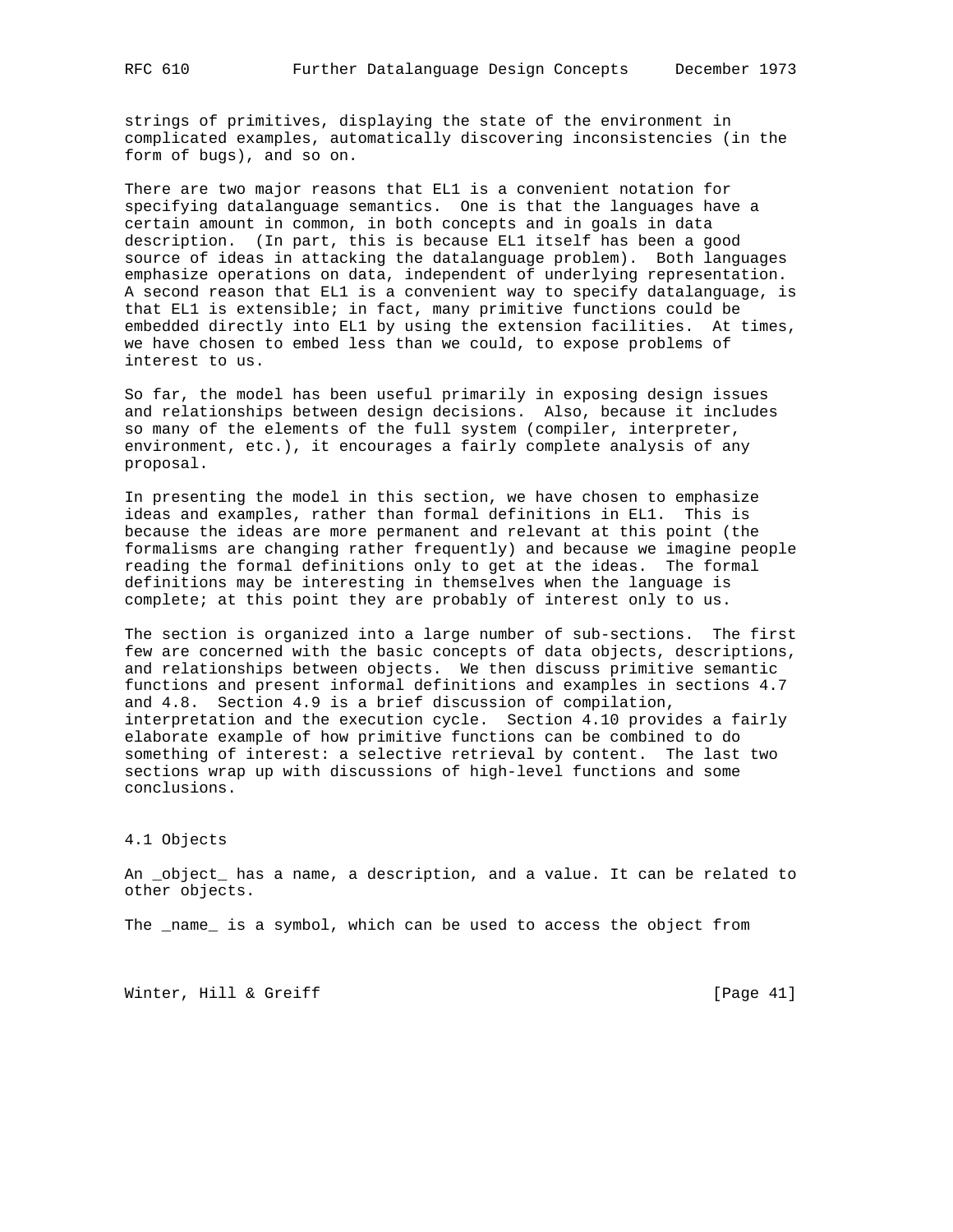language functions.

The \_description\_ is a specification of properties of the object, many of which relate to the meaning or the representation of the value.

The \_value\_ is the information of ultimate interest in the object.

The relationships between objects are hierarchical. Each object can be related directly to at most four other objects, designated as its \_parent\_, its \_child\_, its \_left\_sibling\_, and its \_right\_sibling\_.

This specific concept of relationship is all that has been built in to the model to date. One of our primary objectives in the future is to experiment with more general relationships among objects.

### 4.2 Descriptions

A description has the components \_name\_, \_type\_ and \_typedependent\_parameters\_. It can be related hierarchically to other descriptions, according to a scheme similar to the one described for objects in 4.1.

The \_name\_ has a role in referencing, as in the case of objects.

\_Type\_ is an undefined, intuitive idea for which we expect to develop a precise meaning within datalanguage(see section 3.10 for some of the ideas about this). In terms of the present model, it simply means one of the following: LIST, STRUCT, STRING, BOOL, DESC, DIR, FUNC, 0PD. Each of these refers to a sort of value corresponding to common ideas in programming (with the exception of OPD, which is explained in section 4.7), and on which certain operations are defined.

Examples of \_type-dependent\_parameters are the two items needed to define a STRING: size option and size. A STRING is a sequence of characters; the size of the STRING is the number of characters in it. If a STRING has a fixed size, then size option is FIXED and size is the number of characters it always contains. If a STRING has a varying size, then size option is VARYING, and size is its maximum (clearly, it might also have a minimum in a more refined scheme).

When the description of an object has a type of STRING, it is commonly said that the object is a STRING.

4.3 Values

The value is the data itself.

Winter, Hill & Greiff [Page 42]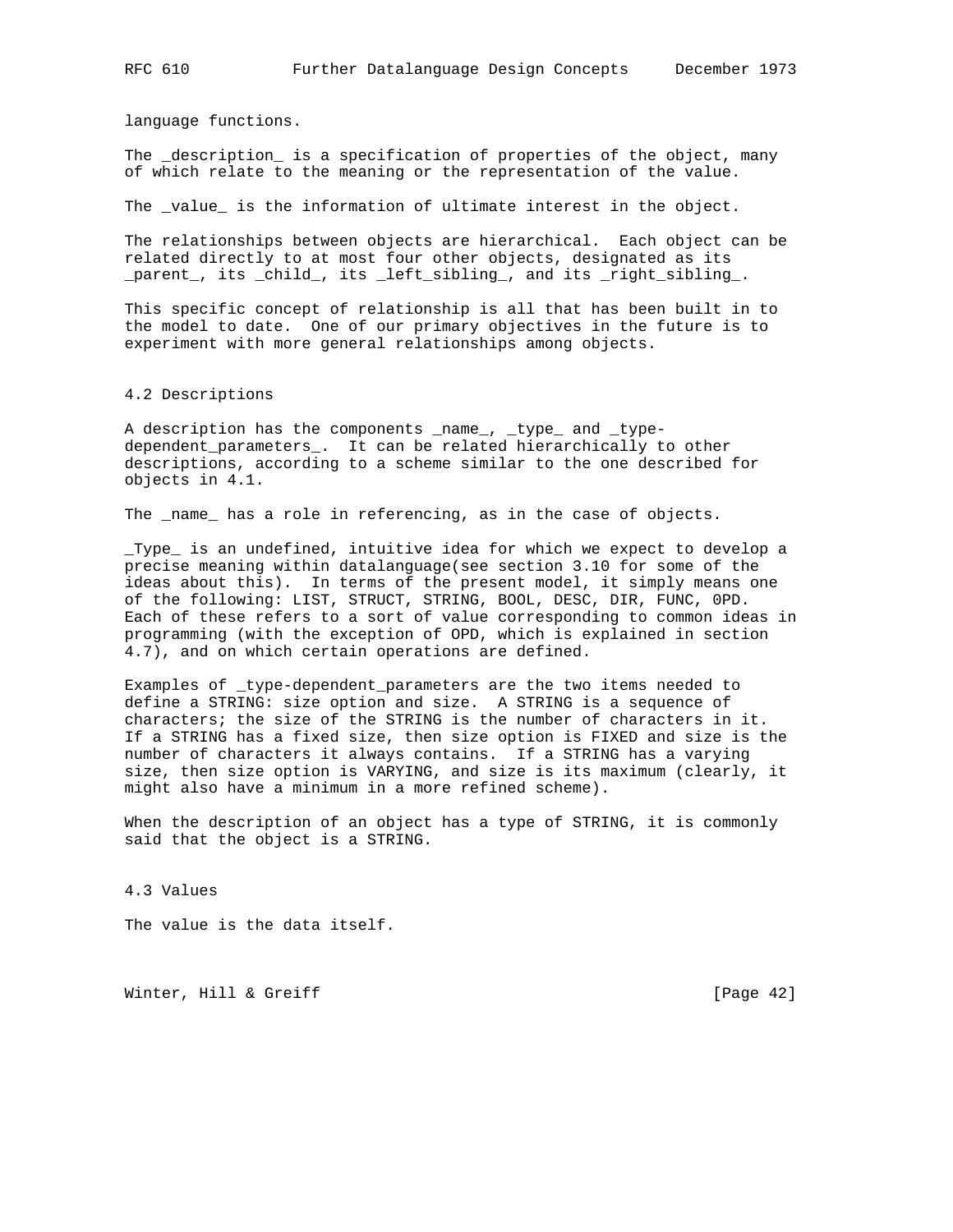An object of type BOOL can have only either the value TRUE or the value FALSE.

An object of type STRING has values such as 'ABC', 'JOHN', or 'BOSTON'.

Each value has a representation, in bits. Thus a BOOL is represented by a single bit, which will be a 'one' to represent TRUE and a 'zero' to represent FALSE.

4.4 Some examples

Here are some examples of structures involving objects, descriptions, and values. In these explanations and drawings, the objective is to convey some ideas about these primitive structures; considerable detail is omitted in the drawings in the interest of clarity.

Figure 4-1 shows two objects. X is of type string and has value 'ABC'. Y is of type bool and has value TRUE.

Winter, Hill & Greiff [Page 43]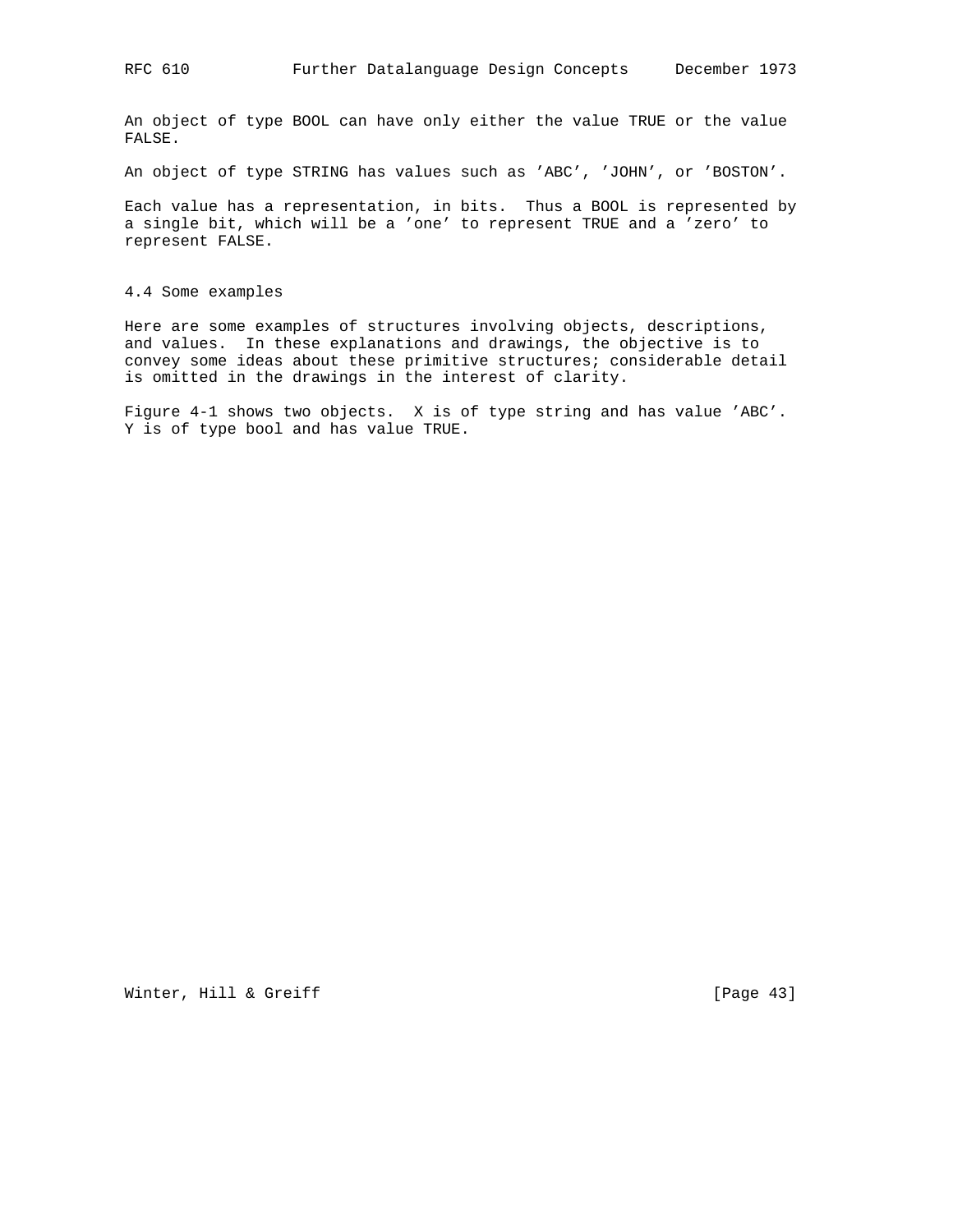

 Figure 4-1 Two elementary objects

Figure 4-2 illustrates an object of type dir (a \_directory\_) and related objects. The directory has name SMITH. There are two objects entered in this directory, named X and Y.

Winter, Hill & Greiff [Page 44]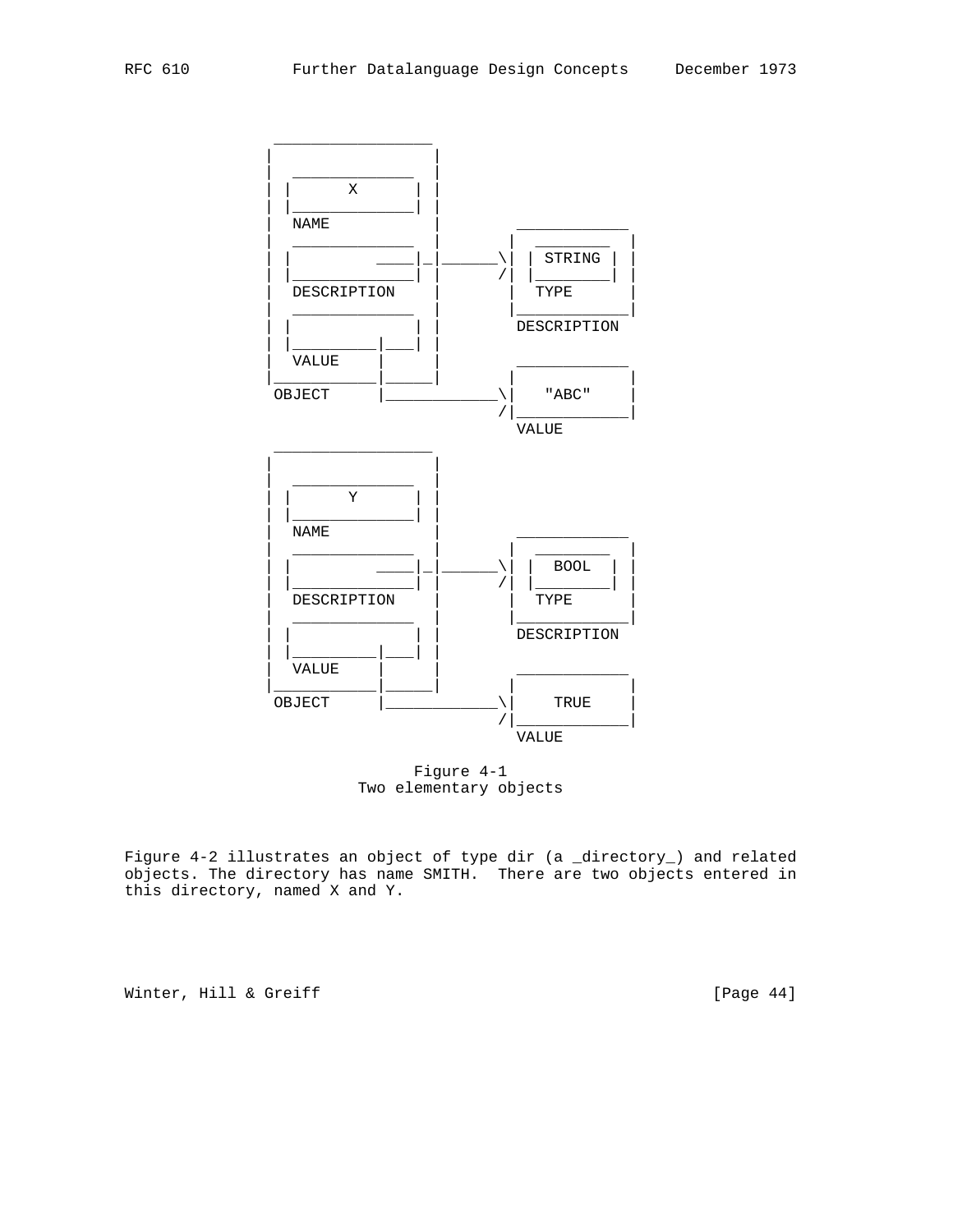

Figure 4-2: A directory with two members

Winter, Hill & Greiff

[Page 45]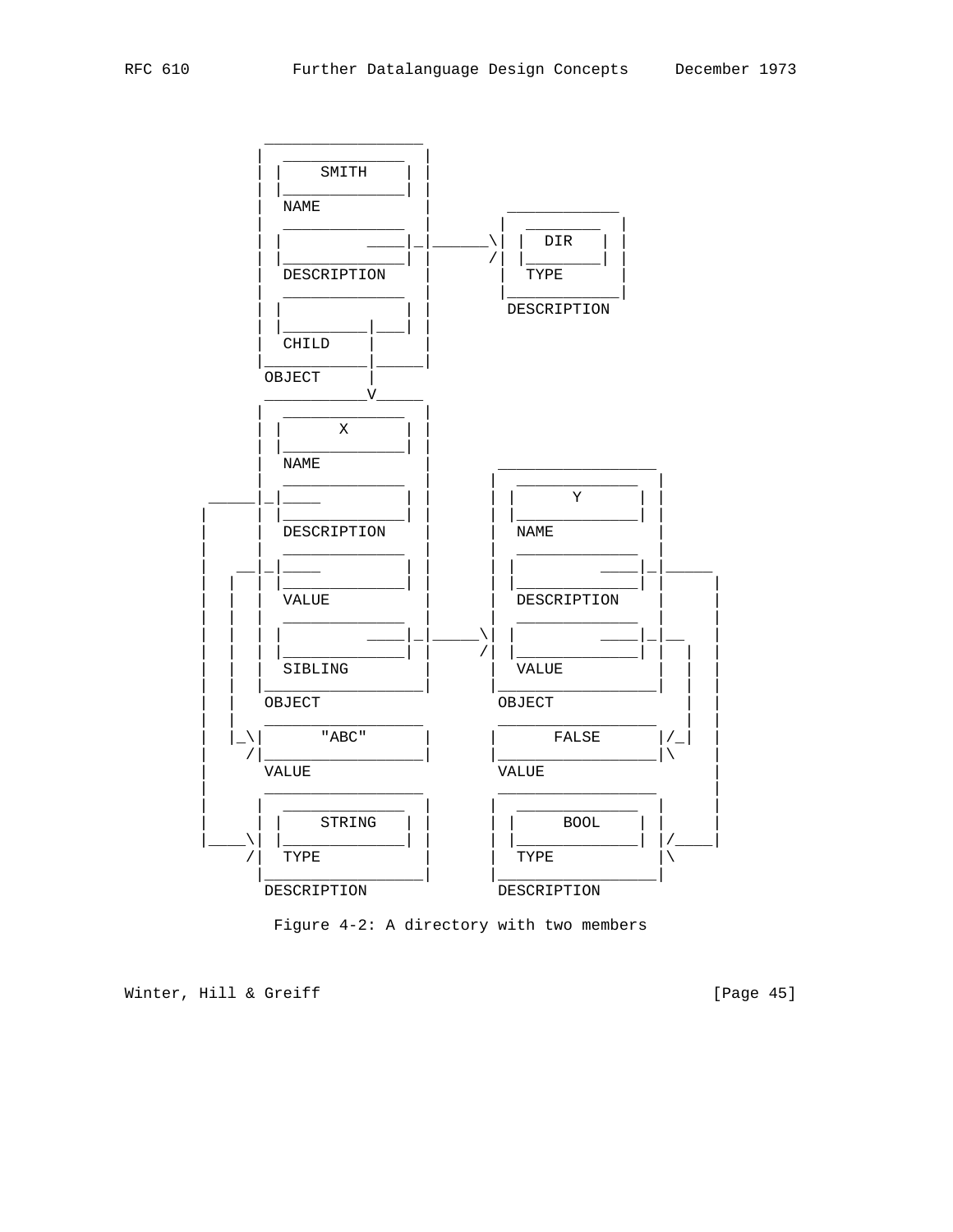The idea of a dir is similar to the idea of a file directory in most systems. A directory is a place where one can store named objects, freely adding and deleting them. The entries in the directory are all objects whose parent is that directory. Figure 4-3 shows a more rigidly structured group of objects. Here we have R, a struct, and A and B, a pair of strings. Note that the boxes labeled 'object' in figure 4-3 bear precisely the same relationships to one another as those labeled 'object' in 4-2. However, there are two conditions which hold for 4-3 but do not hold for 4-2: (1) the value of R contains the values of A and B, and (2) the descriptions of R, A and B are all related.

Structs have the following properties: (1) name and description of each component in the struct is established when the struct is created, and (2) in a value of the struct, the order of occurrence of component values is fixed.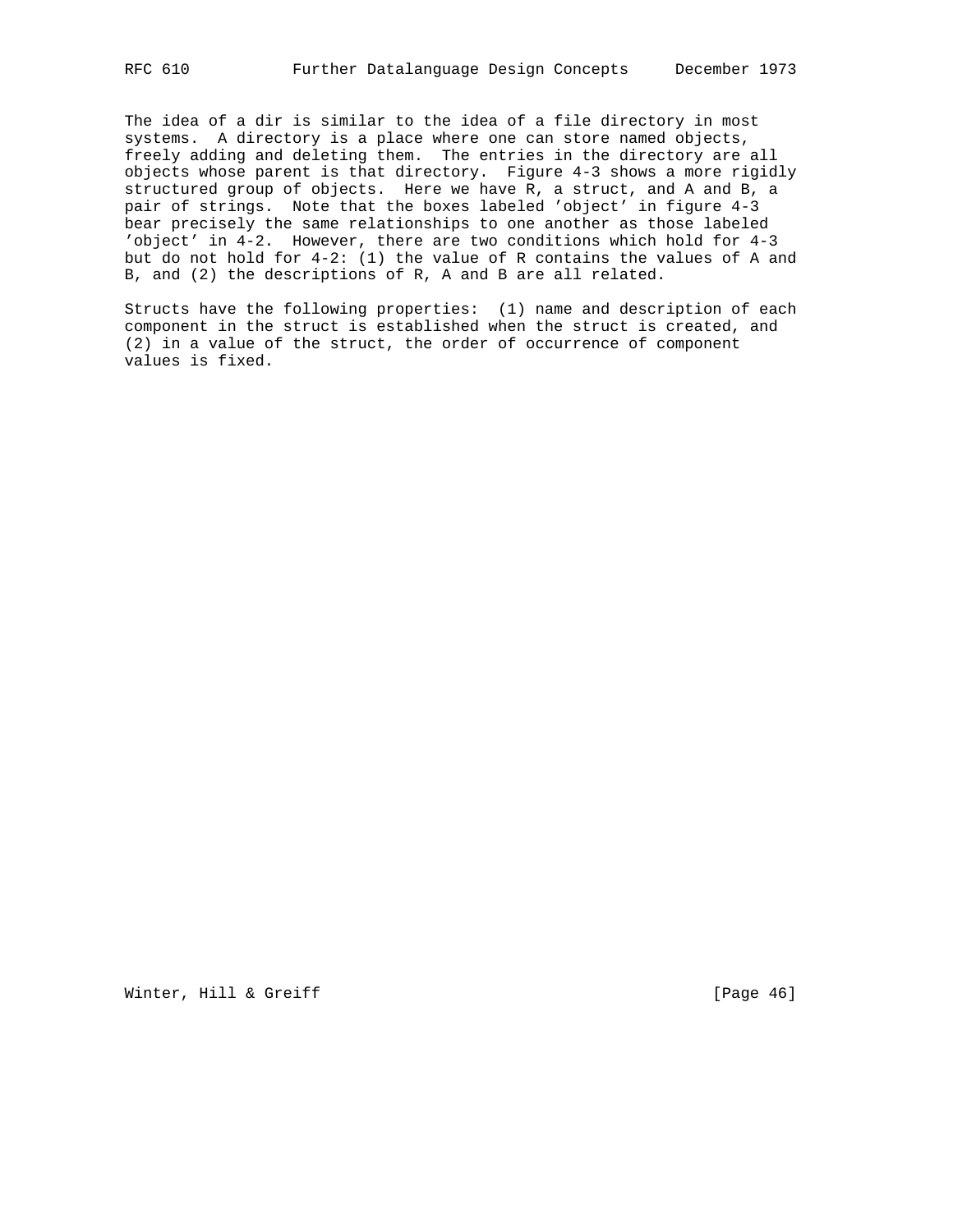

Winter, Hill & Greiff

[Page 47]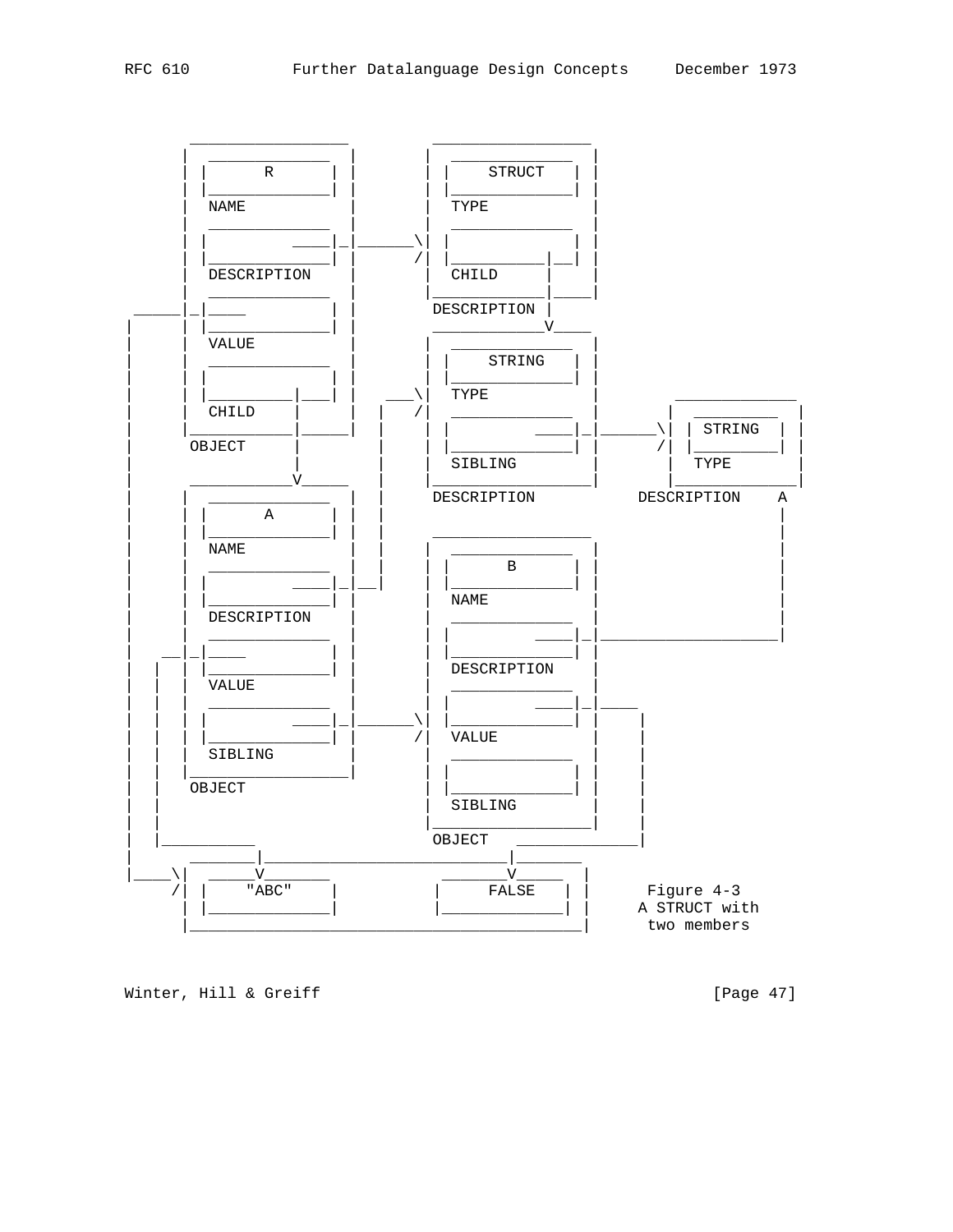Figure 4-4 shows a list named L. Here a similar structure of objects is implied, but because of the regularity of the structure, not all the boxes labeled 'object' are actually present.



 Figure 4-4 A LIST

L has a variable number of components, all satisfying the description subordinate to L's description.

Winter, Hill & Greiff [Page 48]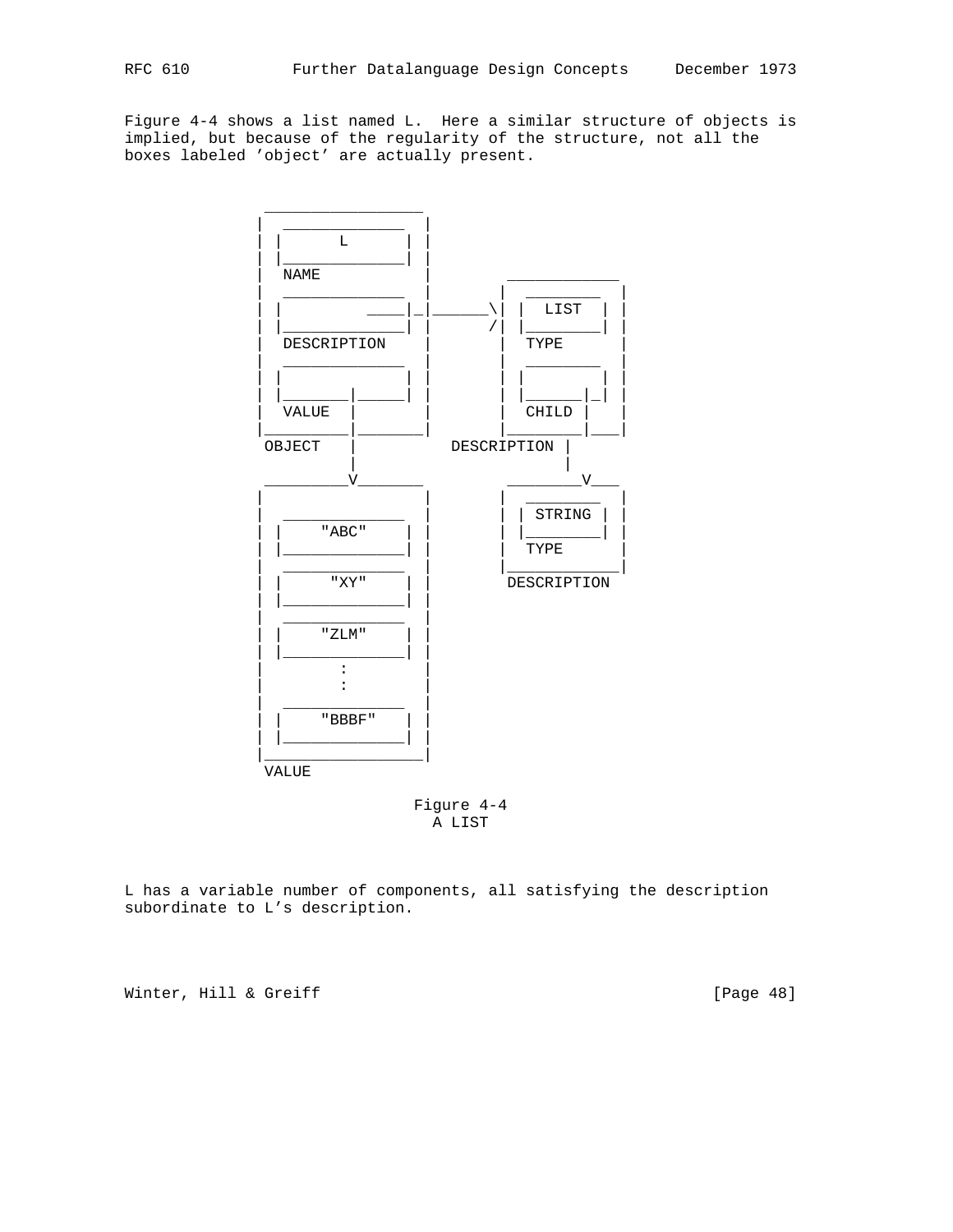We could imagine an 'object' box for each string in L. Each of these boxes would point to its respective string and to the common description of these strings. Instead, we think in terms of creating such boxes as we need them.

# 4.5 Definitions of types

Following are some more precise definitions of types, in terms of the present model. These serve the purpose of establishing more firmly the semantics of our structure of objects, descriptions and values; however, they should not be thought of as providing a definition for the completed language specification.

An object of type STRING has a value which is a sequence of characters (figure 4-1).

An object of type BOOL has a value which is a truth value (TRUE or FALSE -- figure 4-1).

An object of type DIR has subordinate objects, each having its own description and value. Subordinate objects can be added and deleted at will (figure 4-2).

An object of type STRUCT has subordinate objects, each of which has a description which is subordinate to the STRUCT's description, and a value contained in the STRUCT's value. The number, order and description of components is fixed when the STRUCT is created (figure  $4-3$ ).

An object of type LIST may be thought of as having imaginary subordinate objects, whose existence is simulated by the use of appropriate techniques in processing the LIST. Each of these has the same description, which is subordinate to the description of the LIST. Each has a distinct value, contained in the value of the LIST. In fact, only the LIST object, the LIST and component descriptions, and the values exist (figure 4-4).

An object of type DESC has a description as its value. This value is the same sort of entity which serves as the description of other objects.

An object of type FUNC has a function call as its value. We will be able to say more about this after functions have been discussed.

An object of type OPD has an operation descriptor as its value. (see 4.7 for details).

Winter, Hill & Greiff [Page 49]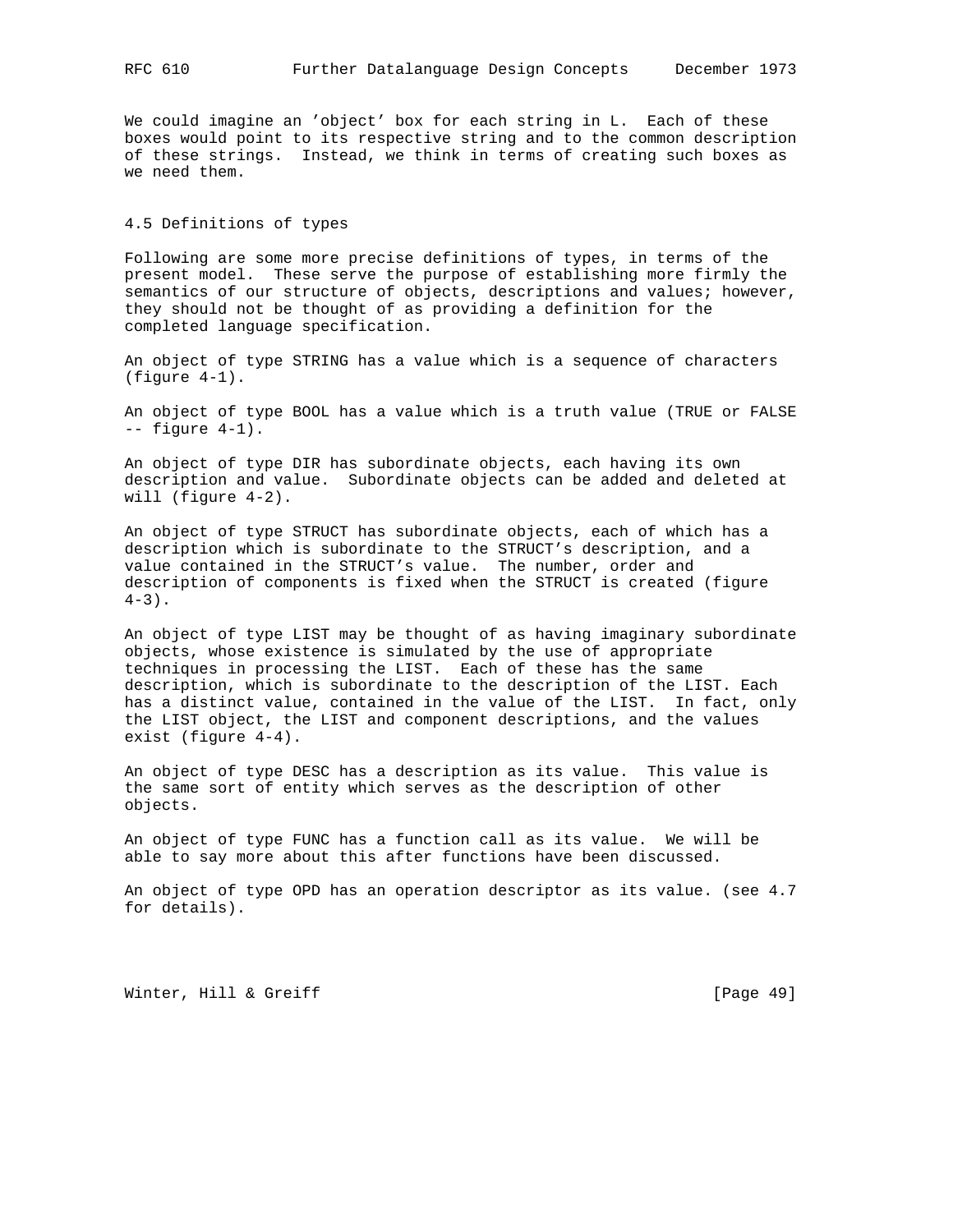# 4.6 Object environment

There are three categories of objects in the model datacomputer. These are p/objects, t/objects, and i/objects.

P/objects are permanent objects created explicitly with language functions. They correspond to the idea of stored data in the real datacomputer. There are three special objects. These are special only in that they are created as part of initializing the environment, rather than as the result of executing a language function. These are named STAR, BLOCK and TOP/LEVEL. All three are of type DIR.

An object is a p/object if it is subordinate to STAR; it is a t/object if it is subordinate to BLOCK. TOP/LEVEL is subordinate to BLOCK. (see figures  $4-5$  and  $4-6$ ).



ALL P/OBJECTS

 Figure 4-5 STAR and p/objects

T/objects are temporary objects, also created explicitly with language functions. However, these correspond to user-defined temporaries, both local to requests and "top-level" (i.e. not local to any request, but existing until deletion or logout.)

Winter, Hill & Greiff [Page 50]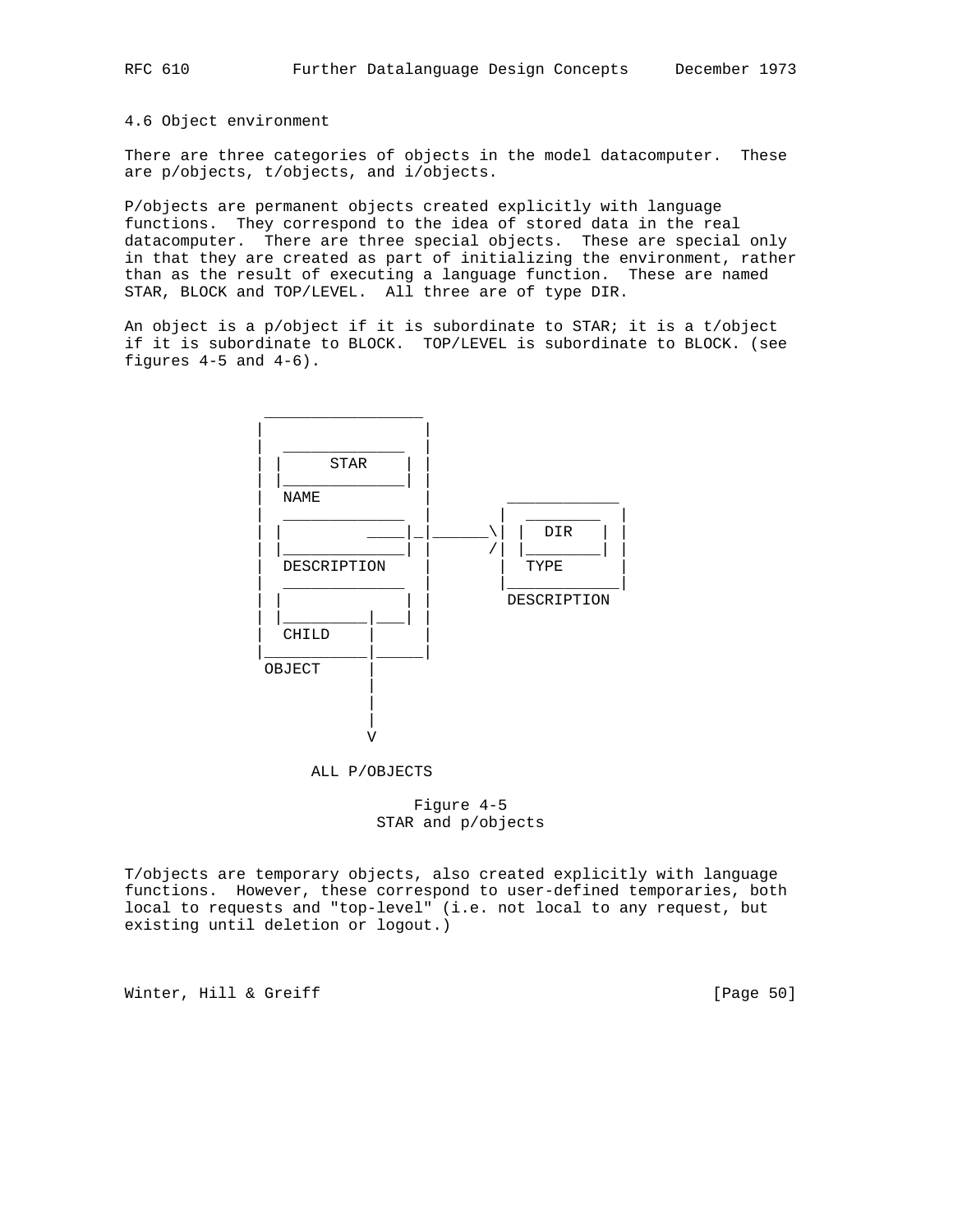

 Figure 4-6 BLOCK, TOP/LEVEL and t/objects

Winter, Hill & Greiff [Page 51]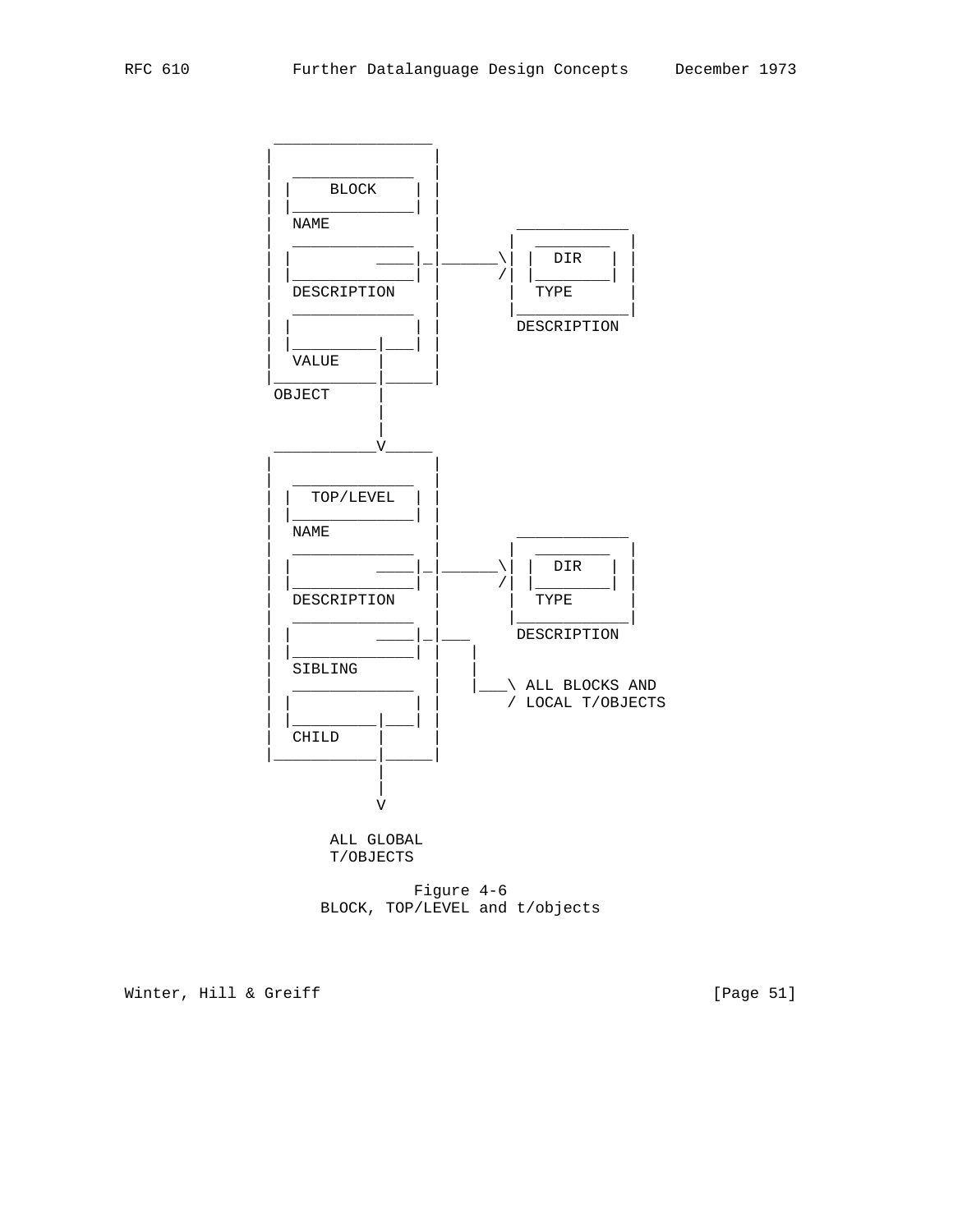I/objects are internal, system-defined objects whose creation and deletion is implicit in the execution of some language function.

I/objects are hung directly off of function calls (objects of type FUNC), and are always local to the execution of such function calls. They correspond to the notions of (1) literal, and (2) compiler- or interpreter-generated temporary.

## 4.7 Primitive Language Functions

Here we discuss the primitive language functions presently implemented in the model and likely to be of most interest. In this section, the emphasis is on relating functions to one another. Section 4.8 contains more detail and examples.

\_Assign\_ operates on a pair of objects, called the target and the source. The value of the source is copied into the value of the target. Figure 4-7 shows a pair of objects, X and Y, before and after execution of an assignment having X as target and Y as source. Presently, assignment is defined only for objects of type BOOL and objects of type STRING. The objects involved must have identical descriptions.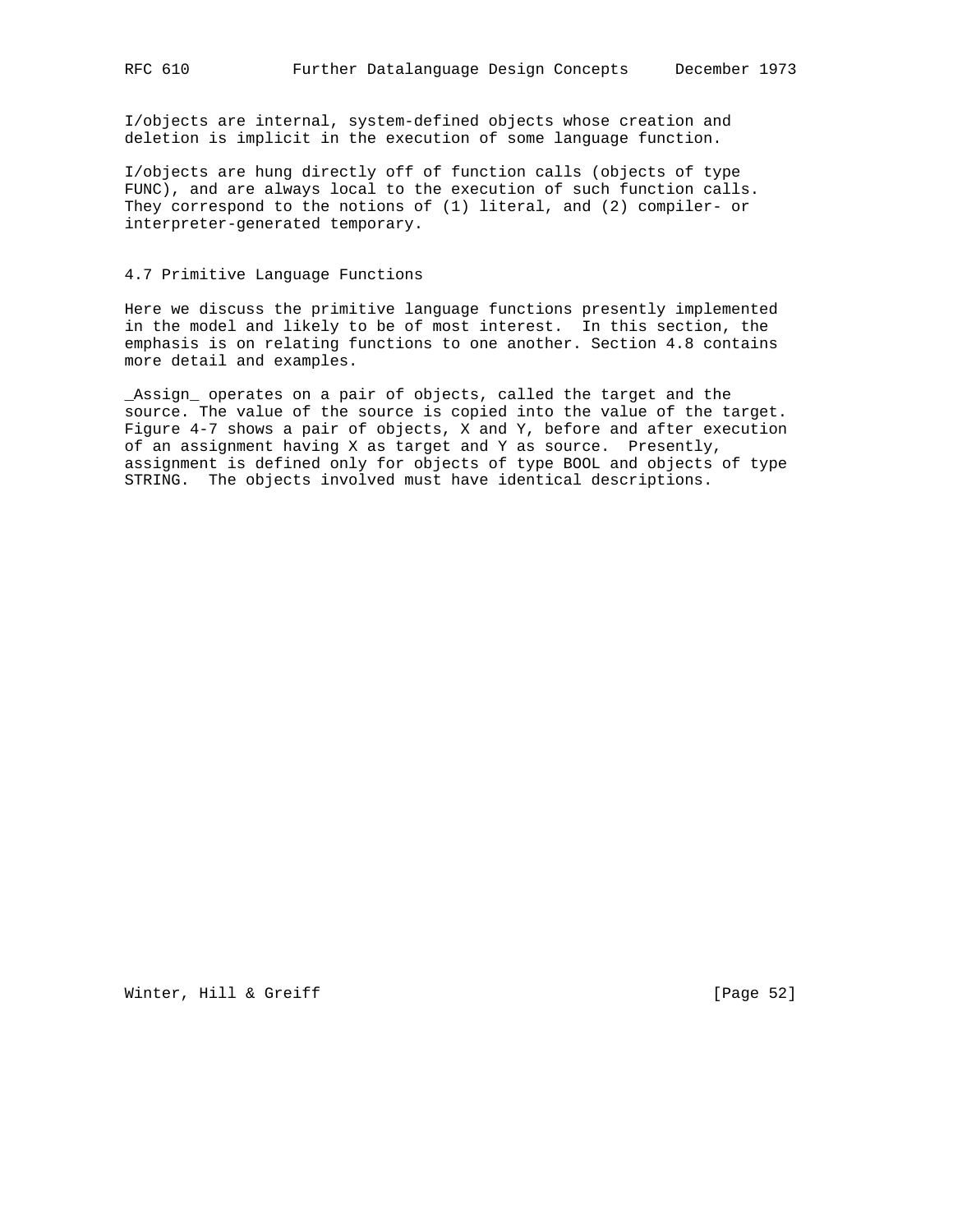

AFTER ASSIGNMENT

Figure 4-7 Effect of assignment

Winter, Hill & Greiff

[Page 53]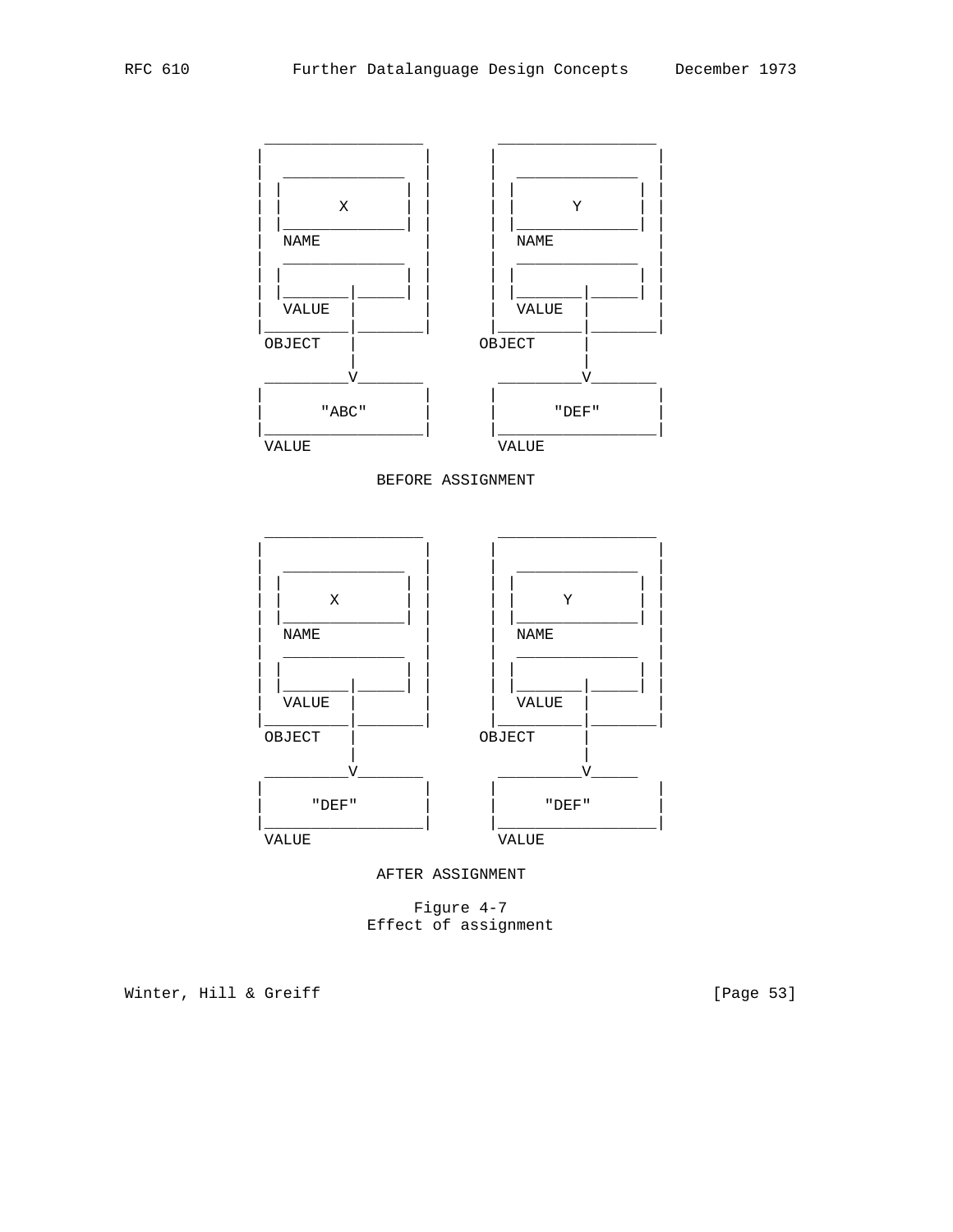A class of primitive functions for manipulating LISTs is defined. These are called \_listops\_. All listops input a special object called an \_operation\_descriptor\_ or OPD.

To accomplish a complete operation on a LIST, a sequence of listops must be executed. There are semantic restrictions on the composition of such sequences, and it is best to think of the entire sequence as one large operation. The state of such an operation is maintained in the OPD.

Refer back to figure 4-4. There is one box labeled "object" in this picture; this box represents the list as a whole. To operate on any given member we need an object box to represent that member. Figure 4-8 shows the structure with an additional object box; the new box represents one member at any given moment. Its value is one of the components of the LIST value; its description is subordinate to the LIST description. In 4-8, the name of this object is M.

In 4-8 we have enough structure to provide a description and value for M, and this is sufficient to permit the execution of operations on M as an item. However, there is no direct link between object M and object L. The structure is completed by the addition of an OPD, shown in figure 4-9.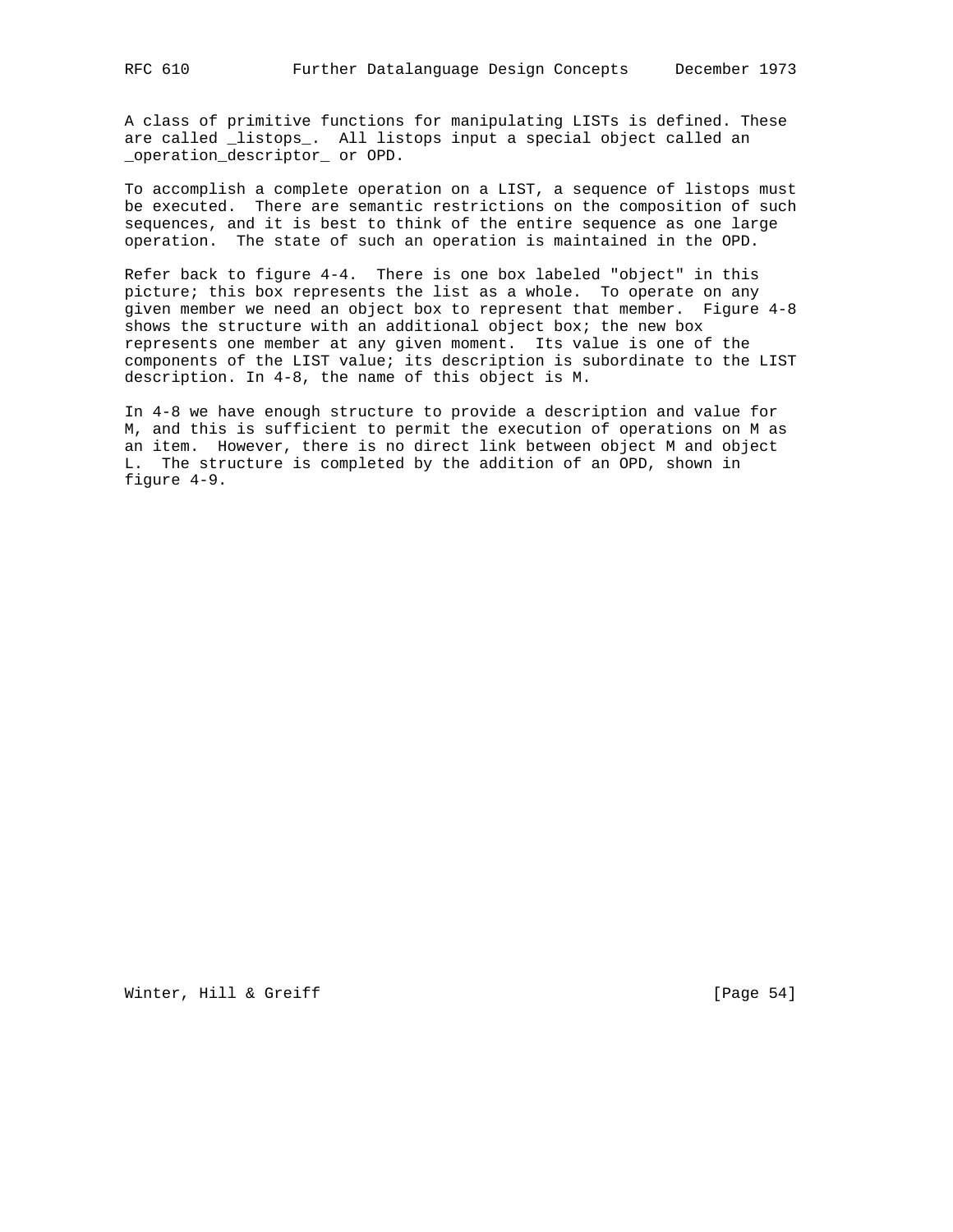

Figure 4-8 LIST and member objects

Winter, Hill & Greiff

[Page 55]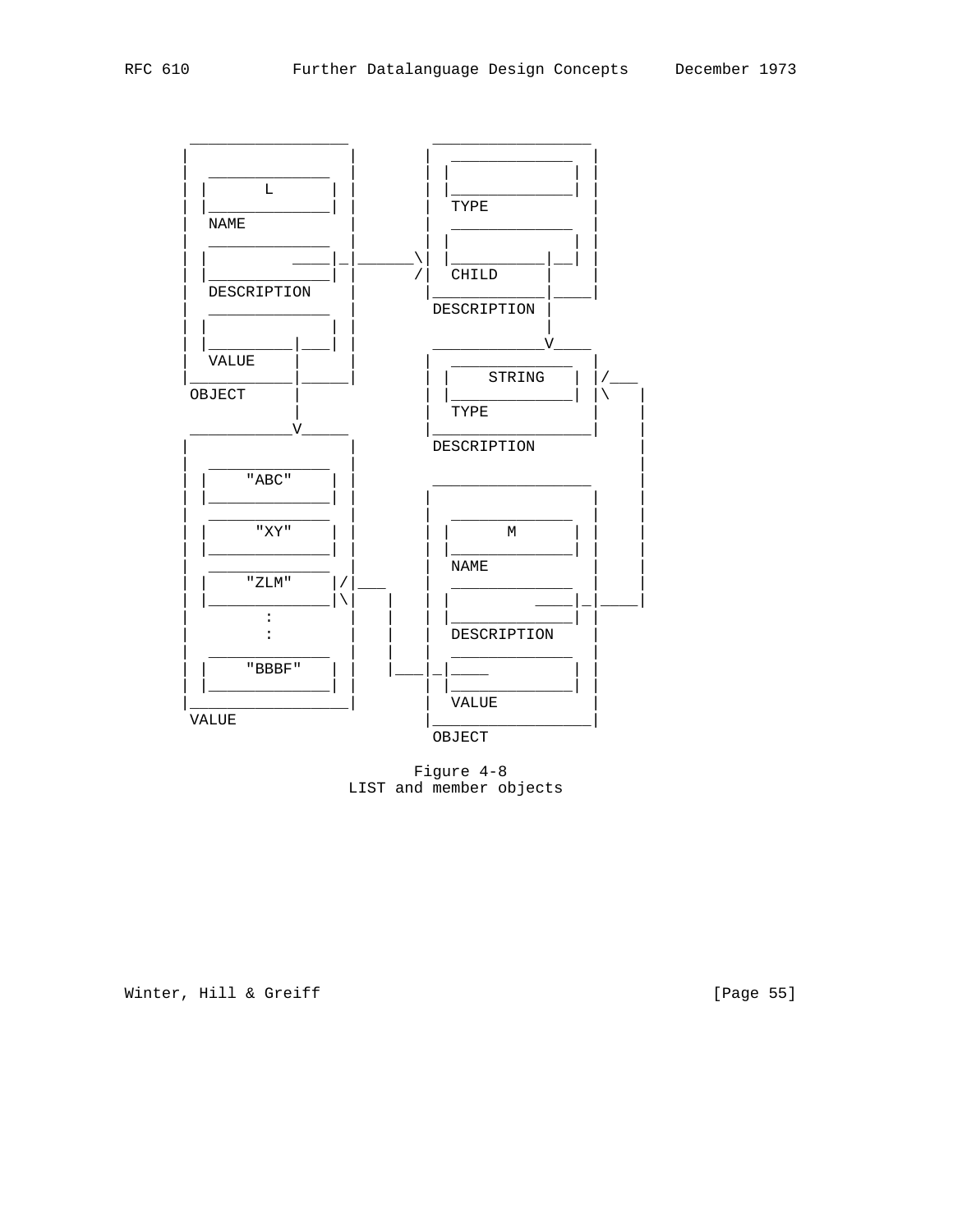

Winter, Hill & Greiff

[Page 56]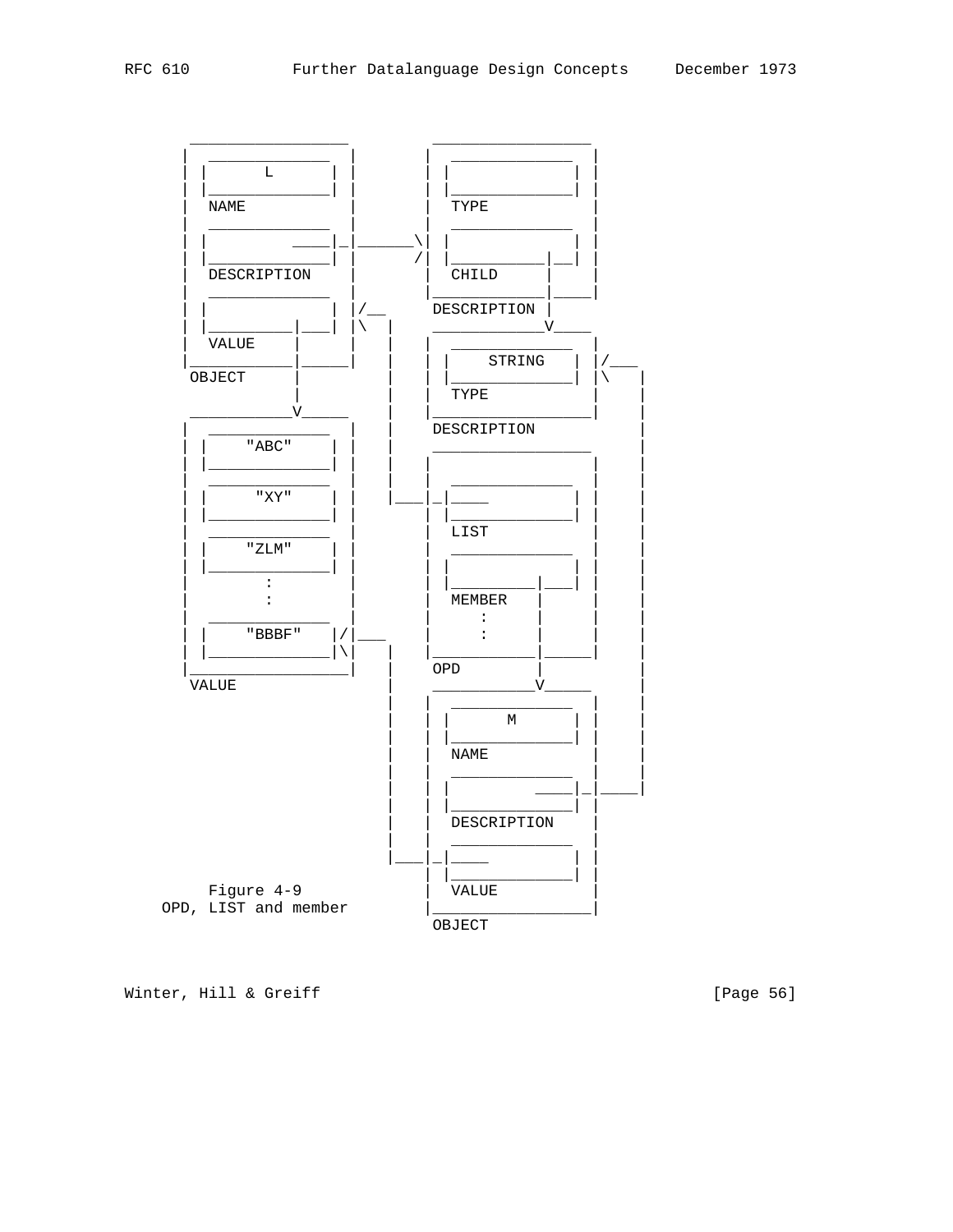The OPD establishes the object relationship, and contains information about the sequence of primitive listops in progress. When sufficient information is maintained in the OPD, we have in 4-9 a structure which is adequate for the maintenance of the integrity of the LIST and of the global list operation. In addition to LIST and member pointers, the OPD contains information indicating: (1) which suboperations are enabled for the sequence, (2) the current suboperation, (3) the instance number of the current LIST member, (4) an end-of-list indicator. The suboperations are add/member, delete/member, change/member and get/member. All apply to the current member. Only suboperations which have been enabled at the beginning of a sequence may be executed during that sequence; eventually, the advance knowledge of intentions that is implied by this will provide important information for concurrency control and optimization.

Presently, an OPD relates a single member object to a single LIST object. This imposes an important restriction on the class of operation sequences which can be expressed. Any LIST transformation requiring simultaneous access to more than one member must be represented as more than one sequence. (And we do not yet solve the problems implied in concurrent execution of such sequences, even when both are controlled by one process.)

Any transformation of a LIST can still be achieved by storing intermediate results in temporary objects; however, it is certainly more desirable to incorporate the idea of multiple current members into the semantics of the language, than it is to use such temporaries. An important future extension of the listops will deal with this problem.

There are six listops: listop/begin, listop/end, which/member, end/of/list, open/member and close/member.

Listop/begin and listop/end perform the obvious functions of beginning and terminating a sequence of listops. Listop/begin inputs LIST and member objects, an OPD, and a specification of suboperations to enable. It initializes the OPD, including establishment of the links to LIST and MEMBER objects. After the OPD-LIST-member relationship has been established, it is only necessary to supply the OPD and auxiliary parameters as input to a listop in the sequence. From the OPD everything else can be derived.

Listop/end clears the OPD and frees any resources acquired by listop/begin.

Which/member establishes the current member for any suboperations. This is either the first LIST member, the last LIST member, or the next LIST member. This listop merely identifies which member is to be operated on; it does not make the contents of the member accessible.

Winter, Hill & Greiff [Page 57]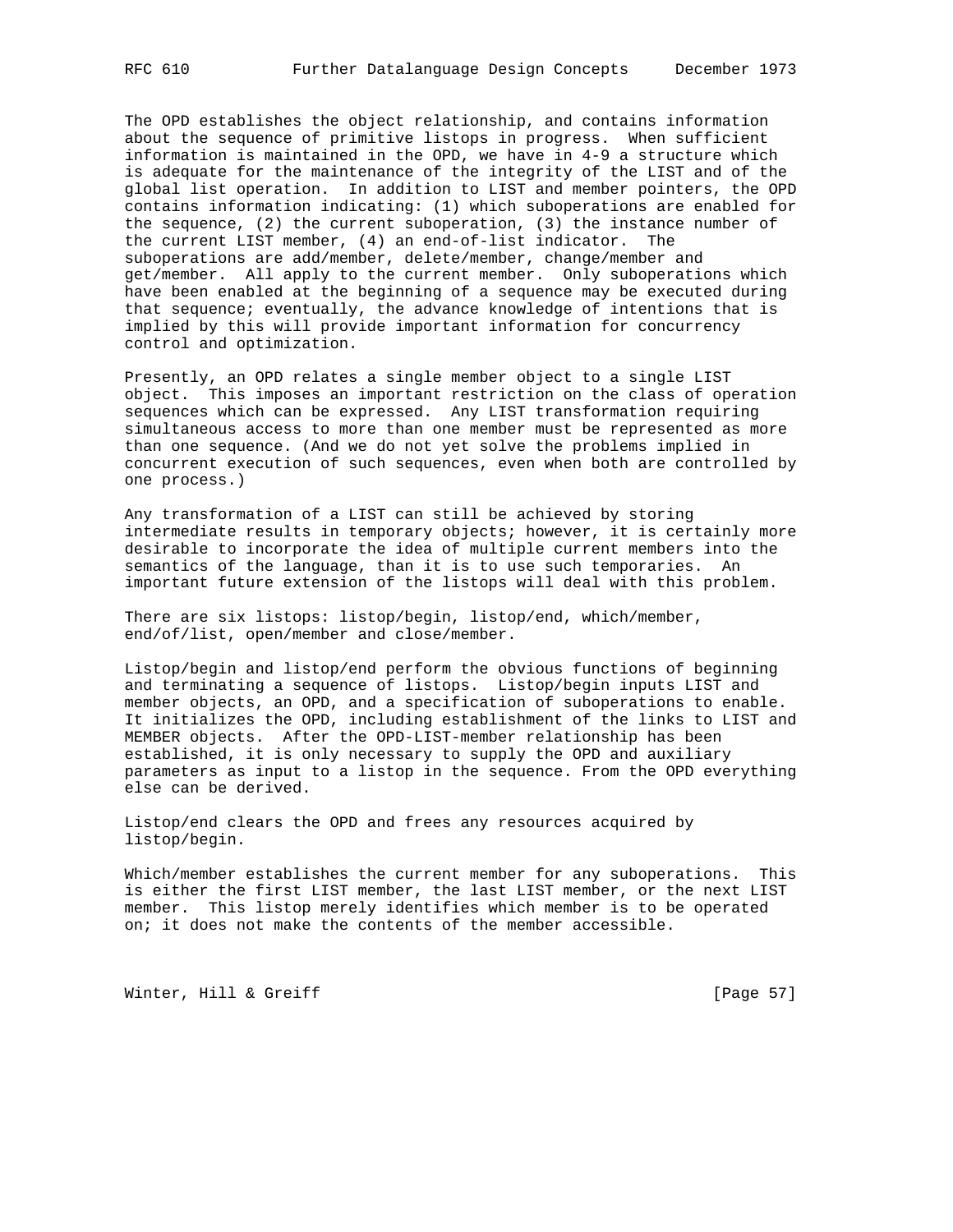Open/member and close/member bracket a suboperation. The suboperation is indicated as an argument to open/member. Open/member always establishes a pointer from the member object to the member value; close/member always clears this pointer. In addition, each of these listops may take some action, depending on the suboperation.

The details of the action would be dependent on the representation of the LIST in storage, the size of a LIST member, and choices made in implementation.

Between execution of the open/member and the close/member, the data is accessible. It can always be read; in the case of the add/member and change/member suboperations, it can also be written into.

End/of/list tests a flag in the OPD and returns an object of type BOOL. The value of the object is the same as the value of the flag; it is TRUE if a get/member, change/member or delete/member would be unsuccessful due to a which/member having moved "beyond the end". T his listop is provided so that it is possible to write procedures which terminate conditionally when all members have been processed.

Get/struct/member provides the ability to handle STRUCTs. Given a STRUCT object which points to the STRUCT value, it will establish a pointer from a given member object to the member value. (The pointer it establishes is represented by a dashed line in figure 4-10).

Winter, Hill & Greiff [Page 58]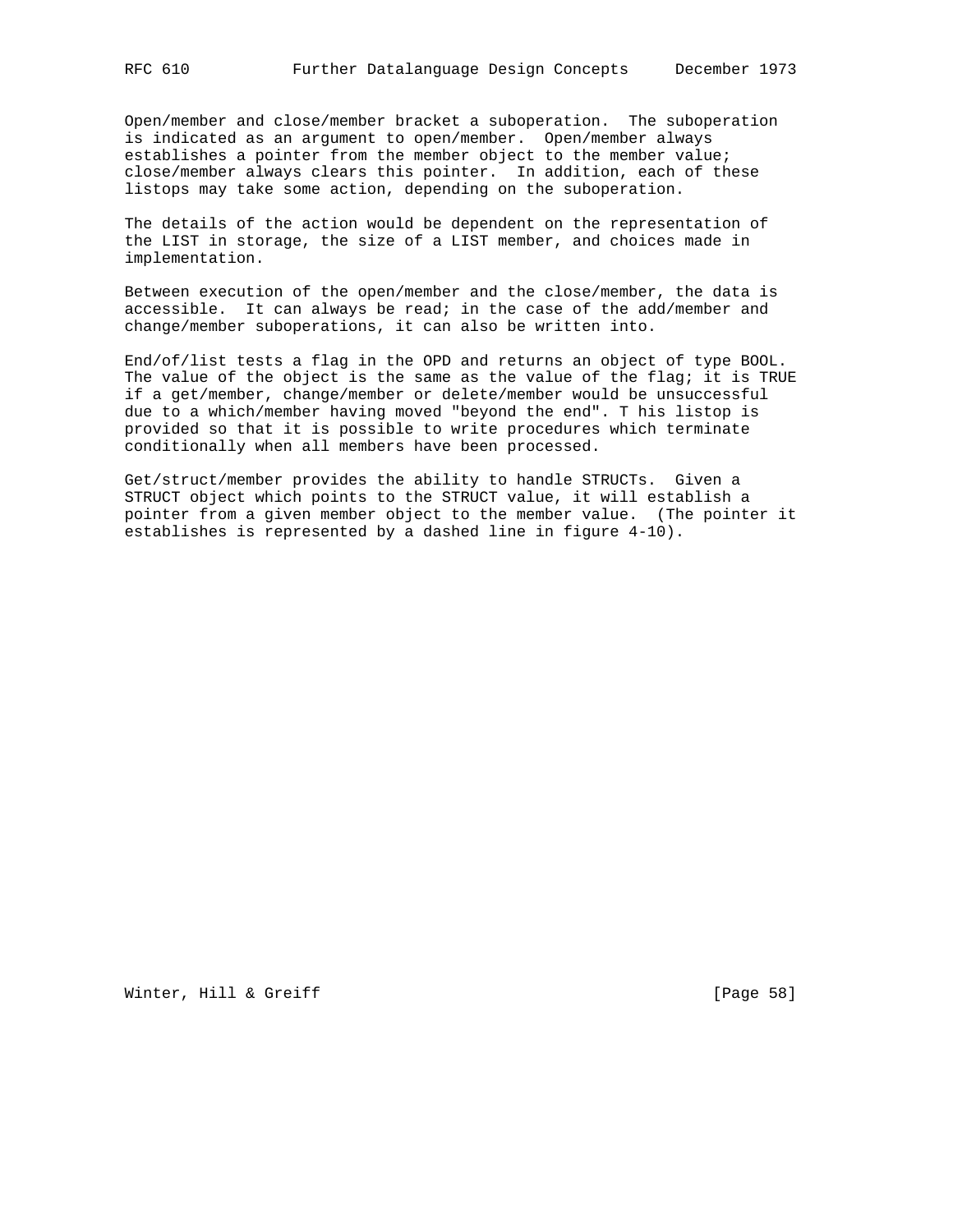

Winter, Hill & Greiff

[Page 59]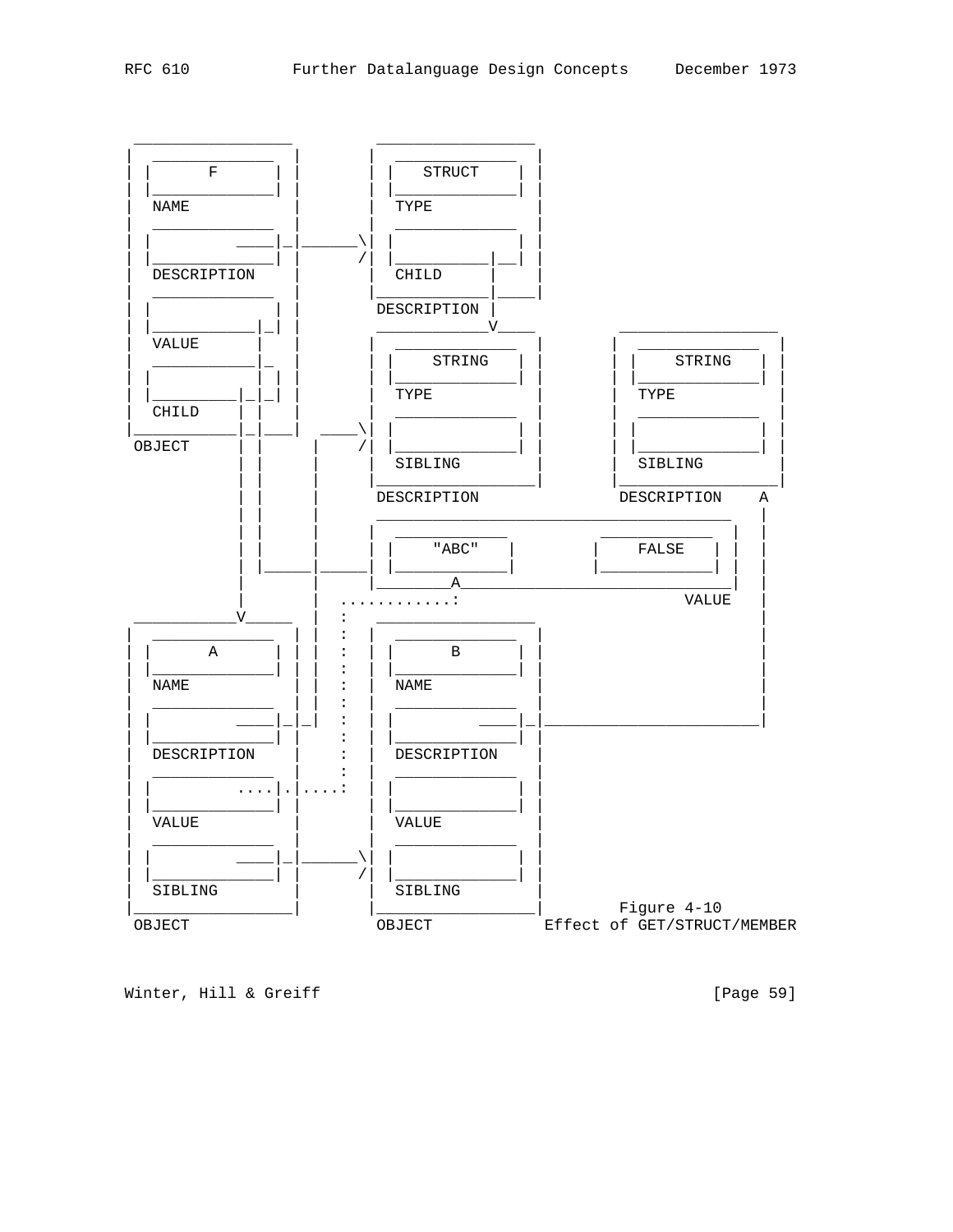The primitives discussed so far (assign, listops, and get/struct/member) provide a basic facility for operating on structures of LISTs, STRUCTs and elementary items. Using only them, it is possible to transfer the contents of one hierarchical structure to another, to append structures, to delete portions of structures, and so on. To perform more interesting operations facilities for control and selection are needed.

A rudimentary control facility is provided through the primitives if/then, if/then/else, till and while. All of these evaluate one primitive function call, which must return a BOOL. Based on the value of this BOOL some action is taken.

Let A and B be function calls.  $If/then(A,B)$  will execute B if A returns TRUE. If/then/else(A,B,C) will execute B if A returns TRUE; it will execute C if A returns FALSE. The while and till operators iterate, executing first A then B. While terminates the loop when A returns FALSE; till terminates the loop when A returns TRUE. If this happens the first time, B is never executed.

So far, we have mentioned one function which returns a BOOL: the listop, end/of/list. Two other classes of functions which have this property are the booleans and the comparisons. There are 3 primitive booleans (and, or, not) and six primitive comparisons (equal, less/than, greater/than, not/equal, less/than/or/equal, greater/than/or/equal - only equal is implemented at time of publication).

The booleans input and output BOOLs; the comparisons input pairs of elementary objects having the same description and output BOOLs. Expressions composed of booleans and comparisons on item contents are one of the principal tools used in selectively referencing data in data management systems.

With the booleans, the comparisons, and the primitives identified earlier, we can perform selective "retrievals". That is, we can transfer to LIST B all items in LIST A having a value of 'ABC'. In fact, we now have a (semantically) general ability to perform contentbased retrievals and updates on arbitrary hierarchical structures. We can even program something as complex as the processing of a list of transactions against a master list, which is one of the typical applications in business data processing.

Of course, we would not expect users of datalanguage to express requests at the level of listops. Further, the listops defined here are not a very efficient way of performing some of the tasks we have mentioned. To get good solutions, we need both higher-level operators and other primitives which use other techniques in processing.

In addition to those already discussed, the model contains functions

Winter, Hill & Greiff [Page 60]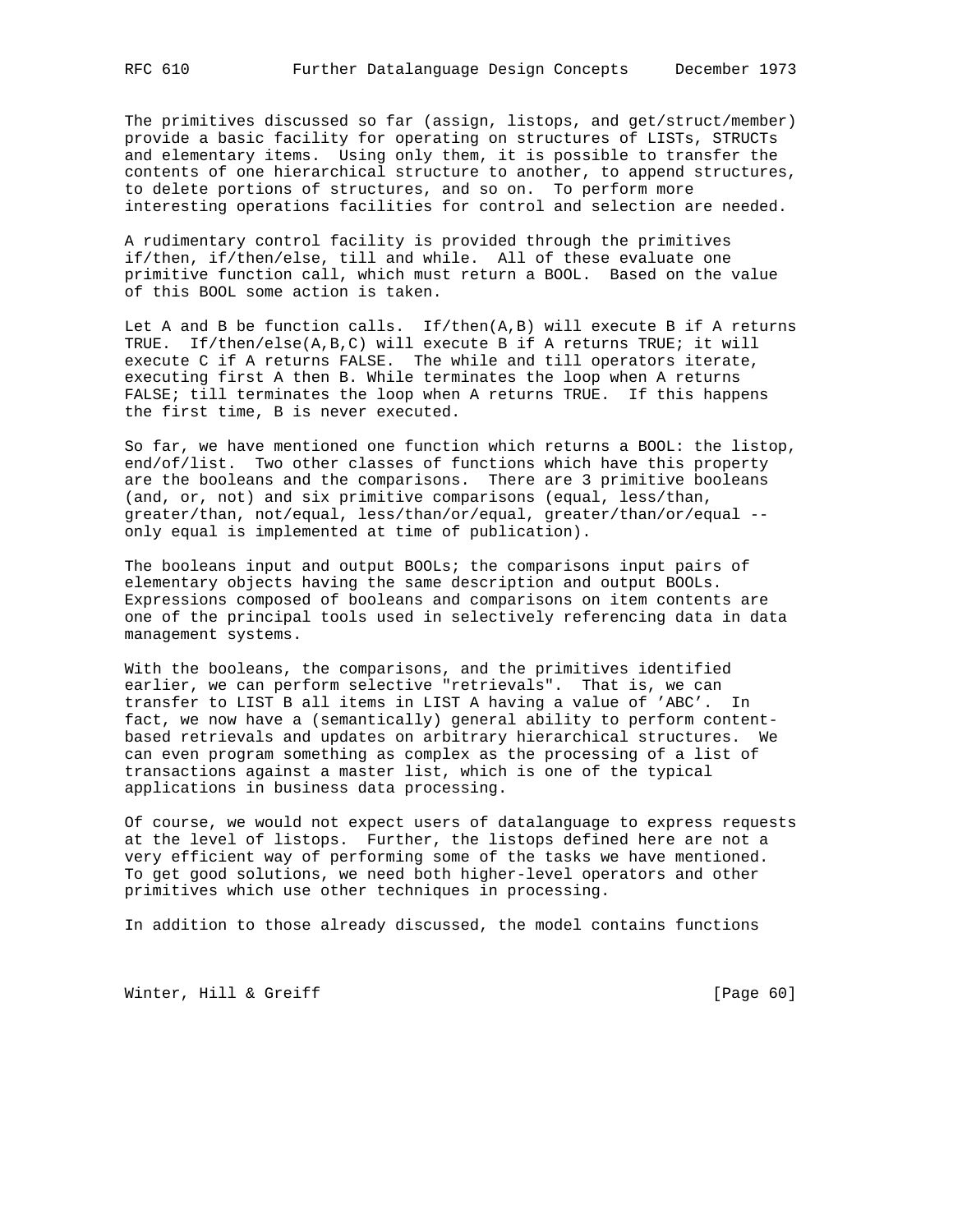for: (1) referencing an object by qualified name, (2) generating a constant, (3) generating data descriptions, (4) writing compound functions and blocks with local variables, (5) creating objects.

The facilities for generating constants and data descriptions (which are a special case of constants) are marginal, and have no features of special interest. Obviously, data description will be an important concern in the modeling effort later on.

Object referencing functions permit reference to t/objects and p/objects (these terms are defined in 4.6). A p/object is referenced by giving the pathname from STAR to it. A t/object is referenced by giving the pathname from the block directory in which it is defined to it.

Compound/function permits a sequence of function calls to be treated syntactically as a single call. Thus, for example, in  $if/then(A,B)$ , B is frequently a call to compound/function, which in turn calls a sequence of other functions.

Create takes two inputs: a superior object and a description. The superior must be a directory. The new object is created as the leftmost child of the directory; its name is determined by the description.

## 4.8 Details of primitive language functions

This section provides specifications for the primitives discussed in the previous section. We are still omitting details when we judge them to be of no general interest; the objective is to provide enough information for the reader to examine examples.

Most of the primitives occur at two levels in the model. The internal primitives are called i/functions and the external, or language primitives are called l/functions. The relationship between the two types are explained in 4.9. In this section we discuss i/functions.

L/functions input and output \_forms\_, which are tree structures whose terminal nodes are atoms. The atoms are such things as function names, object names, literal string constants, truth va1ues and delimiters. Calls to i/functions are also expressed as forms.

Any form can be evaluated, yielding some object. A form which is an i/function call yields the value returned by the i/function: another form. In general, the form returned by an i/function call will, when evaluated, yield a datalanguage object (that is, the sort of object we have been represented by an "object box" in the drawings).

Winter, Hill & Greiff [Page 61]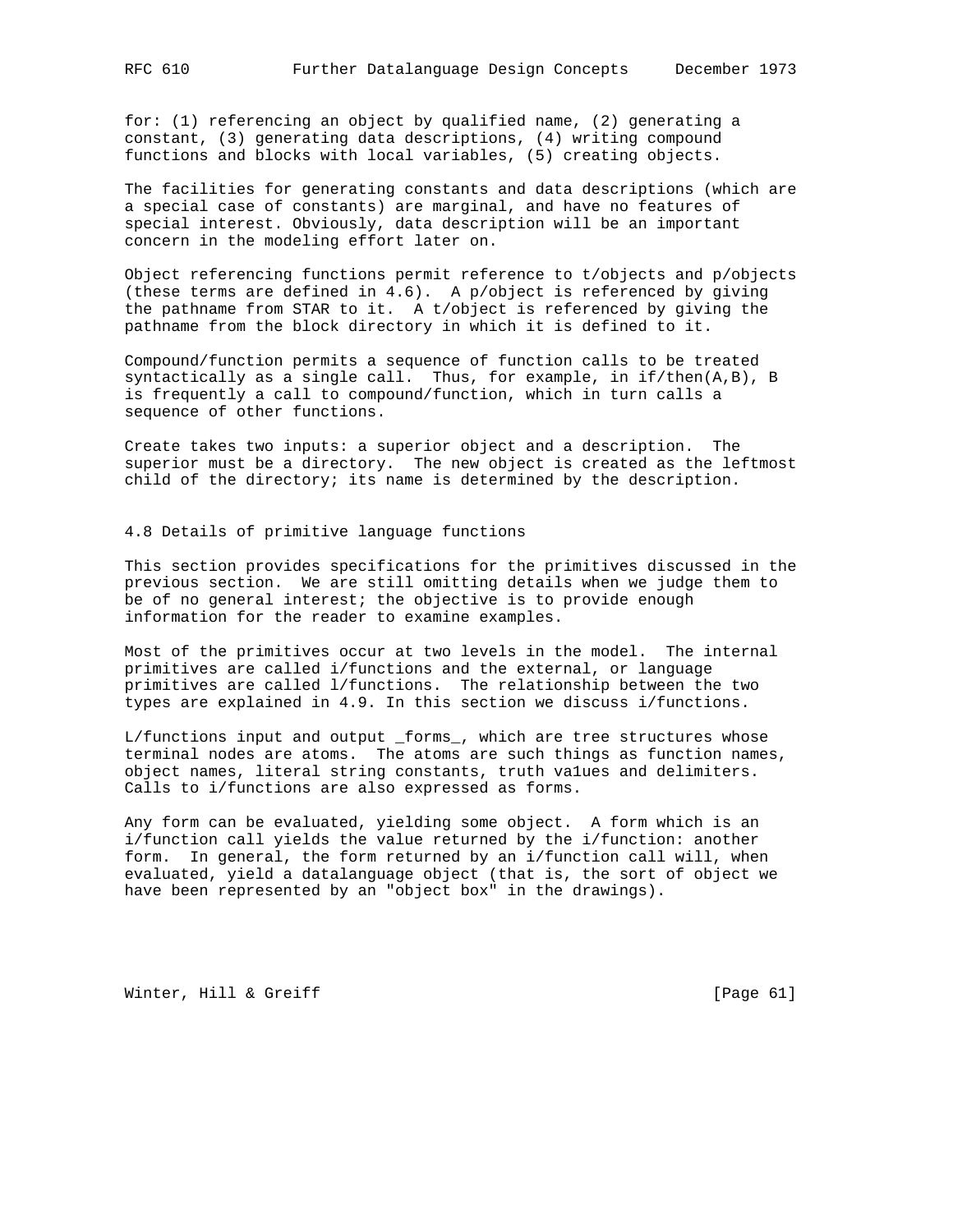4.8.1 Name recognition functions

These return a form which evaluates to an object.

L/TOBJ

Input must name a temporary object subordinate either to TOP/LEVEL or a block directory.

L/POBJ

Input must name a permanent object (i.e., an object subordinate to STAR).

Typical calls are L/POBJ(X.Y.Z) and L/TOBJ(A).

4.8.2 Constant generators

Each of these inputs an atomic symbol yielding a value for a constant to be created. Each returns a form which will evaluate to an object having the specified value and an appropriate description.

LC/STRING - a typical call is LC/STRING('ABC')

LC/BOOL - a typical call is LC/BOOL(TRUE)

4.8.3 Elementary item functions

These input and output forms evaluating to elementary objects (objects which can have no subordinate object -- in effect, objects whose value is regarded as atomic). Eventually all the comparison operators will be implemented.

L/ASSIGN

Inputs must evaluate either to STRINGs or BOOLs. Outputs a form which transfers the value of the second to the first. Typical call: L/ASSIGN(L/TOBJ(A),LC/STRING('XYZ'))

The output form, when evaluated, will copy 'XYZ' into A's value.

L/EQUAL

Inputs a pair of forms evaluating to objects, which must have identical descriptions and be BOOLs or STRINGs. Returns a form evaluating to an object of type BOOL. Value of this object is TRUE if inputs have identical descriptions and values; otherwise it is false. Typical call:

Winter, Hill & Greiff [Page 62]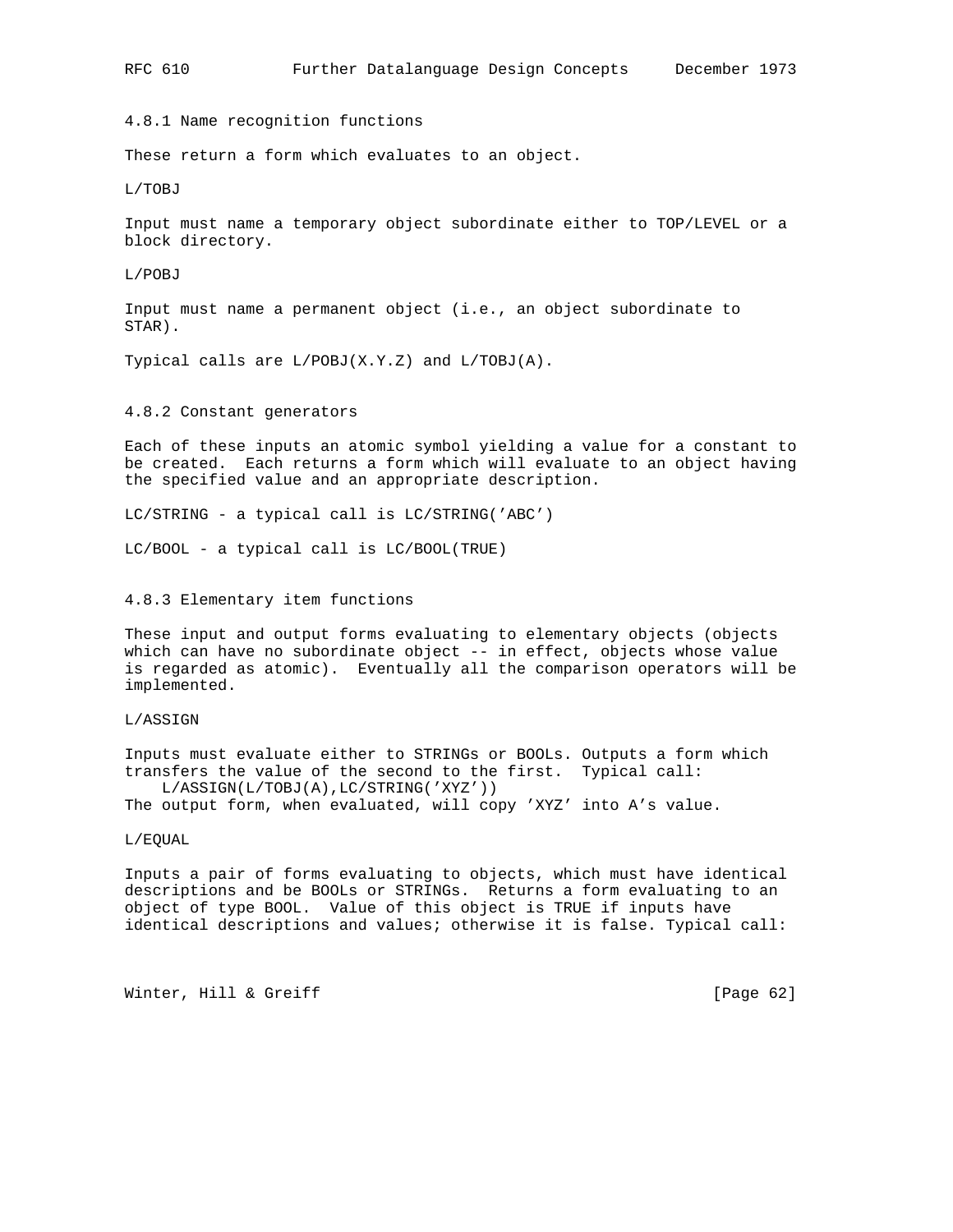L/EQUAL(L/TOBJ(X),LC/STRING('DEF'))

L/AND, L/OR, L/NOT

The standard boolean operators. Inputs are forms evaluating to BOOLs; output is a form evaluating to a BOOL. L/AND and L/OR take two inputs; L/NOT one. Typical call:

L/AND( L/EQUAL(L/TOBJ(X),LC/STRING('DEF')),

L/EQUAL(T/TOBJ(Y),LC/STRING('GHI')) )

The form returned will, when evaluated, return TRUE if both X has value 'DEF' and Y has value 'GHI'.

4.8.4 Data description functions

These all return a form evaluating to a description (i.e. that which is represented in our drawings by a box labeled "description").

LD/STRING

Inputs 3 parameters specifying the name, size option and size for the string. Typical call: LD/STRING(X,FIXED,3) This call returns a form evaluating to a description for a fixed-length 3-character string named X.

LD/LIST

Inputs two forms. The first is the name of the LIST and the second evaluates to a description of the LIST member. Typical call: LD/LIST(L,LD/STRING(M,FIXED,3))

Creates the structure shown in figure 4-11, and returns a form evaluating to the description represented by the upper box.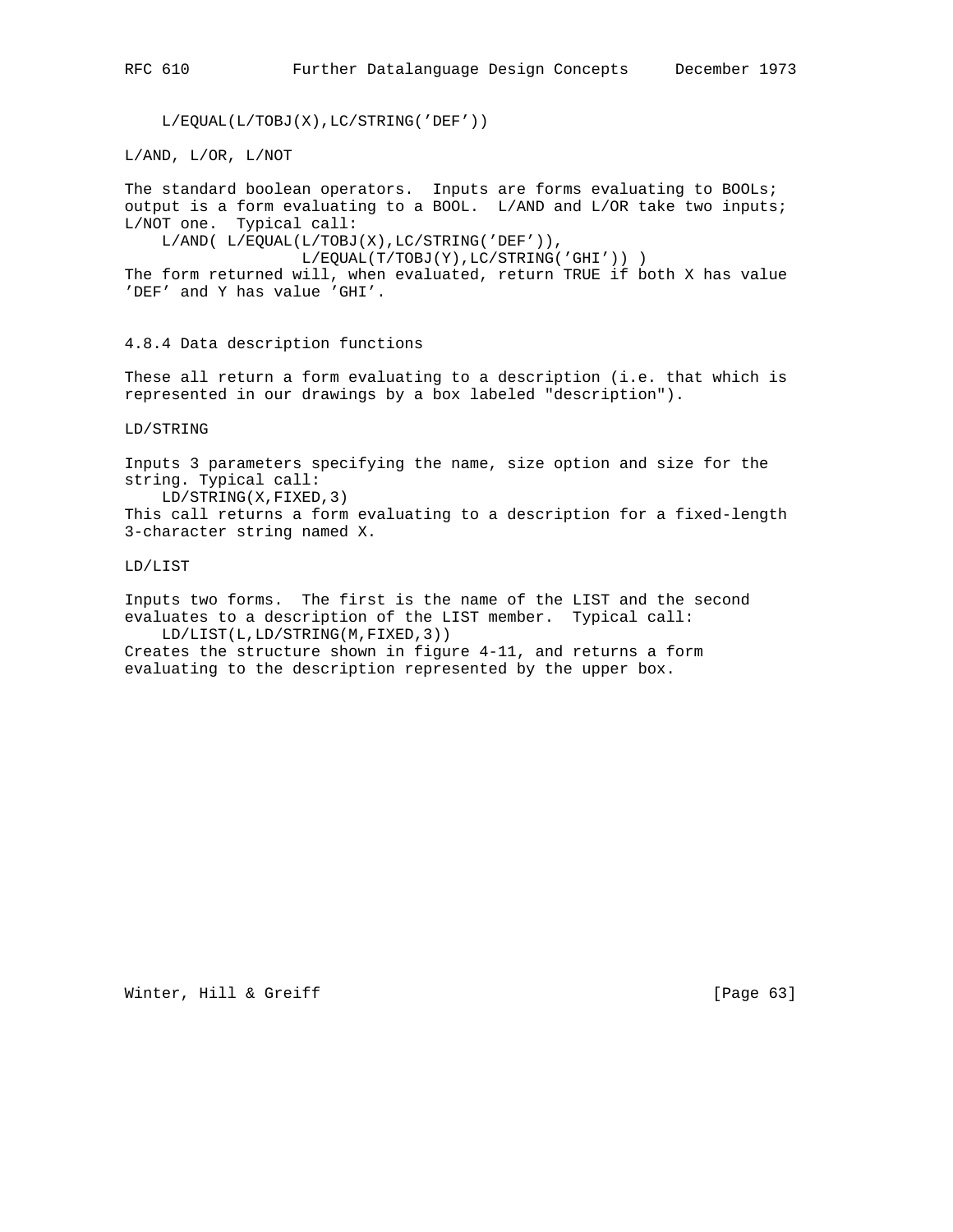

 Figure 4-11 LIST and member descriptions

LD/STRUCT

Inputs a form to use as the name for the STRUCT and one or more forms evaluating to descriptions; these are taken as the descriptions of the members. Typical call:

Winter, Hill & Greiff [Page 64]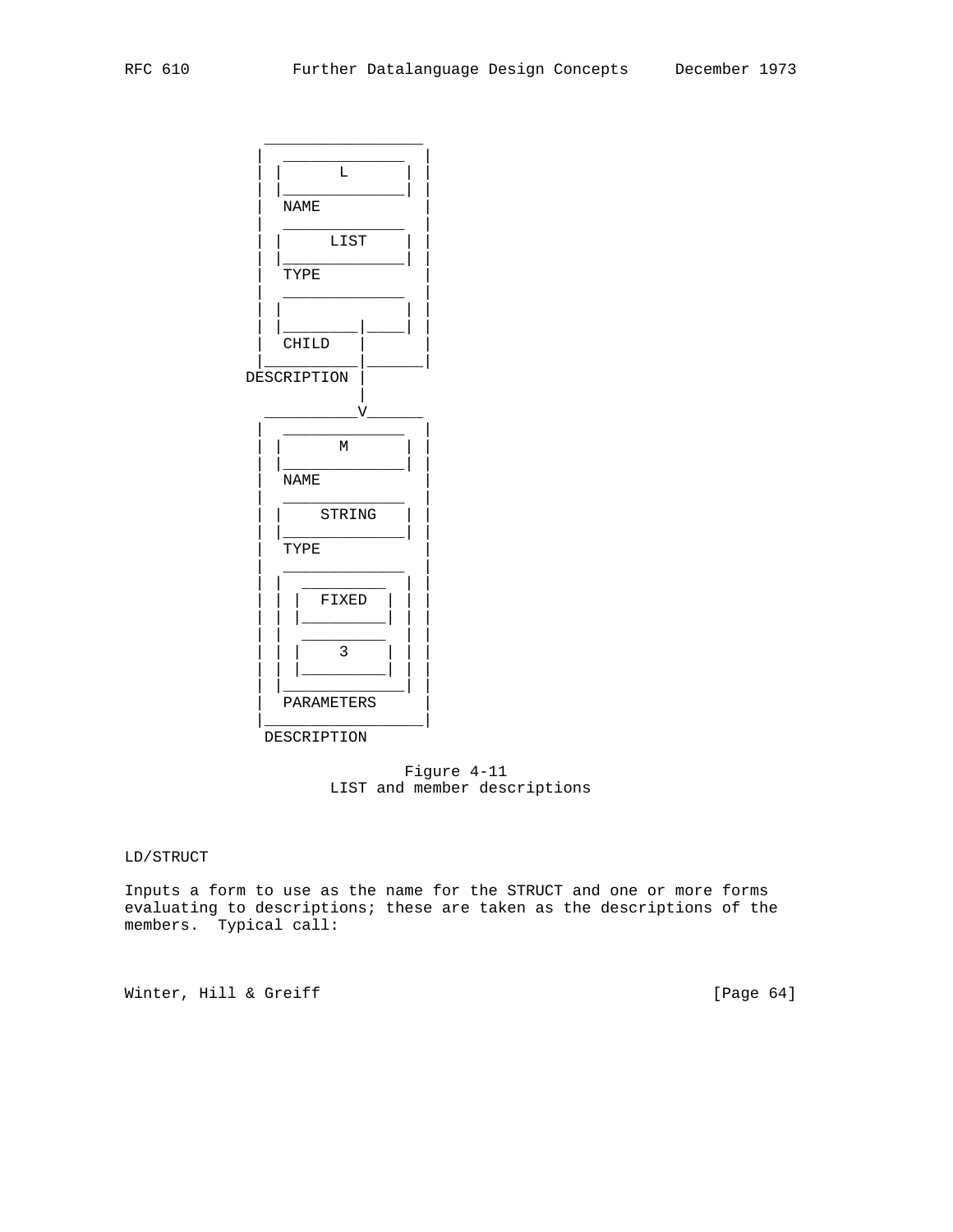LD/STRUCT(R, LD/STRING(A,FIXED,3)  $LD/BOOL(B)$ produces the structure shown in 4-12; returns a form evaluating to the top box.



 Figure 4-12 STRUCT and member descriptions

Winter, Hill & Greiff [Page 65]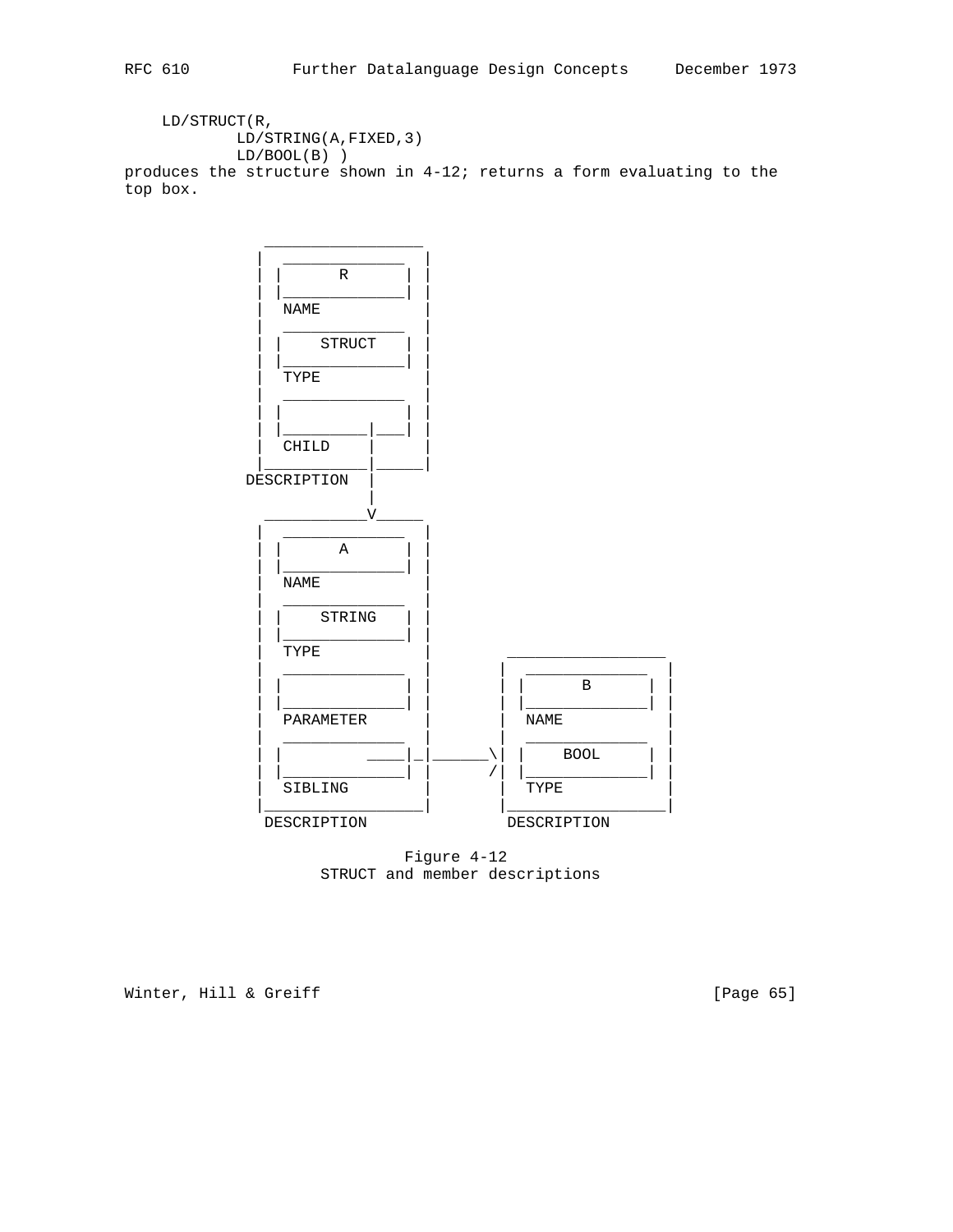LD/BOOL, LB/DIR, LD/OPD, LD/FUNC, LD/DESC

Each inputs a name and produces a single description; each returns a form evaluating to the description produced. Typical call: LD/BOOL(X)

4.8.5 Data creation

L/CREATE

Inputs two forms and evaluates them. First must yield an object of type DIR; second must yield a description for the object to be created. Creates the object and returns a form, which, when evaluated, will generate a value for the new object. A simple example: L/CREATE(L/TOBJ(X),LD/B0OL(Y))

Figure 4-13 shows the directory X before execution of the above call. It contains only an OPD. After execution, the directory appears as in 4- 14. Creation of a value for Y occurs when the form returned by L/CREATE is evaluated (covered in section 4.9).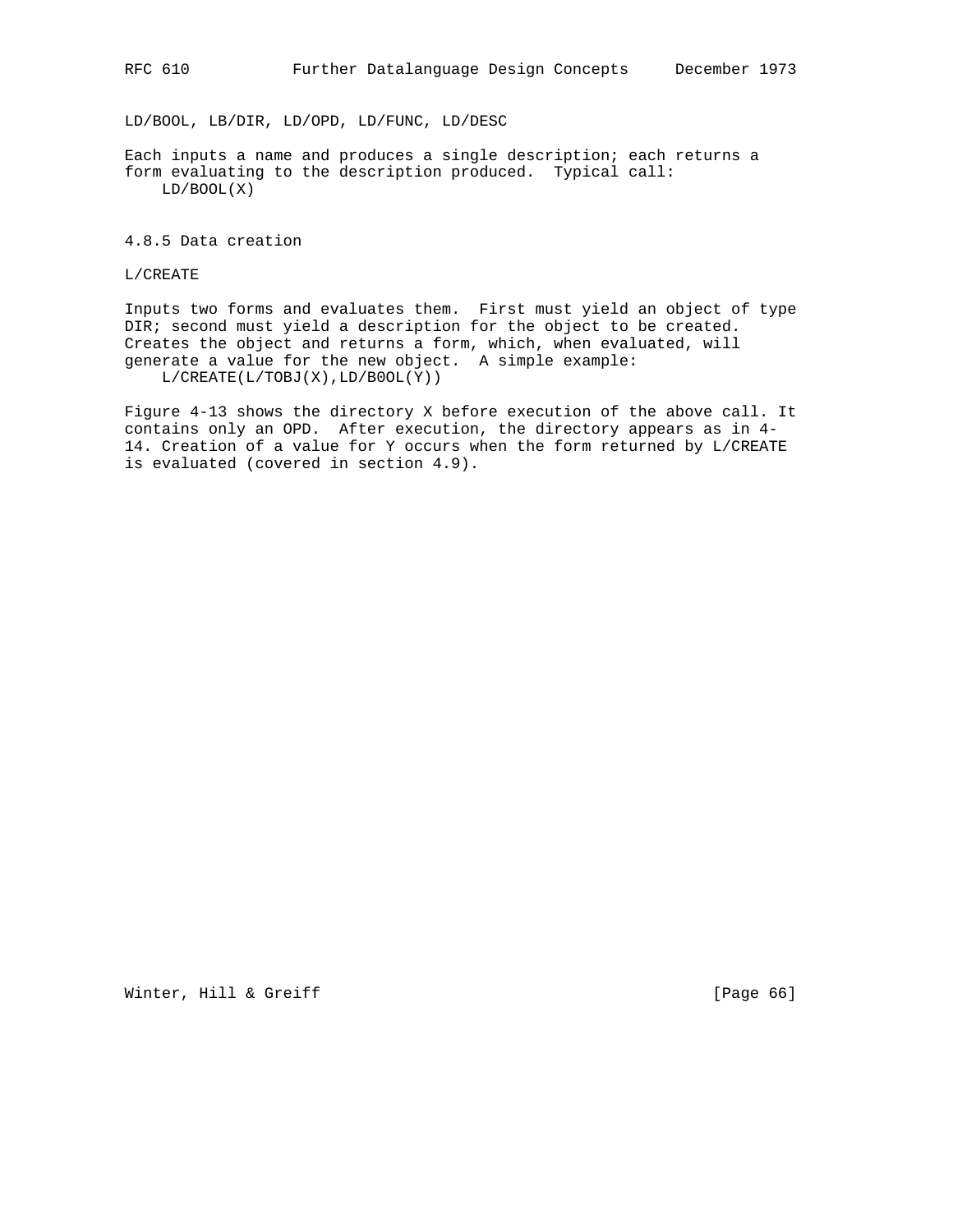

Figure 4-13 X and Z before creation of Y

Winter, Hill & Greiff

[Page 67]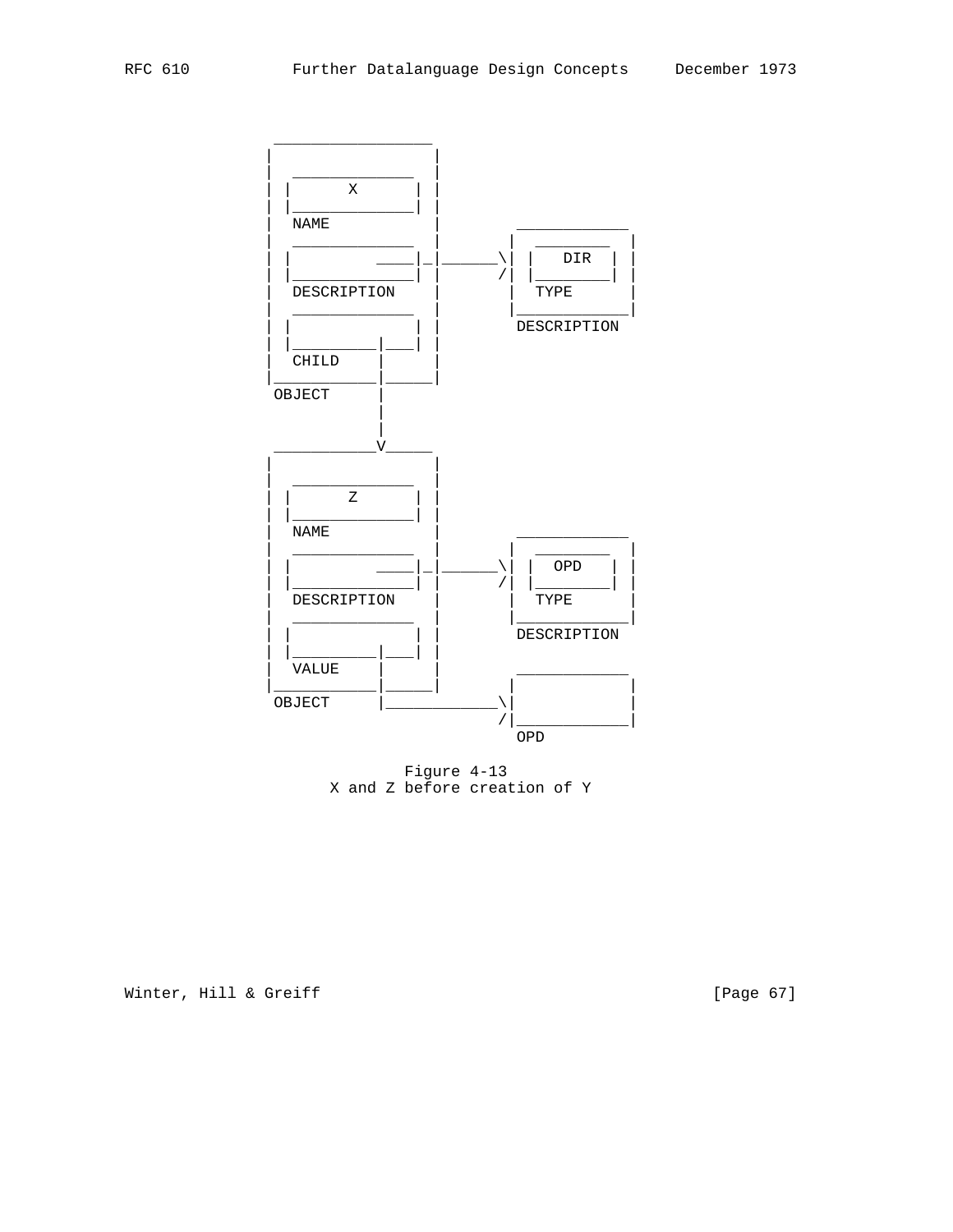

Winter, Hill & Greiff

[Page 68]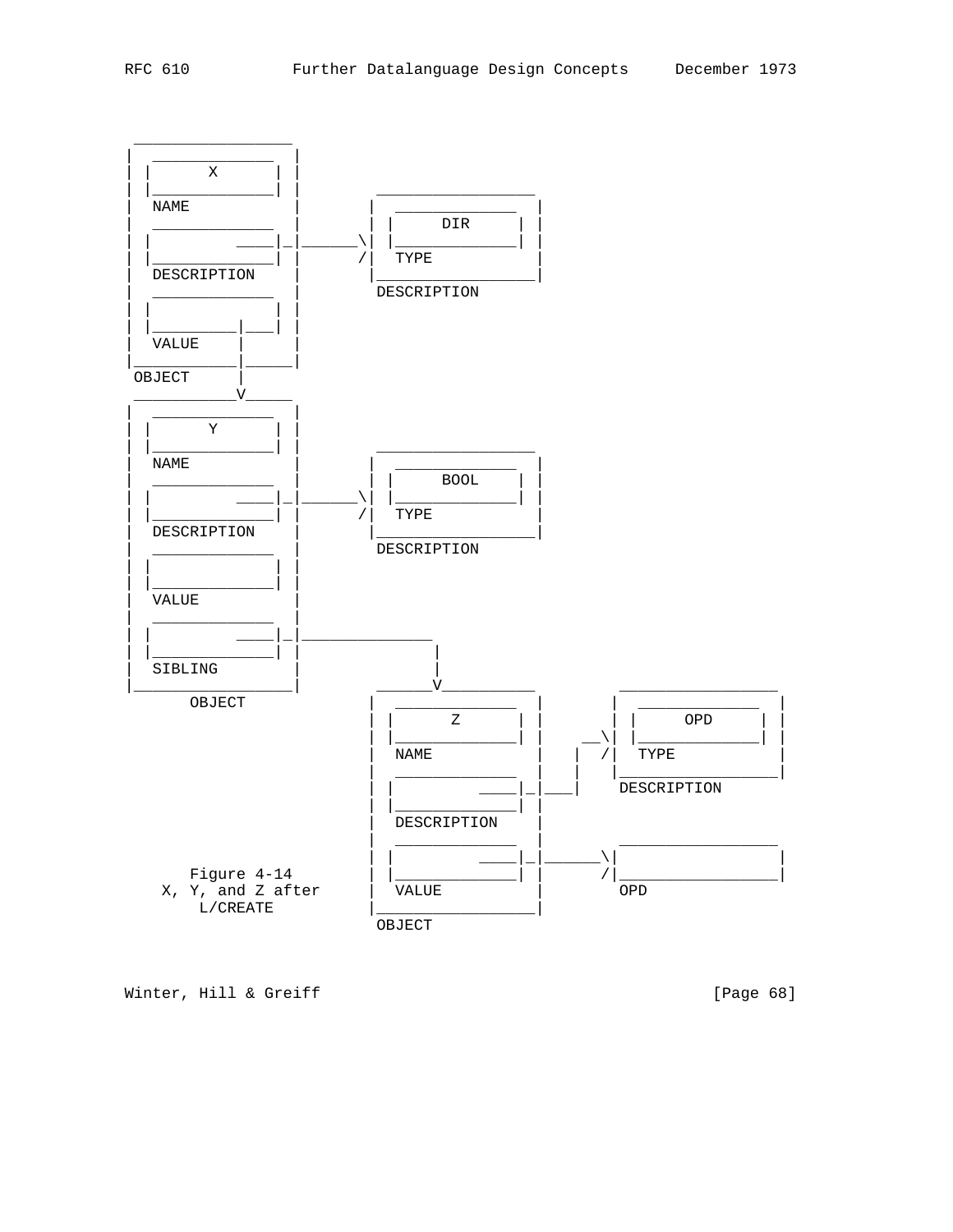RFC 610 Further Datalanguage Design Concepts December 1973

4.8.6 Control

L/IF/THEN, L/IF/THEN/ELSE

Used to request conditional evaluation of a form. Typical call: L/IF/THEN(L/EQUAL(L/TOBJ(A),LC/STRING('ABC'), L/ASSIGN(L/TOBJ(B),LC/STRING('DE'))) The form returned will do the following, when evaluated: if A has value

'ABC', then store 'DE' in the value of B.

L/WHILE, L/TILL

These iterate conditionally, as explained in the previous section. Examples appear later.

L/CF

Compound function: it inputs one or more forms and returns a form which, when evaluated, will evaluate each input in sequence. Typical call: L/CF(L/ASSIGN(L/TOBJ(R.A),LC/STRING('XX')),

 L/ASSIGN(L/TOBJ(R.B),LC/STRING('YY'))) When the output of L/CF is evaluated, it will assign new values to R.A and R.B.

4.8.7 Listops

These primitives are executed in sequences in order to perform operations on LISTs. With the exception of L/END/OF/LIST these functions output forms which are evaluated for effect only; that is, the output forms do not themselves return values.

L/LISTOP/BEGIN

Inputs forms evaluating to: (1) a LIST, (2) an object to represent the current LIST member, (3) an OPD. Also, inputs a list of atomic forms whose values are taken as suboperations to enable. Typical call: L/LISTOP/BEGIN(L/POBJ(F),L/TOBJ(R),

L/TOBJ(OPF),ADD,DELETE)

This returns a form that will initialize a sequence of listops to be performed on F. Caller has previously created R and OPF. He intends to ADD and DELETE list members.

All subsequent calls in this sequence of listops need specify only the OPD and auxiliary parameters.

Winter, Hill & Greiff [Page 69]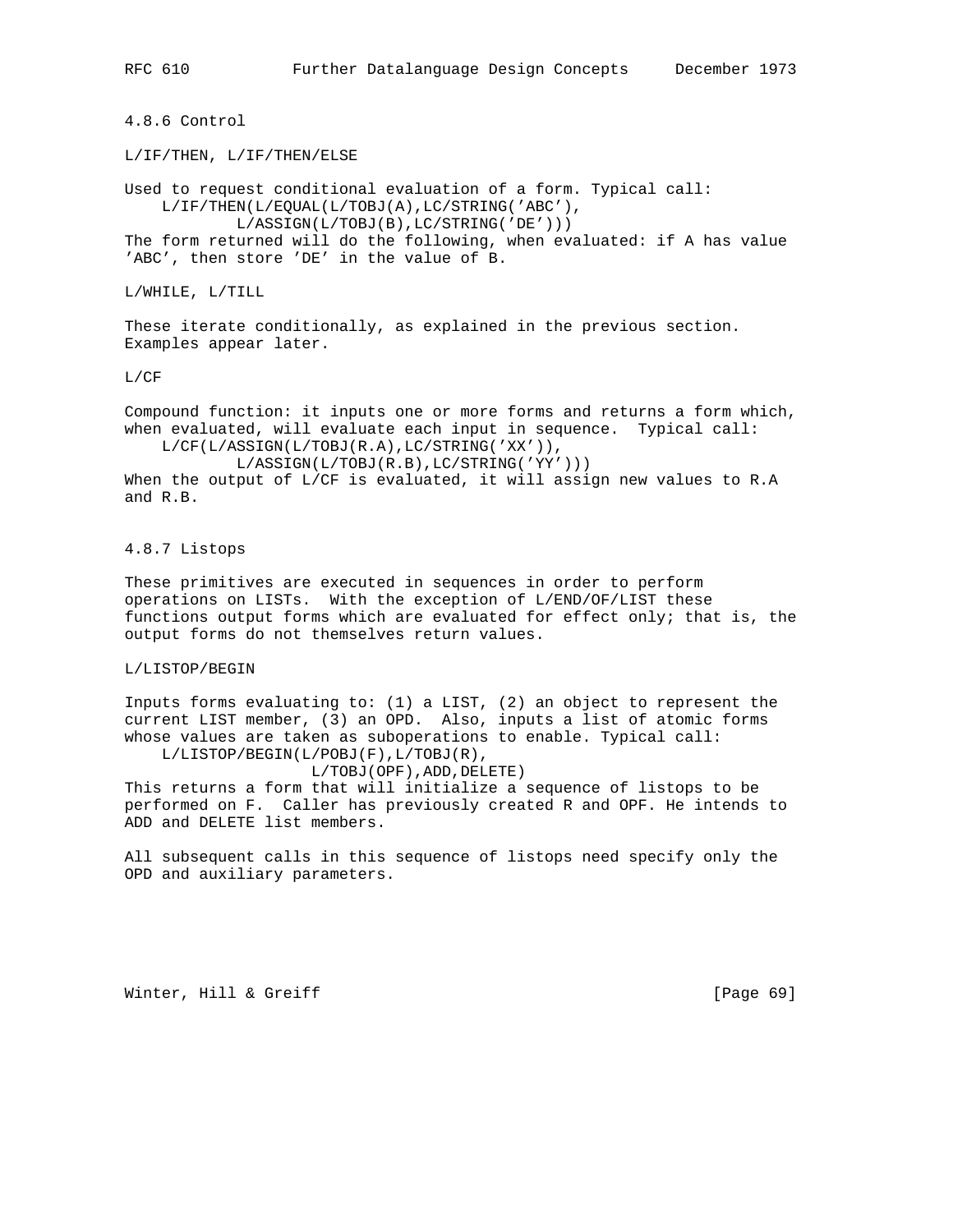#### L/LISTOP/END

Inputs a form evaluating to an OPD. Outputs a form which, when evaluated, clears OPD and breaks relationships between OPD, LIST and member objects.

### L/WHICH/MEMBER

Inputs two forms. First evaluates to an OPD; second is one of FIRST, LAST, NEXT. The form output, when evaluated, will establish a new current member for the next suboperation. Note: this does not make the value of the member accessible, it simply identifies it by setting the instance number in the OPD. A typical call:

 L/WHICH/MEMBER(L/TOBJ(OPF),NEXT) When a which/member causes advance beyond the end of the list, a flag is set in the OPD.

#### L/END/OF/LIST

Inputs a form evaluating to an OPD. Outputs a form which, when evaluated, returns a BOOL. This has value TRUE if the end of list flag in the OPD is on.

### L/OPEN/MEMBER

Inputs a form evaluating to an OPD and a form which must be one of ADD, DELETE, GET, CHANGE. Outputs a form which, when evaluated, will initiate the requested suboperation on the current LIST member. The suboperation always establishes the pointer from the member object to the current member value instance. In addition, in the case of ADD this value must be created. Typical call:

L/OPEN/MEMBER (L/TOBJ (OPF) ,ADD)

#### L/CLOSE/MEMBER

Inputs a form evaluating to an OPD. Outputs a form which, when evaluated, will complete the suboperation in progress. A typical call: L/CLOSE/MEMBER(L/TOBJ(OPF))

Always clears the pointer from member object to member value. In addition, in the case of DELETE, removes the member value from the LIST. In the case of ADD enters the member value in the LIST. Makes the member added the current member, so that a sequence of ADDs executed without intervening which/members will add the new members in sequence.

An elaborate example, involving listops and several other primitives, appears in section 4.10.

Winter, Hill & Greiff [Page 70]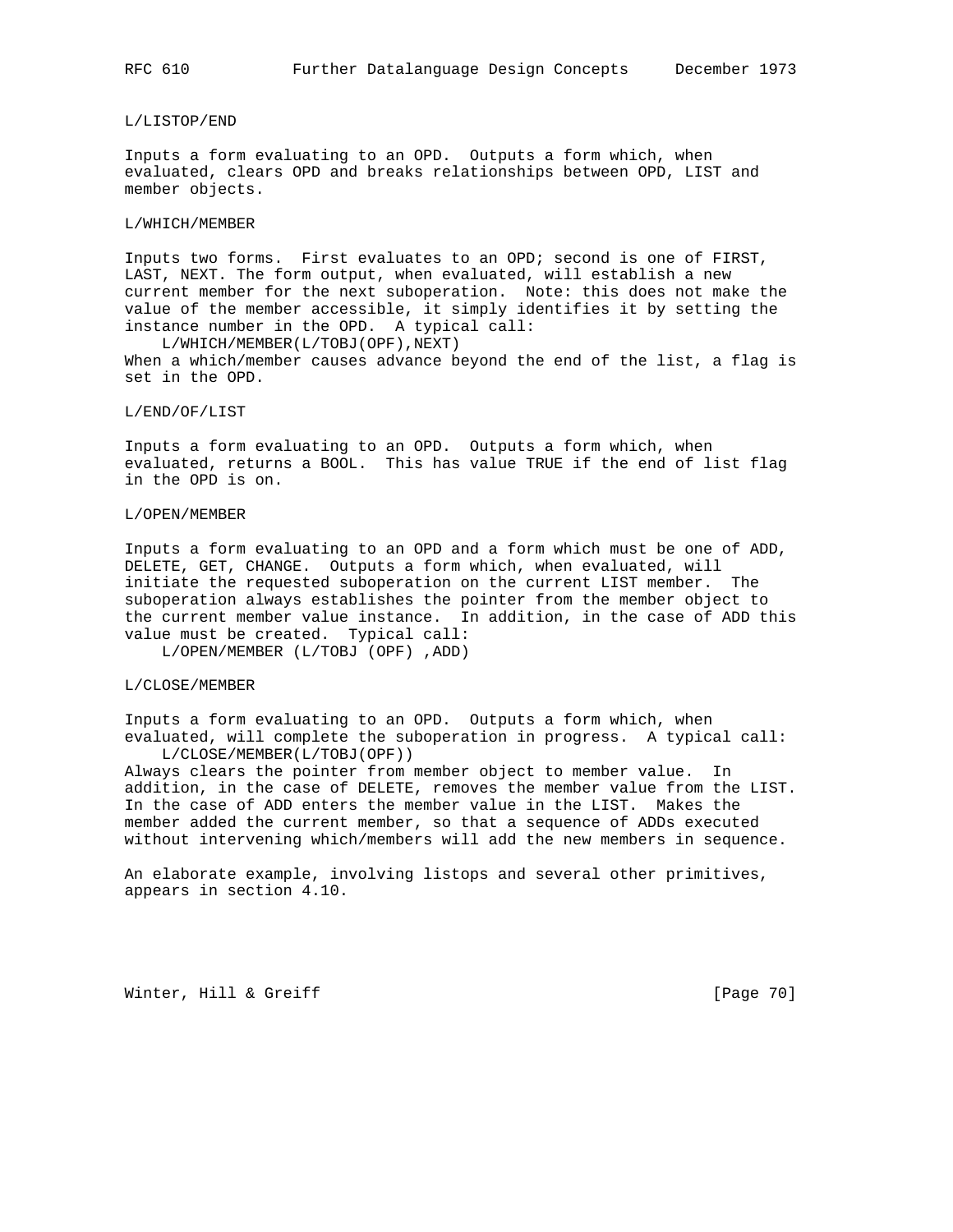## 4.9 Execution cycle

The model datacomputer has a two-part execution cycle: it first compiles requests, then interprets them. A "request" is an l/function call; "compilation" is the aggregate result of executing all the l/function calls involved in the request (typically this is many calls, as there are usually several levels of nested calls, with the results of the inner calls being delivered as arguments to the next level of calls). Usually, the process of executing an l/function involves a simple macro expansion, preceded by some binding, checking and (eventually) optimization.

The compiled form consists wholly of atomic symbols and i/function calls. The i/functions are internal primitives which input and output datalanguage objects (the entities represented by the boxes labeled "object" in the drawings).

Each of the l/functions discussed compiles into a single i/function; thus the macro expansion aspect of compilation is presently trivial. However, this will not be true in general; it is only that these are \_primitive\_ l/functions that makes it true now.

The decision to use a compile-and-interpret cycle calls for some explanation. The way to understand this, is to think in terms of the functions that would be performed in a strictly interpretive system. There would still be a requirement to perform global checks on the validity of the request in advance of the execution of any part of it. This is because partial execution of an incorrect request can leave a database in an inconsistent state; if this is a large or complex database, the cost of recovery will be considerable. Thus it pays to do as much checking as is possible; when the system is fully developed, this will include a certain element of simple prediction of execution flow; in any case, much more than syntactic checking is implied.

Since any such global checks will be performed in advance of actual execution, they are effectively not part of the execution itself, for any given form. By performing them as part of a separate compilation process, we only formalize a modularity which already effectively exists.

There will still be cases, however, in which checking, binding and optimization functions must be executed during interpretation, if at all. This will occur when the information needed is not available until some of the data has been accessed. When practical, we will provide for such occurrences by designing most functions so that they can be executed as part of either "half" of the cycle.

As the model develops, we expect to get a better feel for this problem;

Winter, Hill & Greiff [Page 71]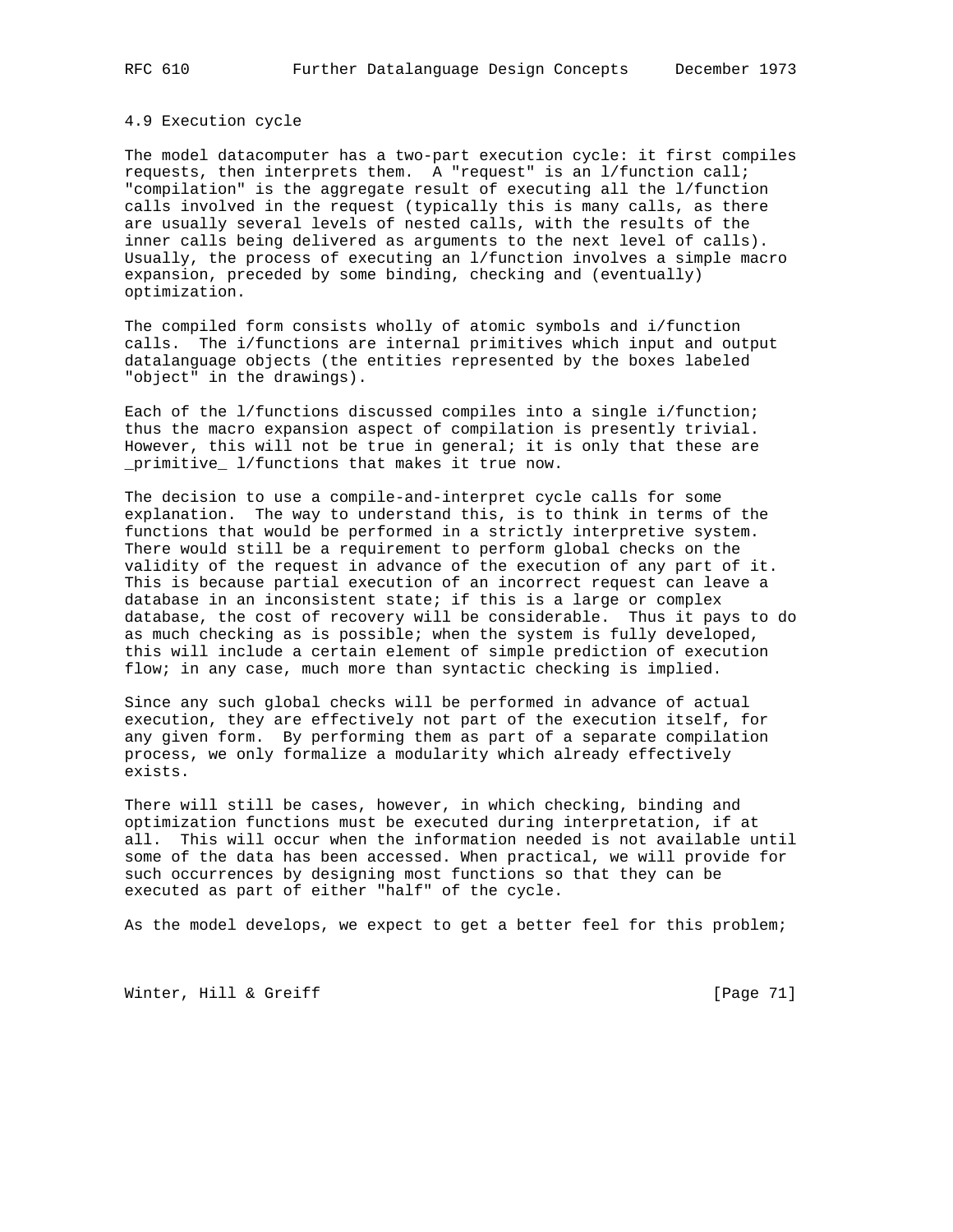it is certainly reasonable to end up with a structure in which there are many cycles of compilation and interpretation, perhaps forming a structure in which nesting of cycles within cycles occurs.

4.10 Examples of operations on LISTs

Here we develop an example of an operation on a LIST using primitive l/functions. We first show the function calls required to create a LIST named F and give it a few member values. We then selectively copy certain members to a second LIST G.

To create F:

L/CREATE("STAR",LD/LIST(F, LD/STRUCT(R, LD/STRING(A,FIXED,2), LD/STRING(B,FIXED,2))))

This creates F as a member of the permanent directory STAR (see section 4.6 for details about STAR). The symbol STAR has a special status in the "language", in that it is one of the few atomic symbols to evaluate directly to an object. (Recall that most permanent objects are referenced through a call to L/POBJ; reserving the symbol STAR is equivalent to reserving STAR as a name and writing L/POBJ(STAR). The solution we choose here is easier to write.) Execution of this call builds the structure shown in 4-15 (except for STAR, which existed in advance of the call). The value initially created for F is an empty LIST--a LIST of zero members.

Winter, Hill & Greiff [Page 72]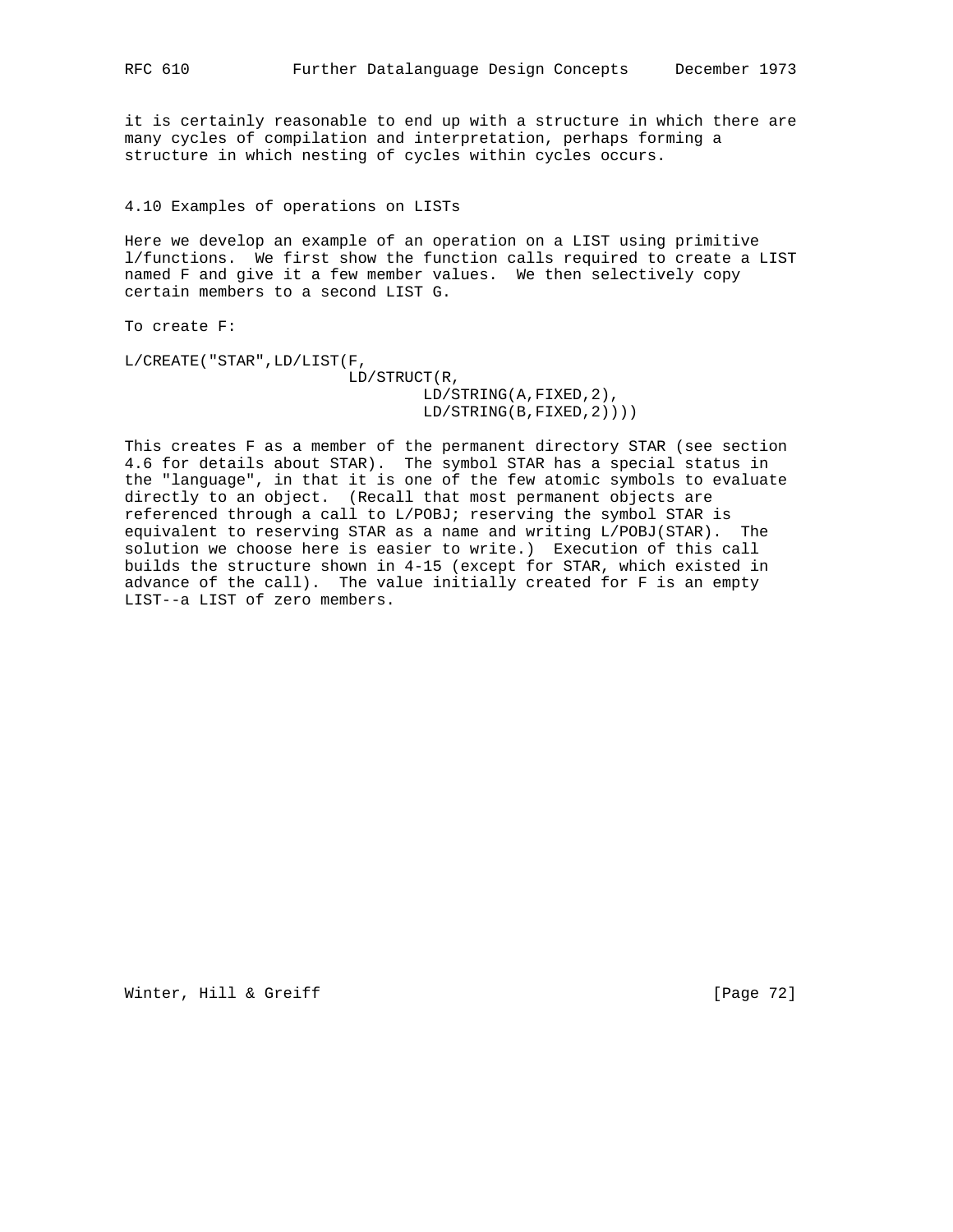

[Page 73]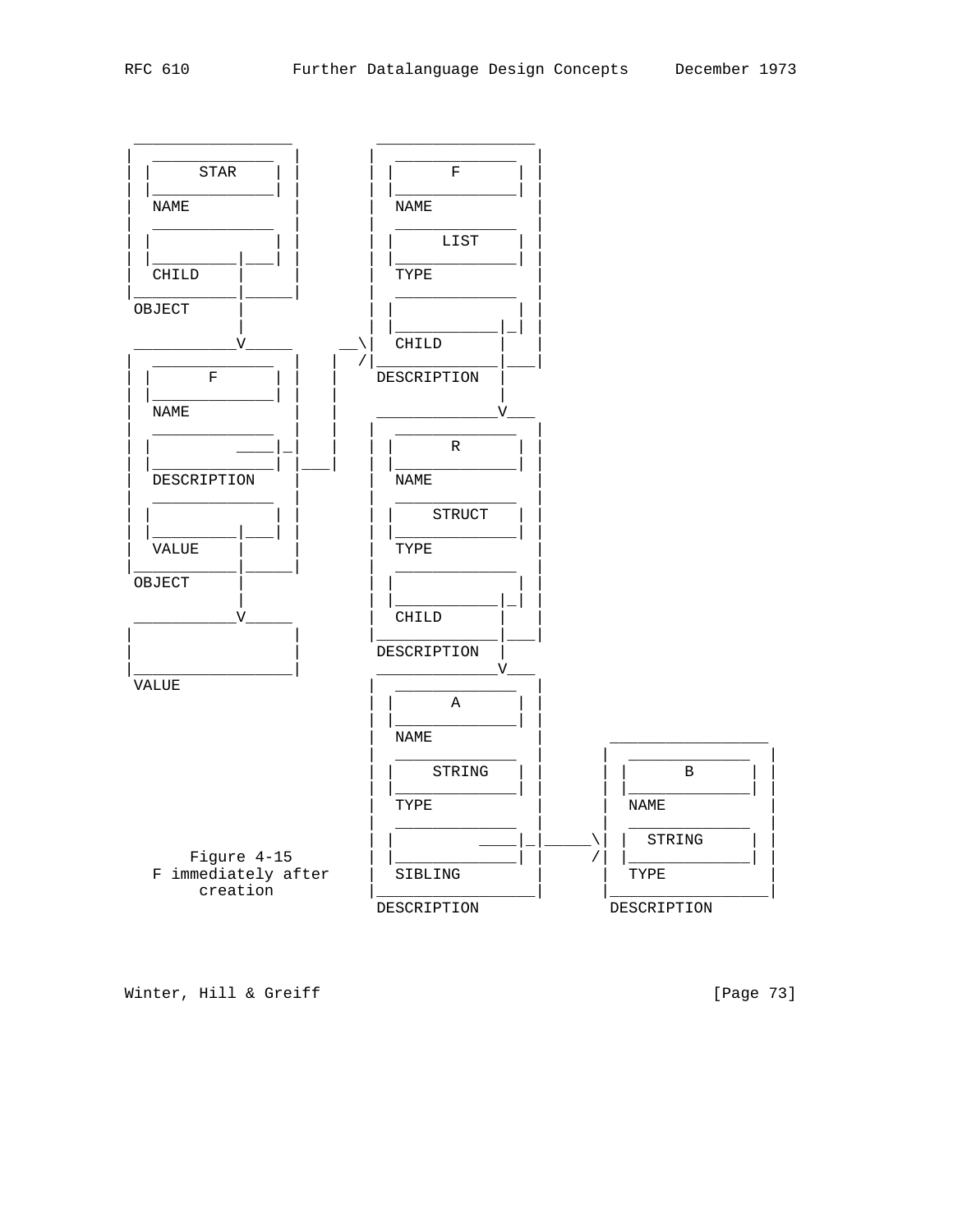To add members to F, we need to use listops, and for this we must create two more objects: an object to represent the current member and an operation descriptor (OPD). These are temporaries rather than permanent objects; they are also "top level" (i.e., not local to a request). Temporary, top level objects are created as members of the directory TOP/LEVEL. The calls to create them are:

L/CREATE(L/TOBJ(TOP/LEVEL),

LD/STRUCT(M,

LD/STRING(A,FIXED,2),

LD/STRING(B,FIXED,2)))

L/CREATE(L/TOBJ(TOP/LEVEL),LD/OPD(OPF))

We create M to represent the current member; its description is the same as the one input for a member of F (see the call which created F). The proper way to accomplish this is with a mechanism which shares the actual LIST member description with M; however, this mechanism does not yet exist in our model.

We now wish to add some data to F; each member will be a STRUCT containing two two-character STRINGs.

To begin the listop sequence: L/LISTOP/BEGIN(L/POBJ(F),L/TOBJ(M), L/TOBJ(OPF),ADD)

This call establishes the structure shown in figure 4-16. It initializes the OPD, making it point to F and M and recording that only the ADD suboperation is enabled.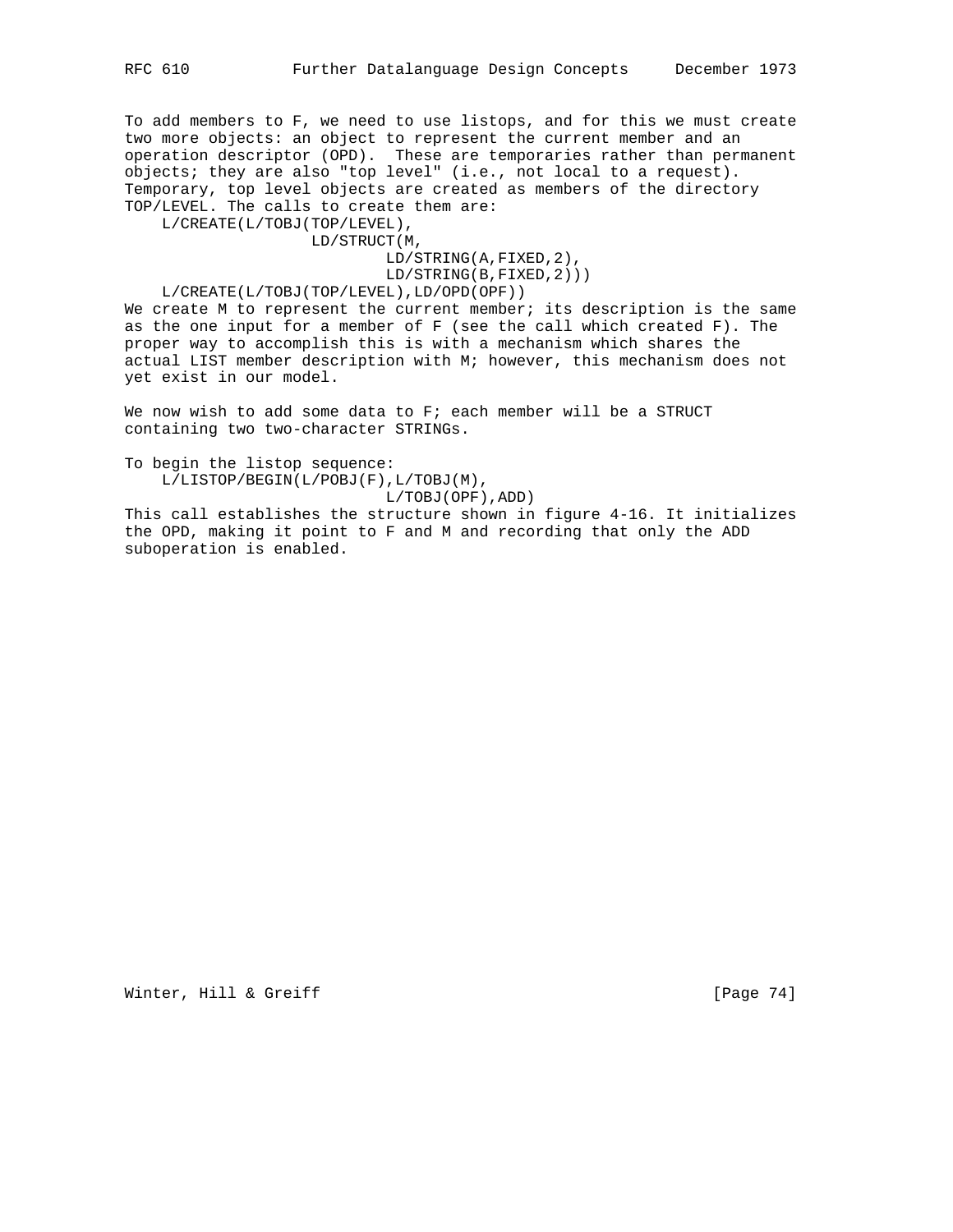

Figure 4-16 F, OPF and M after L/BEGIN/LISTOP

[Page 75]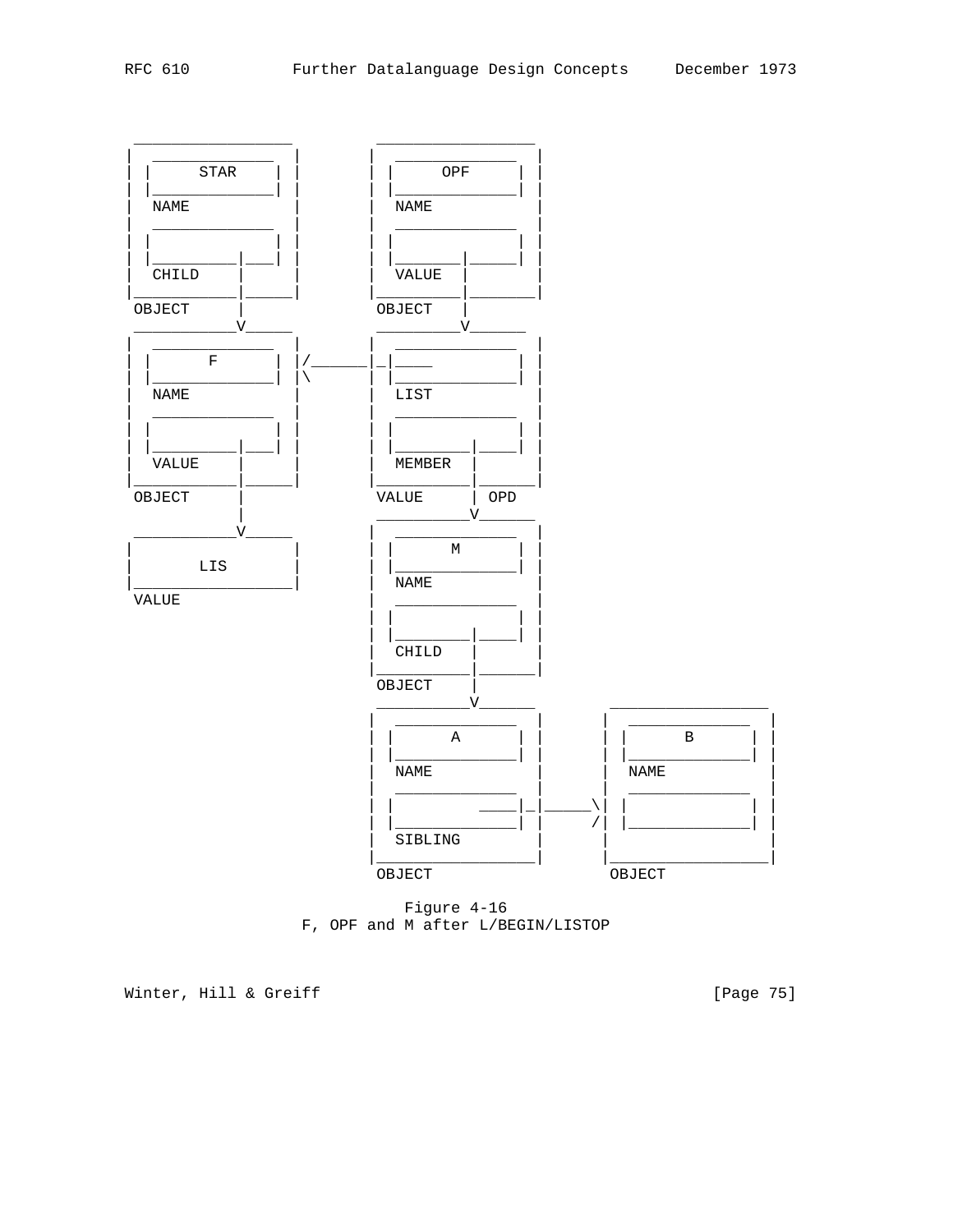Next we must establish a current member. We want to add members to the end (in this case, adding them anywhere would get the same effect, since the LIST is empty), which is done by making LAST the current member. L/WHICH/MEMBER(L/TOBJ(OP1),LAST)

Now, to add a new member to F, we can execute the following: L/OPEN/MEMBER(L/TOBJ(OPF),ADD) L/ASSIGN(L/TOBJ(M.A),LC/STRING('AB')) L/ASSIGN(L/TOBJ(M.B),LC/STRING('CD')) L/CLOSE/MEMBER(L/TOBJ(OPF))

L/OPEN/MEMBER creates a STRUCT value for M. It does not affect the value of F. Each member of the STRUCT value is initialized when the STRUCT is created. The result is shown in 4-17; notice that the STRUCT member values are as yet unrelated to the objects M.A and M.B.

Figure 4-18 shows the changes accomplished by the first L/ASSIGN; the pointer from the object M.A to the value was set up by a GET/STRUCT/MEMBER compiled by L/TOBJ(M.A). The value was filled in by the assign operator. The second assign has similar effect, filling in the second value. The call to L/CLOSE/MEMBER takes the value shown for M in 4-18 (with the second member value filled in) and adds it to the value of F. The result is shown in 4-19; compare with 4-16.

Winter, Hill & Greiff [Page 76]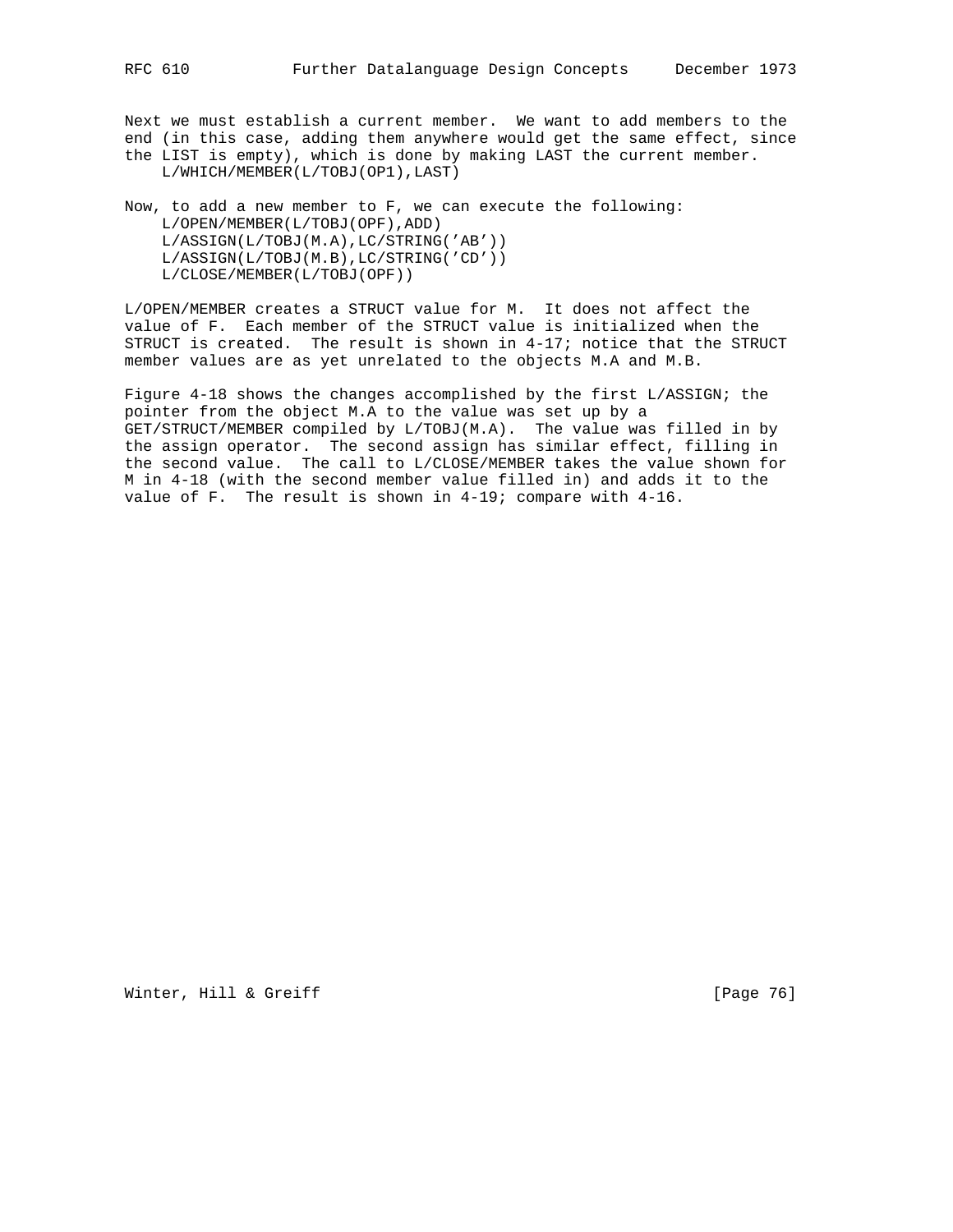

[Page 77]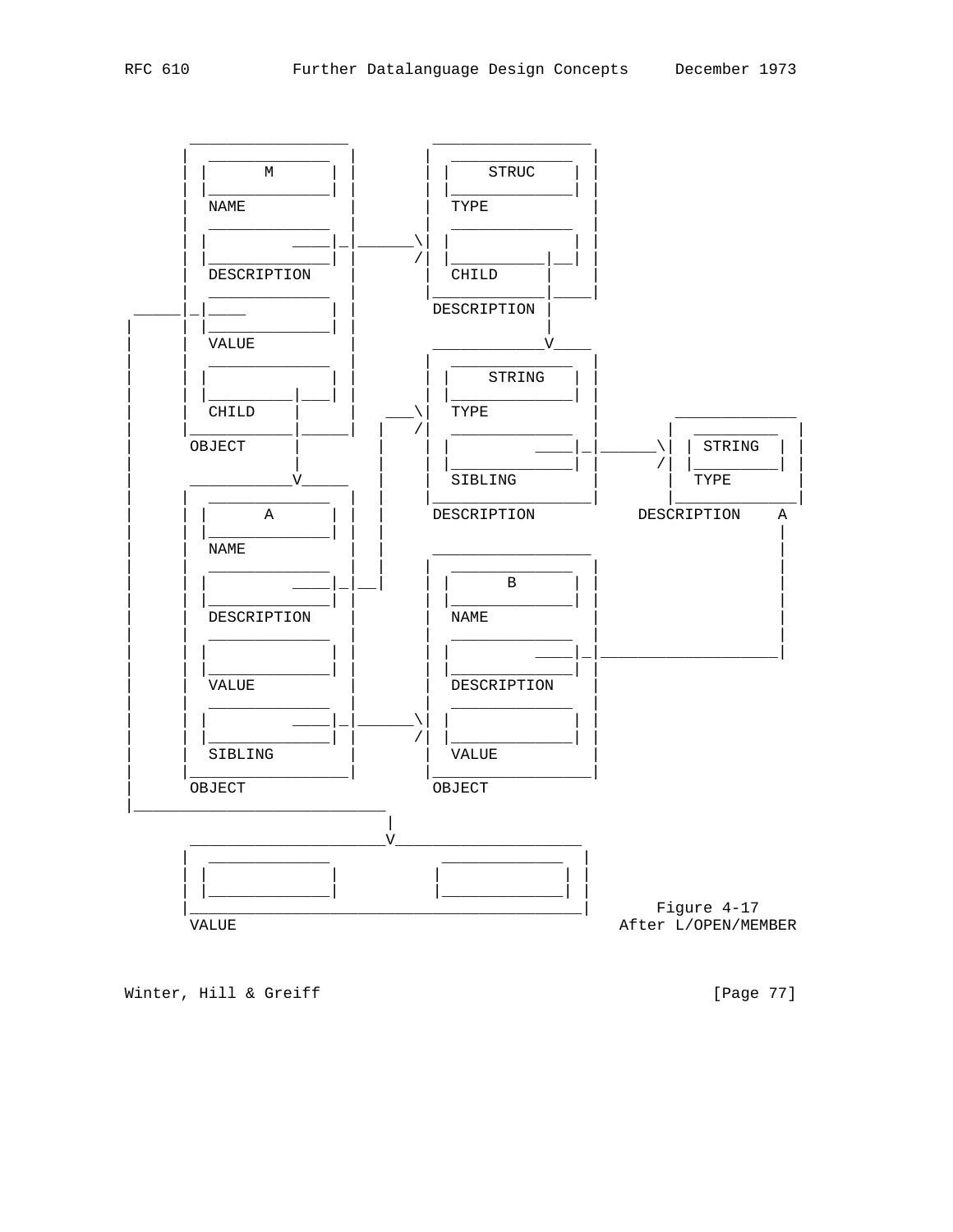

Winter, Hill & Greiff

[Page 78]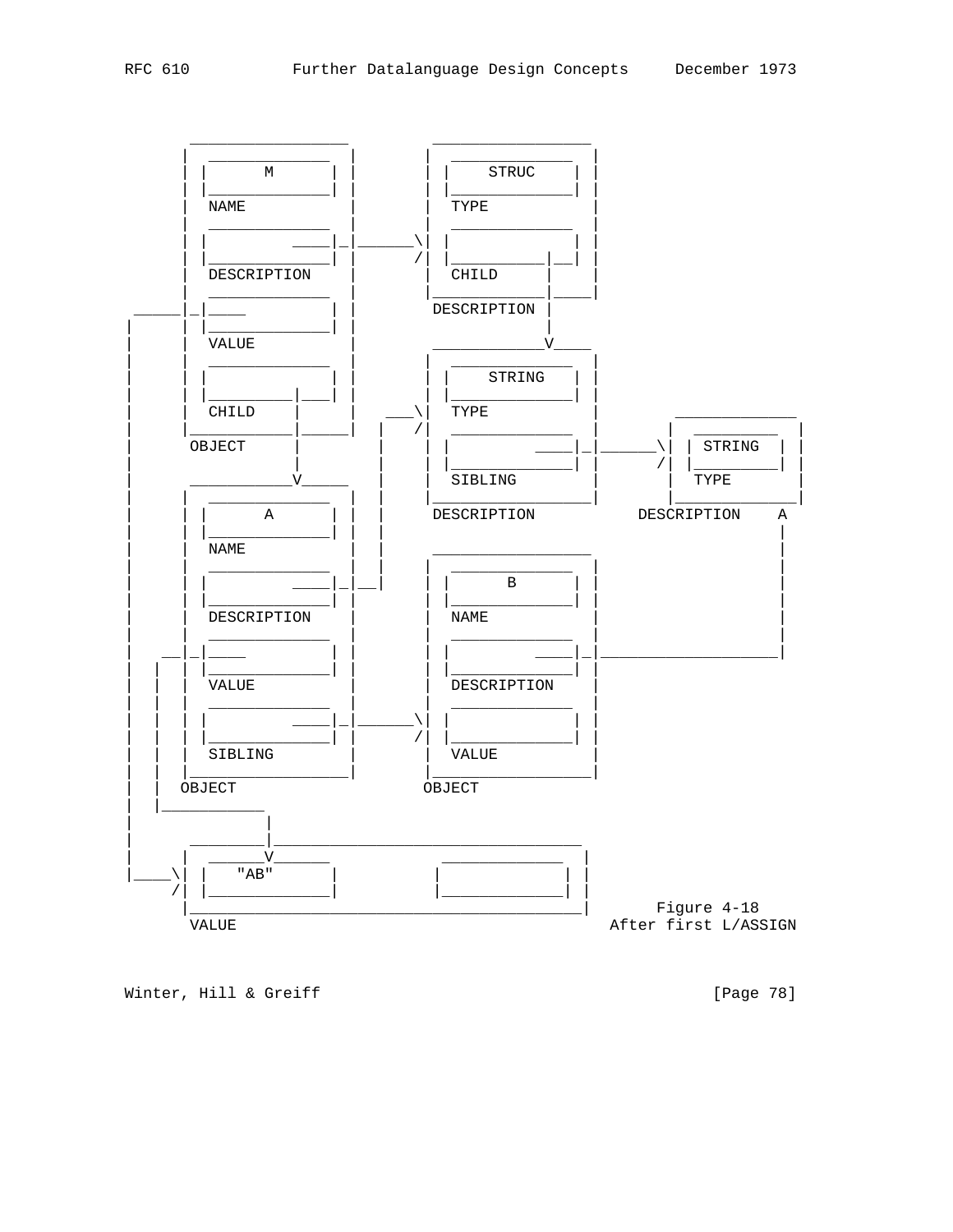

Figure 4-19 After L/CLOSE/MEMBER

[Page 79]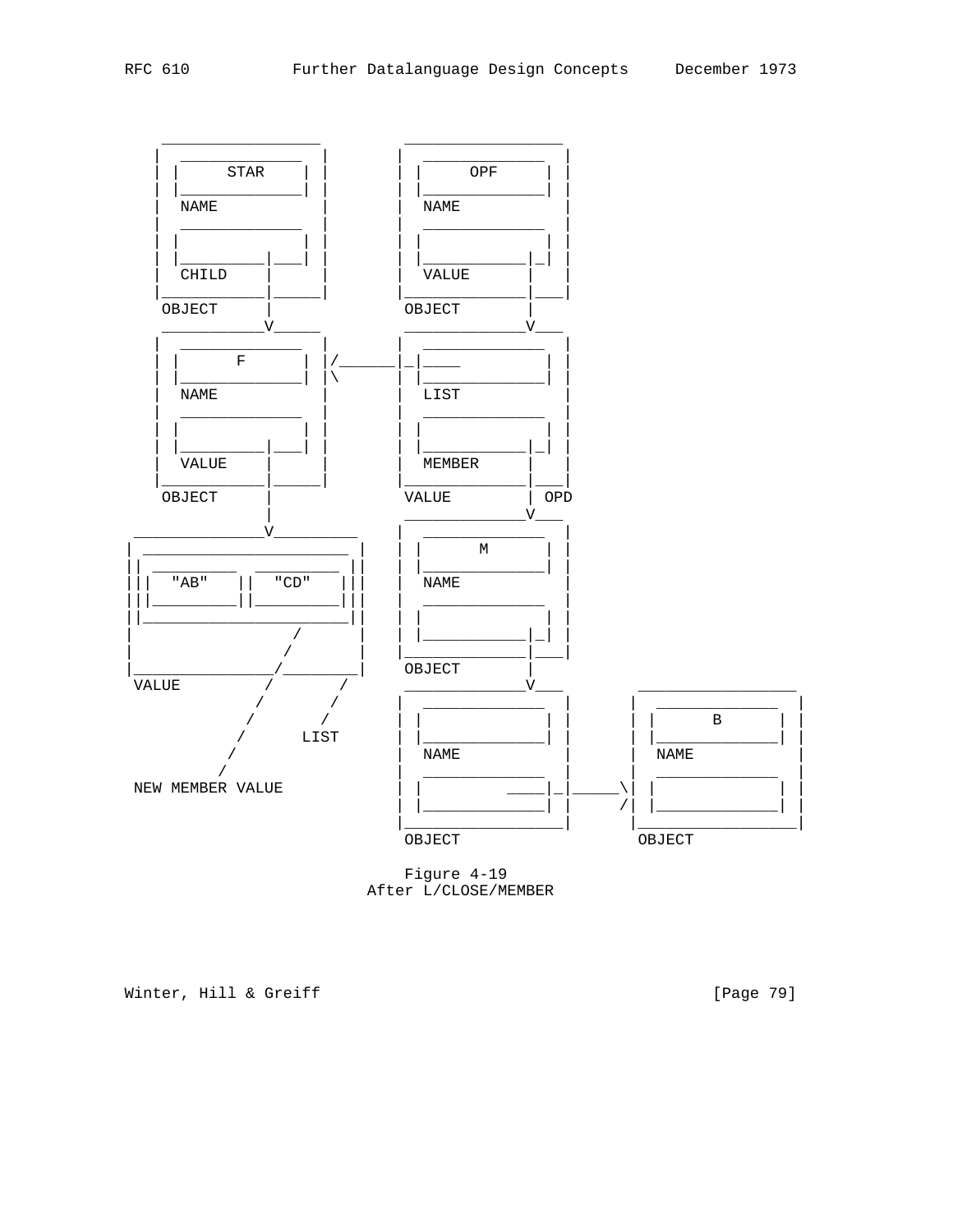By executing similar groups of four primitives, varying only values of constants, we can build up the LIST F shown in 4-20. The calls required are shown below:

 L/OPEN/MEMBER(L/TOBJ(OPF),ADD) L/ASSIGN(L/TOBJ(M.A),LC/STRING('FF')) L/ASSIGN(L/TOBJ(M.B),LC/STRING('GH')) L/CLOSE/MEMBER(L/TOBJ(OPF))

 L/OPEN/MEMBER(L/TOBJ(OPF),ADD) L/ASSIGN(L/TOBJ(M.A),LC/STRING('AB')) L/ASSIGN(L/TOBJ(M.B),LC/STRING('IJ')) L/CLOSE/MEMBER(L/TOBJ(OPF))

 L/OPEN/MEMBER(L/TOBJ(OPF),ADD) L/ASSIGN(L/TOBJ(M.A),LC/STRING('CD')) L/ASSIGN(L/TOBJ(M.B),LC/STRING('LM')) L/CLOSE/MEMBER(L/TOBJ(OPF))

The add suboperation has the effect of making the member just added, the current member; thus no L/WHICH/MEMBER calls are needed in this sequence.

```
To terminate the sequence of listops:
L/END/LISTOP(L/TOBJ(OPF))
```
Winter, Hill & Greiff [Page 80]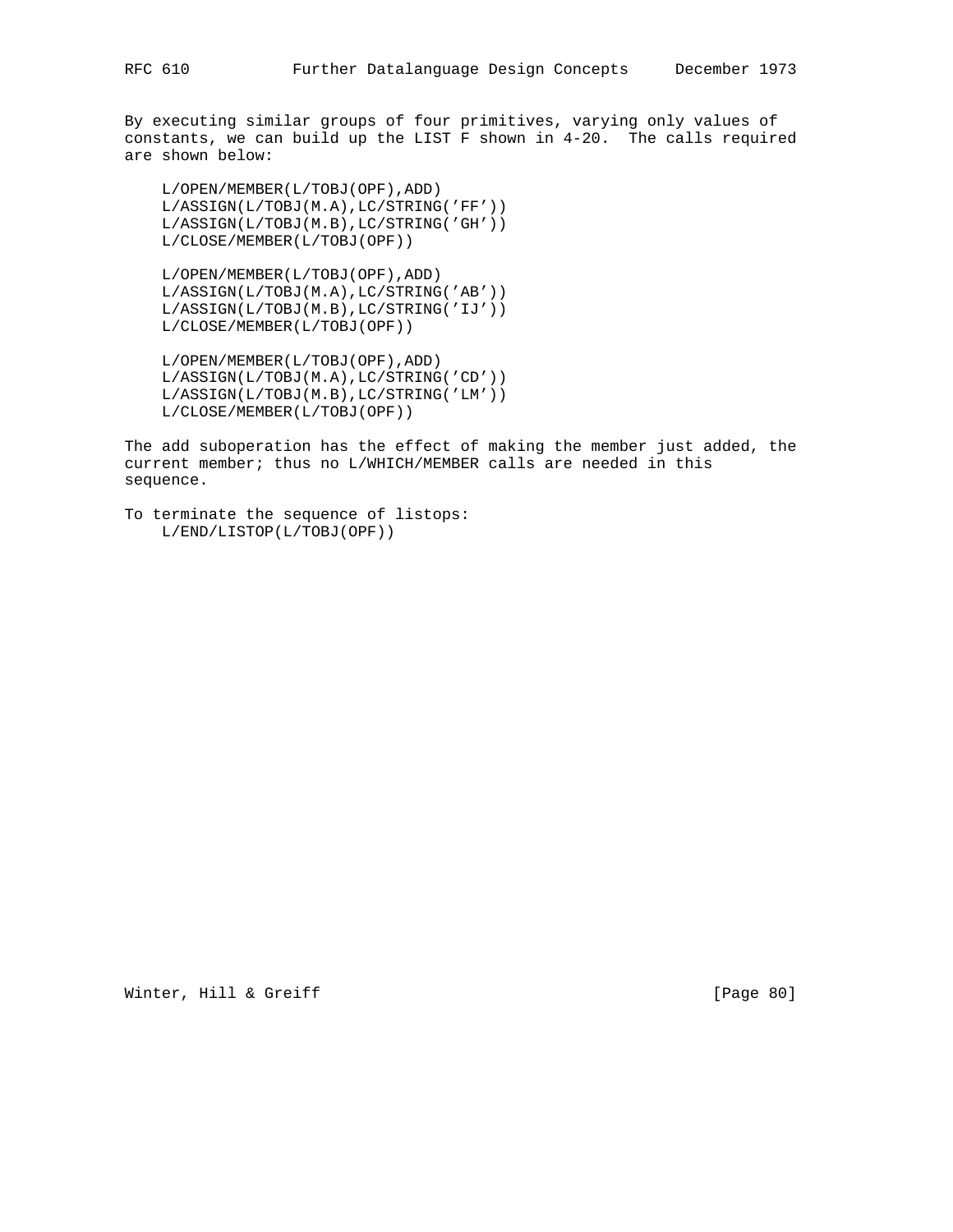

Figure 4-20 After L/END/LISTOP

Winter, Hill & Greiff

[Page 81]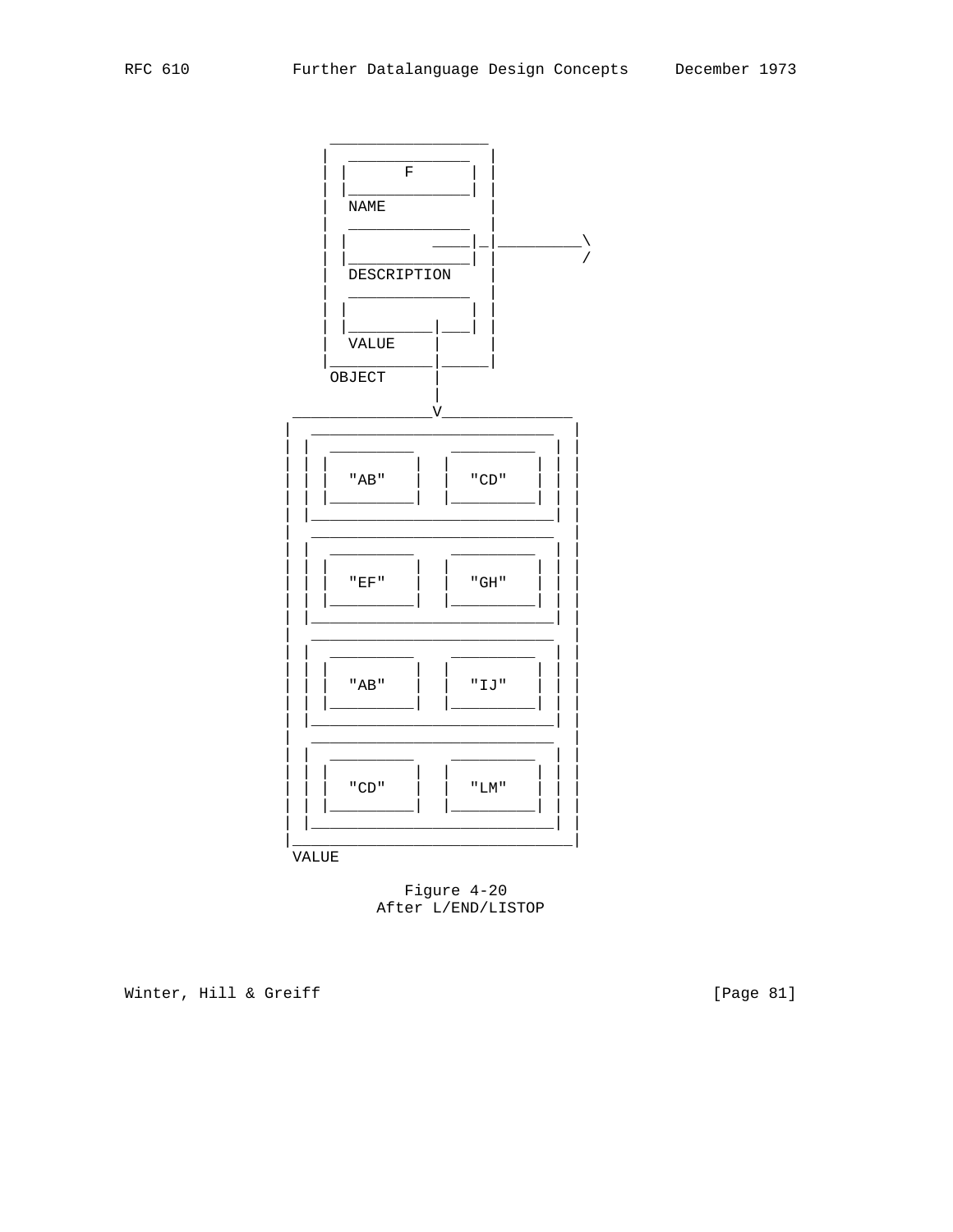A slightly more interesting exercise is to construct calls which create a LIST named G, having the same description as F, and then to copy into G all members of F having A equal to 'AB'.

We must first create G, an OPD and an object to represent the current member.

 L/CREATE("STAR",LD/LIST(G, LD/STRUCT(R, LD/STRING(A,STRING,2), LD/STRING(B,STRING,2))) L/CREATE(L/TOBJ(TOP/LEVEL),LD/OPD(OPG)) L/CREATE(L/TOBJ(TOP/LEVEL) ,LD/STRUCT(GM, LD/STRING(A,STRING,2), LD/STRING(B,STRING,2)))

We now need to initiate two sequences of listops, one on G and one on F. L/BEGIN/LISTOP(L/POBJ(F),L/TOBJ(M), L/TOBJ(OPF),GET) L/BEGIN/LISTOP(L/POBJ(G),L/TOBJ(GM), L/TOBJ(OPG),ADD) L/WHICH/MEMBER(L/TOBJ(OPF),FIRST) L/WHICH/MEMBER(L/TOBJ(OPG),LAST)

We will now sequence through the members of F; whenever the current member has A equal to 'AB', we will add a member to G. We then copy the values of the current member of F into the newly added member of G. When the current member does not meet this criterion, we do nothing with it.

First, to write a loop that will execute until we get to the end of F: L/TILL(L/END/OF/LIST(L/TOBJ(OPF)),x) Whatever we put in this call to replace "x" will execute repeatedly until the end/of/list flag has been set in OPF.

We must replace "x" with a single function call to in order to give L/TILL what it is looking for. However, we will be executing "x" once for each member of F, and will need to execute several listops each time. The solution is to use L/CF, the compound-function function: L/TILL(L/END/OF/LIST(L/TOBJ(OPF)),L/CF(y))

We can now replace "y" with a sequence of function calls.

Each time we iterate, we need to process a new member of F; initially we are set up to get the first member. The following sequence, then, is needed:

 L/CF( L/OPEN/MEMBER(L/TOBJ(OPF),GET), z<br>Z

 L/CLOSE/MEMBER(L/TOBJ(OPF)), L/WHICH/MEMBER(L/TOBJ(OPF),NEXT) )

Winter, Hill & Greiff [Page 82]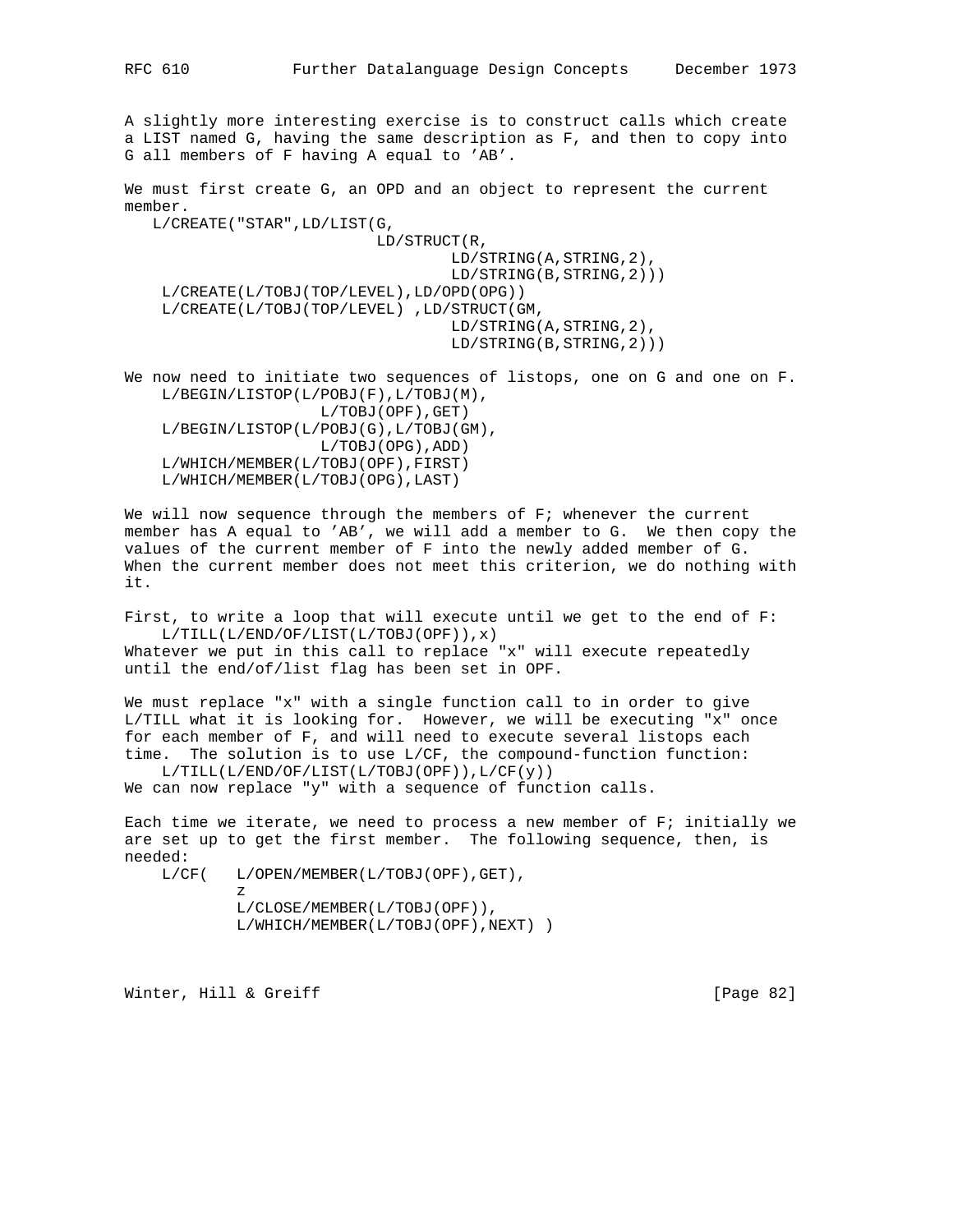The above is a compound function which will open the current member of F, do something to it (represented above by "z"), close it, and ask for the next member.

We want to replace "z" by a function call which tests the contents of A in the current member of F, and either does nothing or adds a member to G, copying the values of the current member of F. If "w" represents the action of adding a member to G and copying the values, then we can express this:

L/IF(L/EQUAL(L/TOBJ(M.A),LC/STRING('AB')),w)

A suitable way to express "add a member and copy values" is: L/CF(L/OPEN/MEMBER(L/TOBJ(OPG),ADD), L/ASSIGN(L/TOBJ(GM.A),L/TOBJ(M.A)), L/ASSIGN(L/TOBJ(GM.B),L/TOBJ(M.B)), L/CLOSE/MEMBER(L/TOBJ(OPG)) This is similar enough to the previous example so that no explanation should be necessary.

Putting this all together, we get: L/TILL(L/END/OF/LIST(L/TOBJ(OPF)), L/CF( L/OPEN/MEMBER(L/TOBJ(OPF),GET), L/IF(L/EQUAL(L/TOBJ(A),LC/STRING('AB')), L/CF( L/OPEN/MEMBER(L/TOBJ(OPG),ADD), L/ASSIGN(L/TOBJ(GM.A),L/TOBJ(M.A)), L/ASSIGN(L/TOBJ(GM.B),L/TOBJ(M.B)), L/CLOSE/MEMBER/L/TOBJ(OPG)) ) ) L/CLOSE/MEMBER(L/TOBJ(OPF)), L/WHICH/MEMBER(L/TOBJ(OPF),NEXT) ) )

To conclude the operation, we execute: L/LISTOP/END(L/TOBJ(OPG)) L/LISTOP/END(L/TOBJ(OPF))

The result is a LIST G whose first member has value ('AB','CD'), and whose second member has value ('AB','IJ'). With a few variations on the above example, quite a few LIST operations can be performed.

### 4.11 Higher level functions

While these primitive i/functions are useful, we would not ordinarily expect users to operate in datalanguage at this low level. We want to make these primitives available to users so that they can handle the exceptional case, and so that they can construct their own high-level functions for atypical applications. Ordinarily, they ought to operate at least at the level of the following construction (which is legal in the real datalanguage currently implemented):

Winter, Hill & Greiff [Page 83]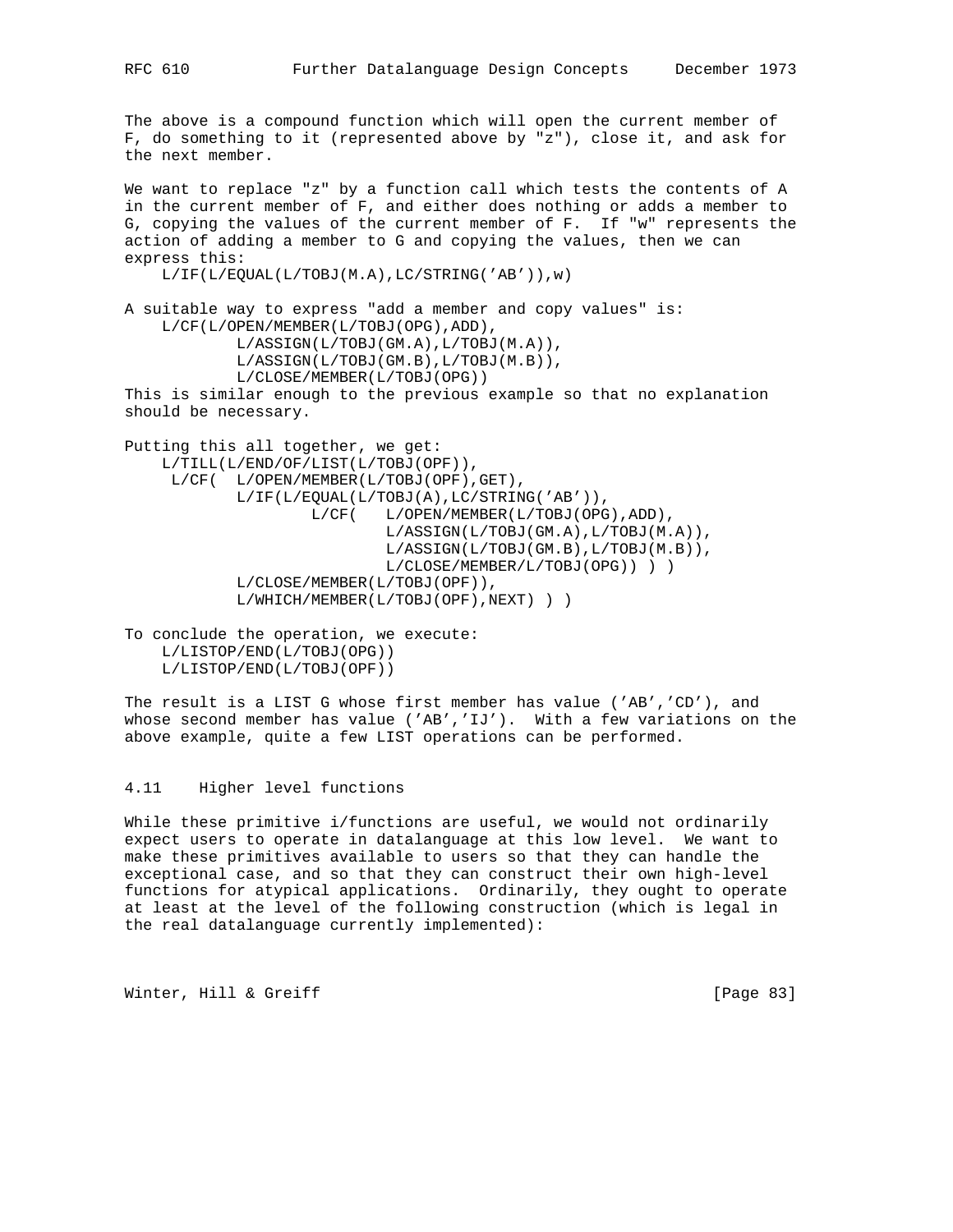FOR G.R,F.R WITH A EQ 'AB' G.R=F.R END

This relatively concise expression accomplishes the same result as the elaborate construction of i/functions given at the close of the preceding section. We could define i/functions very similar to the semantic functions used in the running software, and write the above request as:

 $L/FOR(L/POBJ(G), R$  L/POBJ(F),R,L/WITH(L/EQUAL(L/TOBJ(A), LC/STRING('AB'))) The differences between the i/function call and the datalanguage request

above it are principally syntactic.

In designing functions such as L/FOR and L/WITH, the central problems have to do with choosing the right restrictions. One cannot have all the generality available at the primitive level. Some important choices for these particular functions are: (1) handling multiple inputs and outputs, (2) when FORs are nested, how outer FORs restrict the options available to inner FORs, (3) generality of selection functions (may then in turn generate FORs?), (4) options with regard to where processing should start (are we updating, replacing or appending to the output  $list(s)?$ .

Finally, this problem is related to the more general problem of dealing with \_sets\_, which are a generalization of the idea of a collection of members in a LIST having common properties. FOR is only one of many operators that can input sets.

# 4.12 Conclusion

The present model, though embryonic, already contains enough primitives and data types to permit definition and generalized manipulation of hierarchical data structures. Common data management operations, such as retrieval by content and selective update can be expressed.

The use of this model in developing these primitives has resulted in precise, well-defined and internally consistent specifications for language elements and processing functions. Operating in the laboratory environment provided by the model seems to be a substantial benefit.

Winter, Hill & Greiff [Page 84]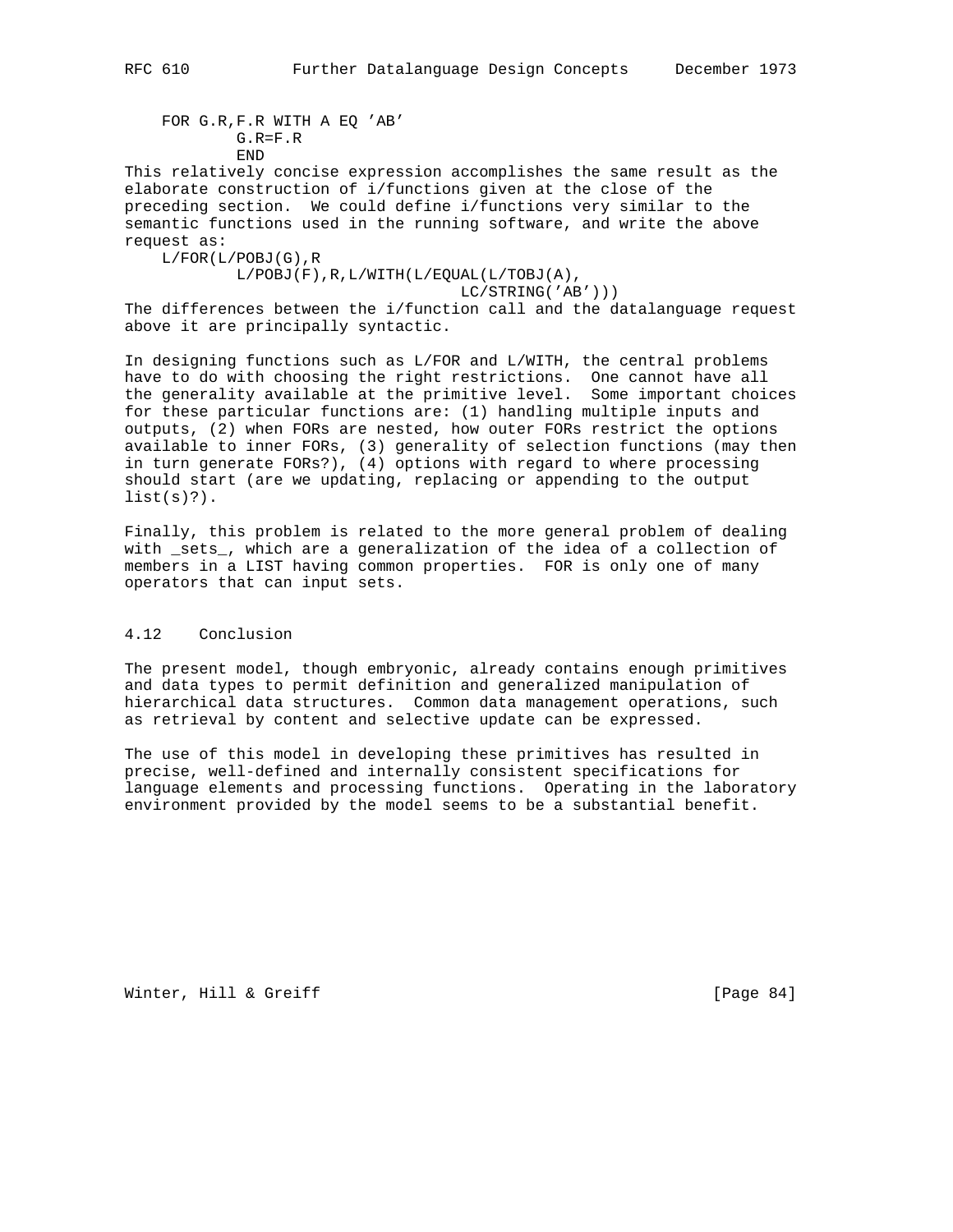# 5. Further Work

In this section, we review what has been accomplished so far in the design and describe what work remains to be done before this design iteration of datalanguage is complete.

### 5.1 A Review

Most important, among our accomplishments, we feel that we have delineated the problems and presented the broad outlines of a solution to development of a language for the datacomputer system. Key elements of our approach are the primacy of data description in capturing all the aspects of the data, the separation of logical and physical characteristics of data description, the ability of users to define different views of the same data, the ability to associate functions with different uses of data items, an attempt to capture common aspects of data at every possible level, and the ability of users to communicate with the datacomputer in as high a level as their application permits.

## 5.2 Topics for Further Research

Although more work needs to be done in general to turn out a finished design for datalanguage, we can single out certain issues which in particular need further investigation.

So far, only hierarchal data structures (i.e. those that can be modeled by physical containment) have been developed to any extent. We also intend to investigate and provide other types of data structures. We are confident that our language framework does not make assumptions that would prohibit such additions.

Our current work on access regulation centers on the use of multiple descriptions for data. We need to do more work on both the technical and administrative aspects of access regulation. Problems of encrypting data for both transmission and storage will also be investigated.

Another issue requiring further research is the protocol requirement for process interaction with the datacomputer.

Separation of the description into independent modules needs further research. In particular, we need to look into work which has already been done on separate specifications of logical descriptions, physical descriptions, and mappings between the two.

Winter, Hill & Greiff [Page 85]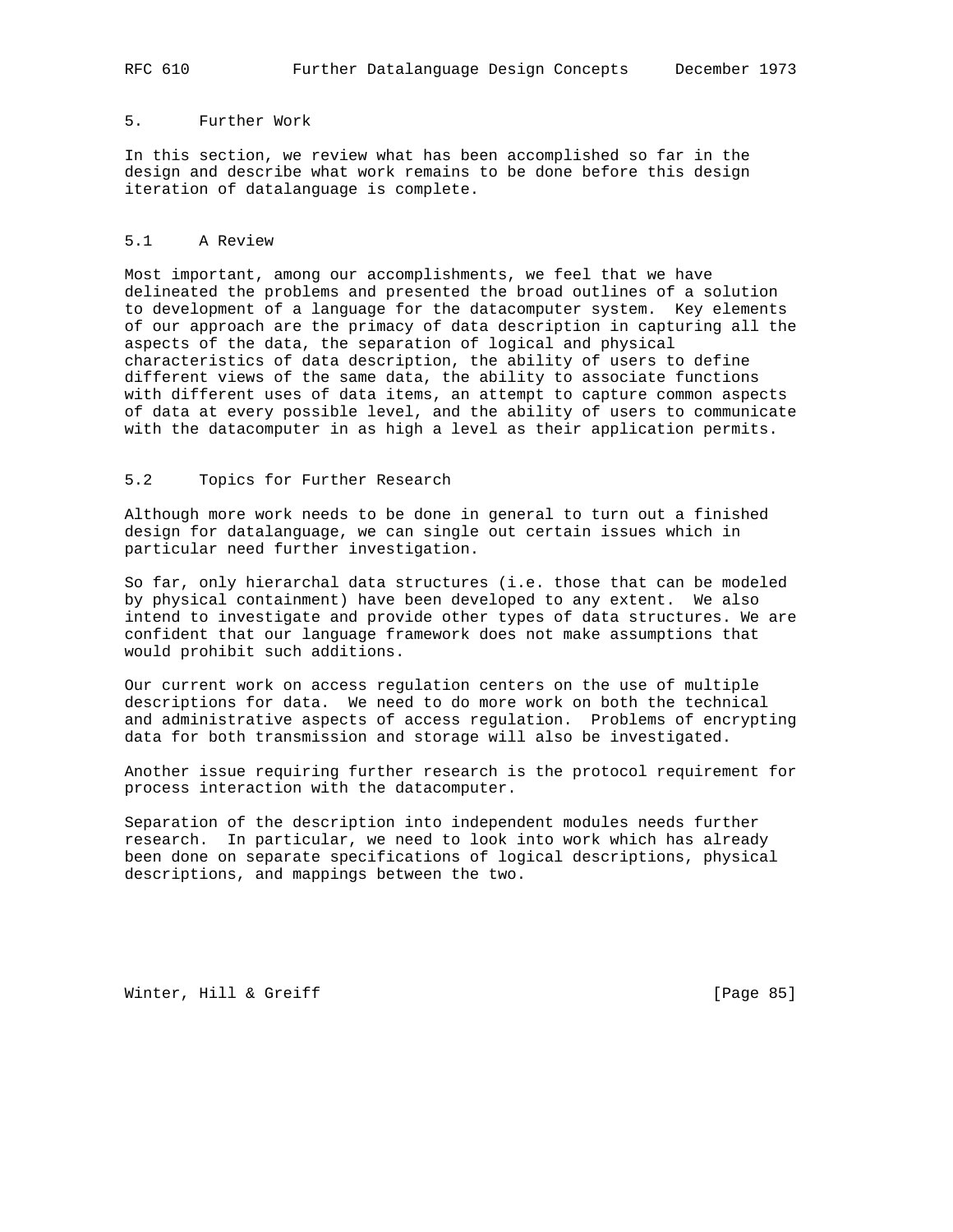### 5.3 Datalanguage Syntax

We have not yet proposed a syntax for the datalanguage we are developing. Certainly the most difficult parts of the problem have been the semantic and pragmatic issues. We are confident that various syntactic forms can be chosen and implemented without excessive difficulty. It may be best to develop different syntactic forms for the language for different types of users or even for the various subparts of the language itself. As discussed in section 2, the user syntax for the datacomputer is supposed to be at a low level. It should be easy for \_programs\_ to generate datalanguage requests in this syntax.

#### 5.4 Further Work on the Datalanguage Model

The model provides an excellent foundation on which to build up a language with the facilities described in section 3. Much work is yet to be done.

For a while, emphasis will be on sets, high-level operators, language extension and data description.

We expect to model sets as a new datatype, whose value is ordinarily shared with other objects. Some further work on binding and sharing of values is needed to support this.

Sets can be regarded as a special case of generalized relations, which will come somewhat later.

High-level operators such as FOR will be constructed from the existing primitives, and will eventually be defined to have one effect but several possible expansions. The expansion will depend on the representation of the data and the presence of auxiliary structures.

Alternate expansions will be possible when the data description has been broken up into its various modules. This, also, requires some further research.

We feel that the language extension problem is much more easily attacked in the environment provided by the model datacomputer. In particular, we expect the laboratory environment to be helpful in evaluating the complex interactions and pervasive effects of operators in the language which extend the language.

Data description work in the near term will focus on the isolation of attributes, the representation of variable structure in description, the description of descriptions and the development of a sufficient set of builtin data types.

Winter, Hill & Greiff [Page 86]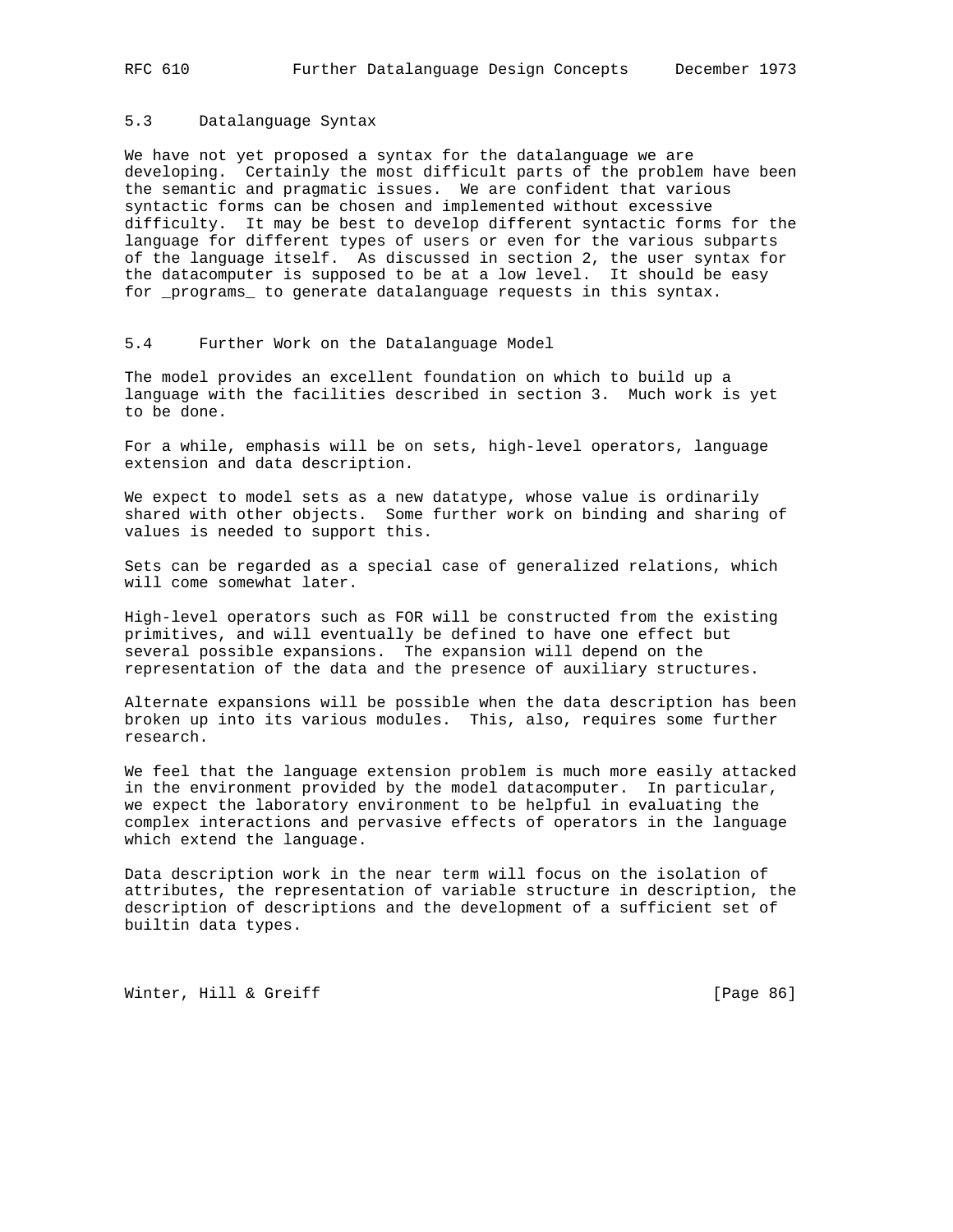Later, we expect to model the semantics of pointers as a datatype, when the representation of the pointer and the semantics of the address space into which it points are specified in the description of the pointer.

A large number of lower-level issues will be attacked, including some of the problems discovered in the modeling to date. Some of these are pointed out in the discussions in section 4.

#### 5.5 Applications Support

The datalanguage we are designing is intended to provide services to sub-systems solving a broad class of problems related to data management. Examples of such sub-systems are: report generators, online query systems for non-programmers, document-handling systems, transaction processing systems, real-time data collection systems, and library and bibliographic systems. There are many more.

The idea is that such systems will run on other machines, reference or store data at the datacomputer, and make heavy use of datalanguage. Such a system would not be written entirely in datalanguage, but a large component of its function would be expressed in datalanguage requests; some controlling module would build the requests and perform the nondatalanguage functions.

While we have experience with such applications in other environments, and we talk to potential users, it will require some work to determine that our language is actually adequate for them. That is, we are not attacking directly the problem of building a human-oriented online query system; we are trying to provide the tools which will make it easy to build one. There is a definite need to analyze whether the tools are likely to be good enough. Of course, the ultimate test will be in actual use, but we want to filter out as many problems as we can before implementation.

An important component of supporting applications is that the using programs will frequently be written in high-level languages such as FORTRAN, COBOL or PL/1. We will want to investigate the ability of datalanguage to support such users, while the design is taking shape.

## 5.6 Future Plans

This paper has laid the foundations for a new design of datalanguage. Section 3 provides an outline for a datalanguage design, which will be filled in during the coming months. Following the issue of a detailed specification, we anticipate extensive review, revisions, and

Winter, Hill & Greiff [Page 87]